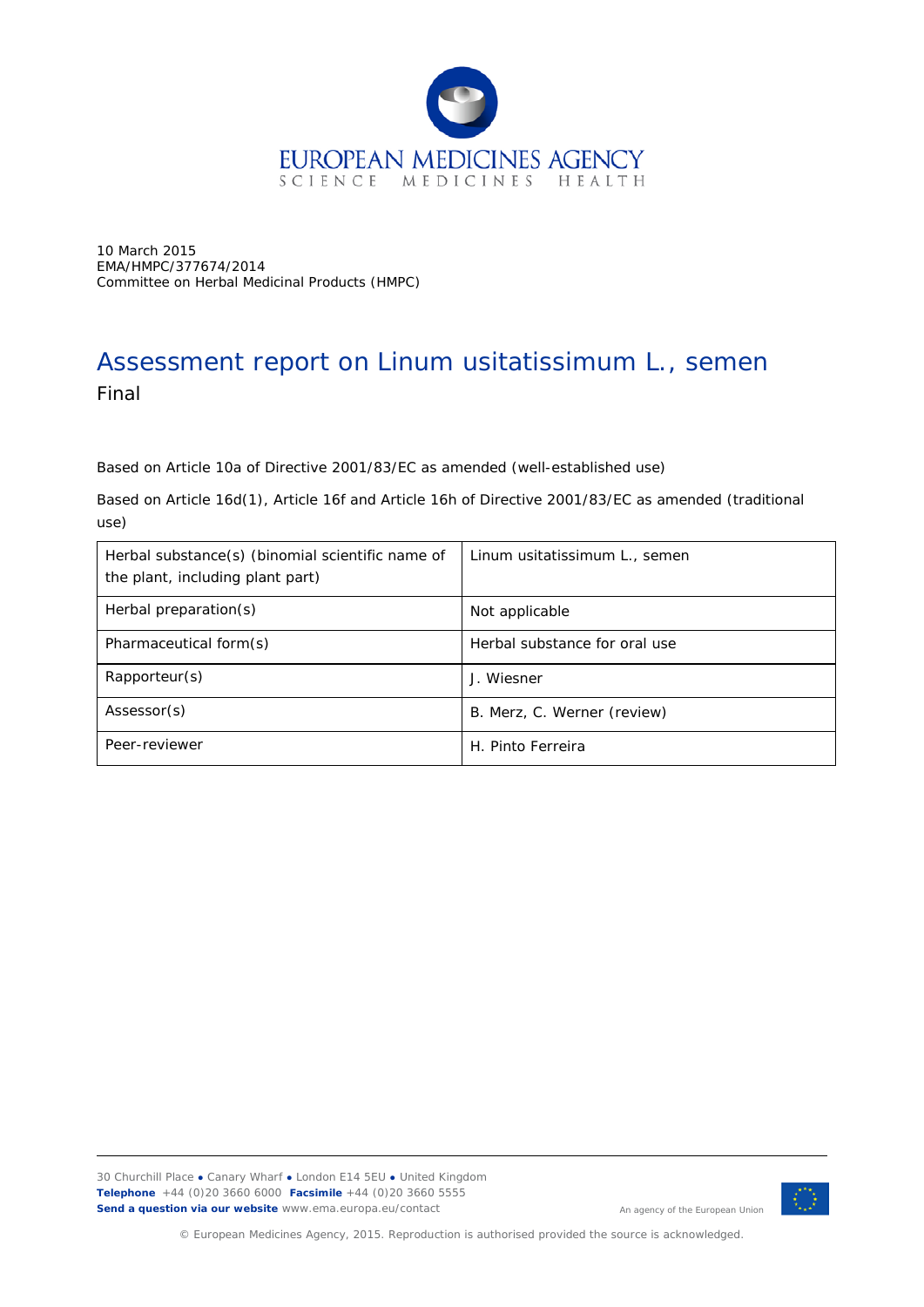# <span id="page-1-0"></span>*Table of contents*

| 1.1. Description of the herbal substance(s), herbal preparation(s) or combinations thereof4 |
|---------------------------------------------------------------------------------------------|
| 1.2. Information about products on the market in the EU/EEA Member States5                  |
|                                                                                             |
|                                                                                             |
|                                                                                             |
| 2.2. Information on traditional/current indications and specified substances/preparations6  |
| 2.3. Specified strength/posology/route of administration/duration of use for relevant       |
|                                                                                             |
|                                                                                             |
| 3.1. Overview of available pharmacological data regarding the herbal substance(s), herbal   |
|                                                                                             |
| 3.2. Overview of available pharmacokinetic data regarding the herbal substance(s), herbal   |
| 3.3. Overview of available toxicological data regarding the herbal substance(s)/herbal      |
|                                                                                             |
|                                                                                             |
|                                                                                             |
| 4.1.1. Overview of pharmacodynamic data regarding the herbal substance(s)/preparation(s)    |
| 4.1.2. Overview of pharmacokinetic data regarding the herbal substance(s)/preparation(s)    |
|                                                                                             |
|                                                                                             |
|                                                                                             |
|                                                                                             |
| 4.3. Clinical studies in special populations (e.g. elderly and children) 31                 |
|                                                                                             |
|                                                                                             |
| 5.1. Overview of toxicological/safety data from clinical trials in humans 48                |
|                                                                                             |
|                                                                                             |
|                                                                                             |
|                                                                                             |
|                                                                                             |
|                                                                                             |
|                                                                                             |
|                                                                                             |
|                                                                                             |
|                                                                                             |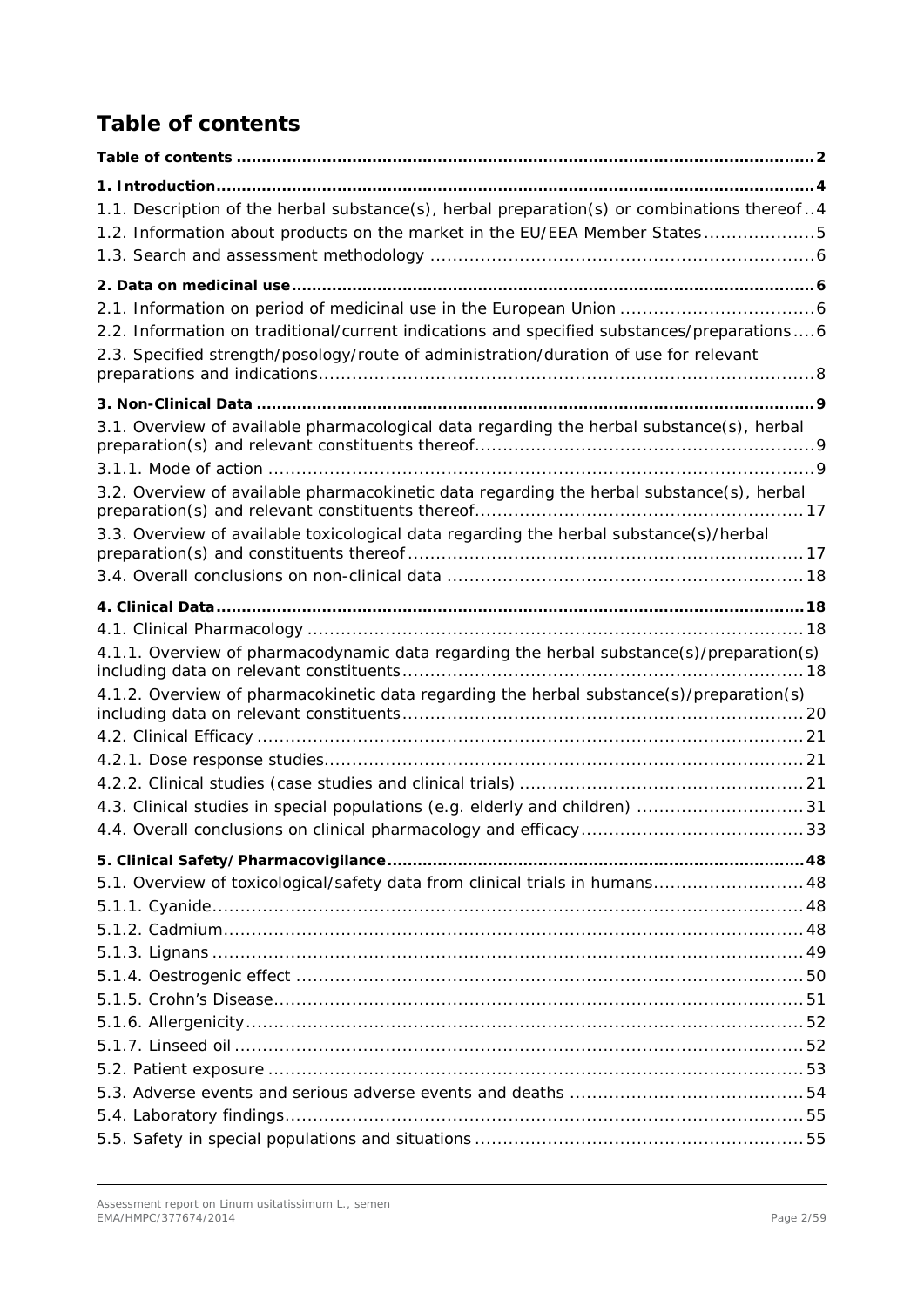| 5.5.7. Effects on ability to drive or operate machinery or impairment of mental ability  57 |  |
|---------------------------------------------------------------------------------------------|--|
|                                                                                             |  |
|                                                                                             |  |
|                                                                                             |  |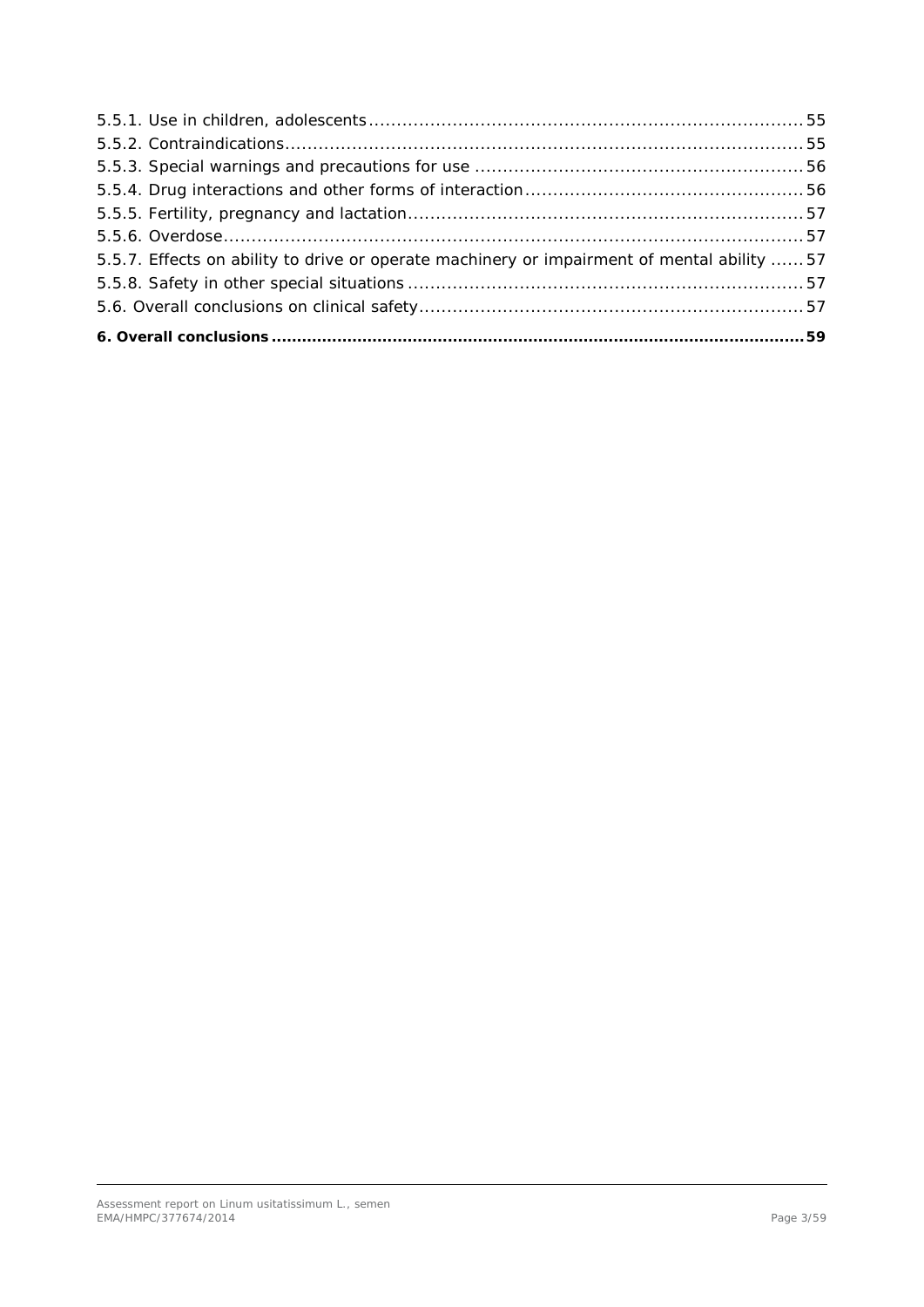# <span id="page-3-0"></span>**1. Introduction**

# <span id="page-3-1"></span>*1.1. Description of the herbal substance(s), herbal preparation(s) or combinations thereof*

This assessment report reviews the scientific data available for linseed (*Linum usitatissimum* L., semen).

Constipation is a common complaint in 1 - 6% of the middle-aged population and 20 - 80% of the elderly people and may be treated by laxatives. Functional constipation is the most common type, without any specific etiology (Tarpila *et al.* 2004). The most commonly used laxatives are either stimulant laxatives (containing e.g. anthracene derivates from senna, frangula or cascara) or lubricant laxatives (e.g. mineral oils) or bulk forming agents such as linseed.

• Herbal substance(s)

Linseed is a herbal substance and belongs to the bulk forming agents. It is used for the treatment of habitual constipation or in conditions in which easy defaecation with soft stool is desirable. These indications are medically substantiated by the pharmacological effects of linseed. Linseed preparations have to be regarded as herbal medicinal products with a "well established medicinal use" in these indications with respect to the application of Directive 2001/83/EC of the Parliament and of the Council on the Community code relating to medicinal products for human use as amended.

Linseed consists of the dried, ripe seeds of *Linum usitatissimum* L. The herbal substance has to comply with the monograph "Linseed" of the European Pharmacopoeia (ref. 04/2011:0095).

The seeds contain nearly 25% of bulk materials (3 - 6% of mucilage, 4 - 7% of alimentary fibres), 30 - 45% fatty oil, 20 - 27% proteins, 3 - 5% minerals, 0.1 - 1.5% cyanogenic glycosides, vitamins, lignan precursors, linustatin, neolinustatin and linamarin, enzymes. The content of water is 5 - 14% (Blaschek e*t al.* 2011; Benedum *et al.* 2000; Oomah *et al.* 1992).

• Herbal preparation(s)

The use as a demulcent preparation for the symptomatic relief of mild gastrointestinal discomfort is regarded as a traditional use. This use is plausible, attributed to the protective effect on the mucosa by the coating action of the mucilage.

The traditional use as a poultice for the symptomatic treatment of minor skin inflammations is also described in the literature (Evans 1989; Standardzulassungen 1996; Kommission E 1984; Steinegger and Hänsel 1988; Weiss and Fintelmann 1999; Willuhn in Wichtl 1989). There are however insufficient data that can clarify the main pharmacological properties. Therefore the use as a poultice cannot be regarded as plausible for the traditional use.

• Combinations of herbal substance(s) and/or herbal preparation(s) including a description of vitamin(s) and/or mineral(s) as ingredients of traditional combination herbal medicinal products assessed, where applicable.

Not applicable.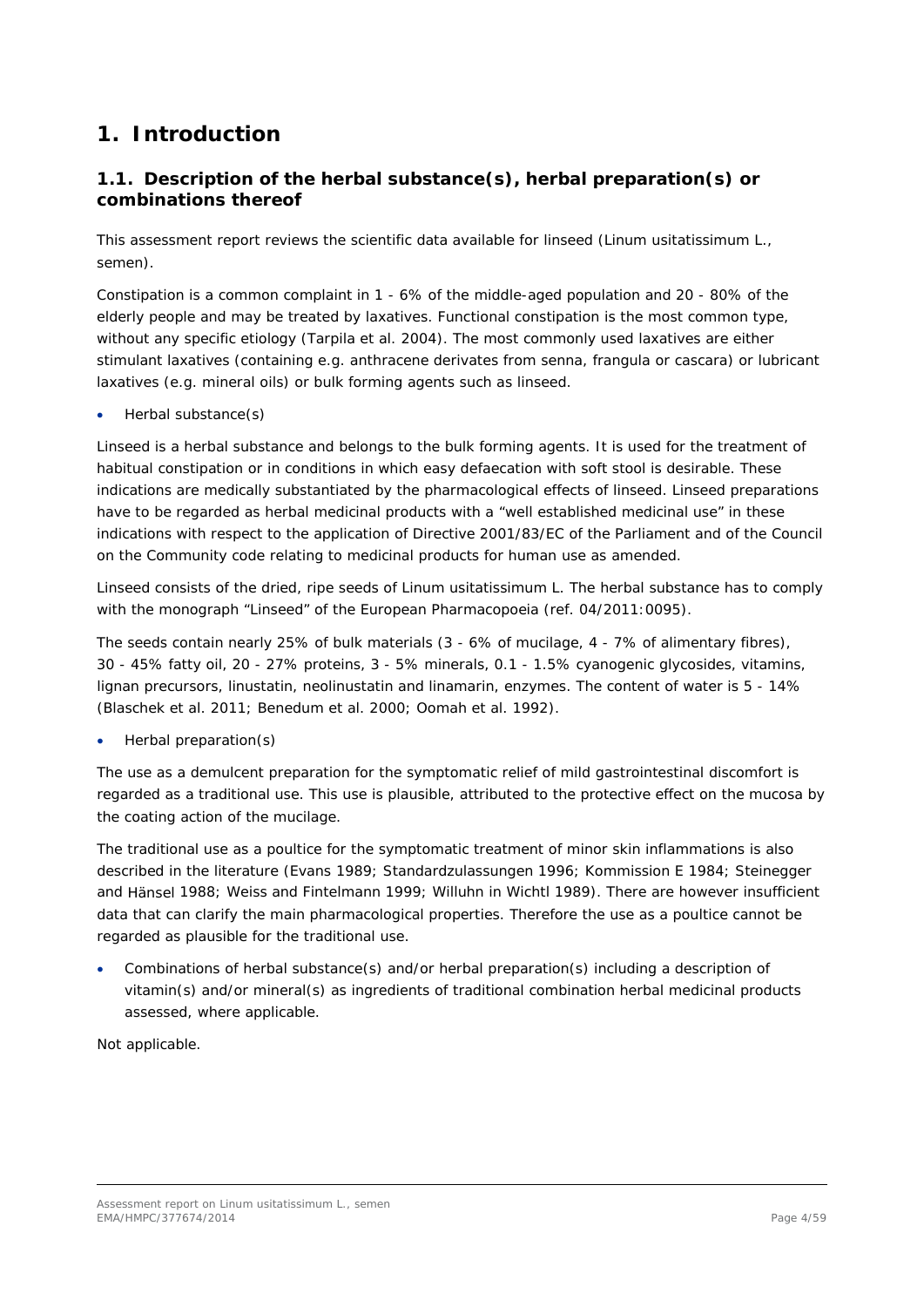# <span id="page-4-0"></span>*1.2. Information about products on the market in the EU/EEA Member States*

In 4 of 6 MS answering the market request (2011) the herbal substance and the comminuted herbal substance are on the market. In BE the comminuted herbal substance is prepared as tea. Linseed oil is used in soft gel capsules as food supplement there. In Germany linseed oil is used as nutrition.

| Member State    | <b>Regulatory Status</b> |                  |                        |                            | Comments                                                                   |
|-----------------|--------------------------|------------------|------------------------|----------------------------|----------------------------------------------------------------------------|
| Austria         | MA                       | <b>TRAD</b>      | Other TRAD             | Other Specify:             | Not available as herbal<br>medicinal product                               |
| Belgium         | $\boxtimes$ MA           | <b>TRAD</b>      | $\boxtimes$ Other TRAD | $\boxtimes$ Other Specify: | Herbal teas (other trad.)<br>and oil in soft gel<br>capsules (food suppl.) |
| Bulgaria        | MA                       | <b>TRAD</b>      | Other TRAD             | Other Specify:             |                                                                            |
| Cyprus          | MA                       | <b>TRAD</b>      | Other TRAD             | Other Specify:             |                                                                            |
| Czech Republic  | MA                       | <b>TRAD</b>      | Other TRAD             | Other Specify:             |                                                                            |
| Denmark         | MA                       | <b>TRAD</b>      | Other TRAD             | Other Specify:             |                                                                            |
| Estonia         | MA                       | <b>TRAD</b>      | Other TRAD             | Other Specify:             |                                                                            |
| Finland         | MA                       | <b>TRAD</b>      | Other TRAD             | Other Specify:             |                                                                            |
| France          | MA                       | <b>TRAD</b>      | Other TRAD             | Other Specify:             |                                                                            |
| Germany         | ⊠<br>MA                  | ⊠<br><b>TRAD</b> | Other TRAD             | Other Specify:             |                                                                            |
| Greece          | MA                       | <b>TRAD</b>      | Other TRAD             | Other Specify:             |                                                                            |
| Hungary         | MA                       | <b>TRAD</b>      | Other TRAD             | Other Specify:             |                                                                            |
| Iceland         | MA                       | <b>TRAD</b>      | Other TRAD             | Other Specify:             |                                                                            |
| Ireland         | $\boxtimes$ MA           | <b>TRAD</b>      | Other TRAD             | Other Specify:             | Available in combination<br>products                                       |
| Italy           | MA                       | <b>TRAD</b>      | Other TRAD             | Other Specify:             |                                                                            |
| Latvia          | ⊠<br>MA                  | <b>TRAD</b>      | Other TRAD             | Other Specify:             |                                                                            |
| Liechtenstein   | MA                       | <b>TRAD</b>      | Other TRAD             | Other Specify:             |                                                                            |
| Lithuania       | MA                       | <b>TRAD</b>      | Other TRAD             | Other Specify:             |                                                                            |
| Luxemburg       | MA                       | <b>TRAD</b>      | Other TRAD             | Other Specify:             |                                                                            |
| Malta           | MA                       | <b>TRAD</b>      | Other TRAD             | Other Specify:             |                                                                            |
| The Netherlands | MA                       | <b>TRAD</b>      | Other TRAD             | Other Specify:             |                                                                            |
| Norway          | МA                       | <b>TRAD</b>      | Other TRAD             | Other Specify:             |                                                                            |
| Poland          | MA                       | <b>TRAD</b>      | Other TRAD             | Other Specify:             |                                                                            |
| Portugal        | MA                       | <b>TRAD</b>      | Other TRAD             | Other Specify:<br>- 1      |                                                                            |
| Romania         | MA                       | <b>TRAD</b>      | Other TRAD             | Other Specify:             |                                                                            |
| Slovak Republic | MA                       | <b>TRAD</b>      | Other TRAD             | Other Specify:             |                                                                            |
| Slovenia        | MA                       | <b>TRAD</b>      | Other TRAD             | Other Specify:             |                                                                            |
| Spain           | MA<br>$\Box$             | <b>TRAD</b>      | Other TRAD             | Other Specify:             | Not available as herbal<br>medicinal product                               |

## **Regulatory status overview**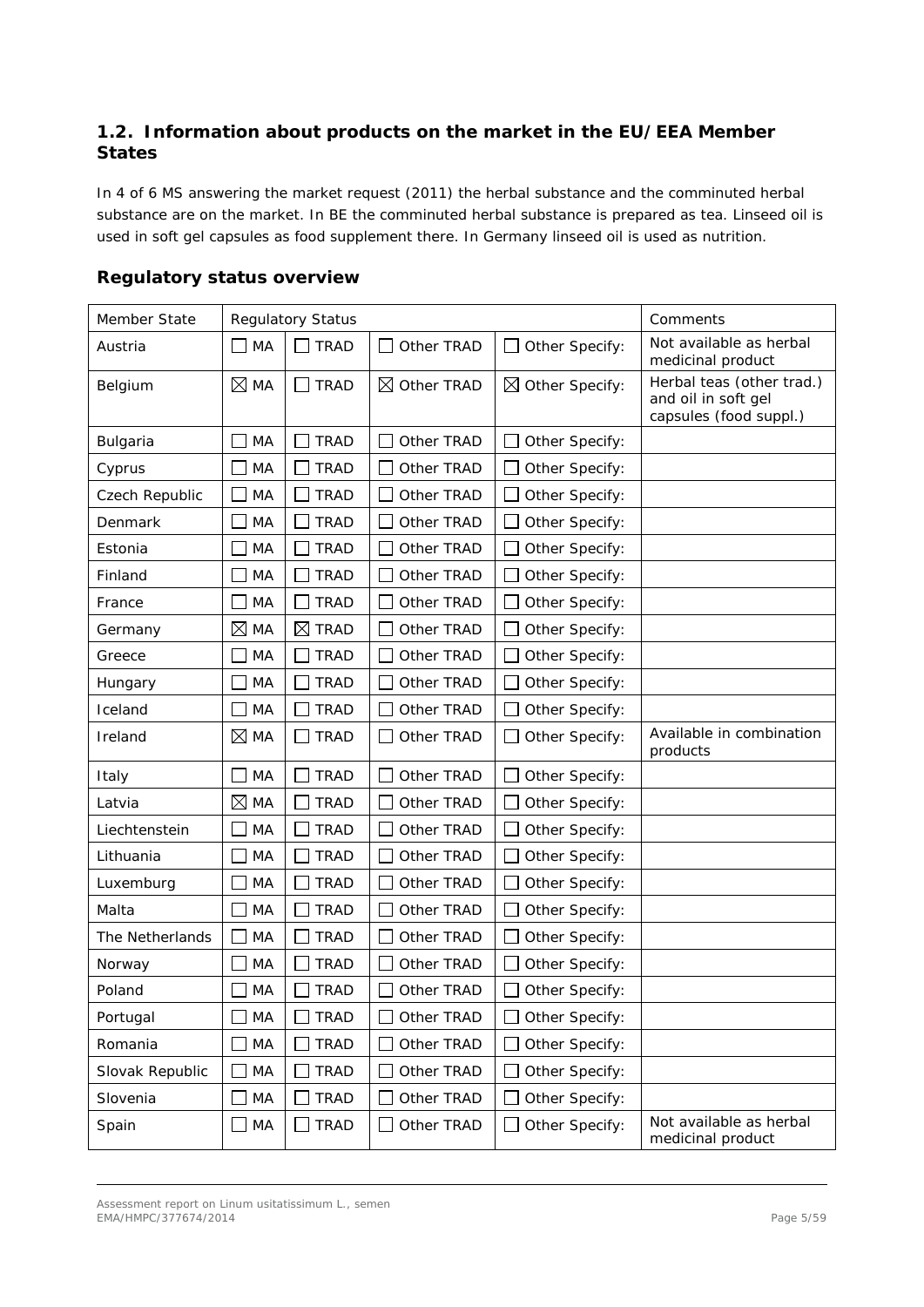| Member State   |                 | <b>Regulatory Status</b> | Comments   |                                         |  |
|----------------|-----------------|--------------------------|------------|-----------------------------------------|--|
| Sweden         | MA              | <b>TRAD</b>              |            | $\Box$ Other TRAD $\Box$ Other Specify: |  |
| United Kingdom | MA <sup>.</sup> | <b>TRAD</b>              | Other TRAD | $\Box$ Other Specify:                   |  |

MA: Marketing Authorisation

TRAD: Traditional Use Registration

Other TRAD: Other national Traditional systems of registration

This regulatory overview is not legally binding and does not necessarily reflect the legal status of the products in the MSs concerned.

## <span id="page-5-0"></span>*1.3. Search and assessment methodology*

The literature search was performed in Pubmed and Scifinderwith the terms linseed and *Linum usitatissimum*, flaxseed, alpha-linoleic acid, starting from the adoption date of the monograph. The results were evaluated, whether new data are available.

# <span id="page-5-1"></span>**2. Data on medicinal use**

# <span id="page-5-2"></span>*2.1. Information on period of medicinal use in the European Union*

Linseed has a long history of medicinal use (Benedum *et al.* 2000; Madaus 1938), its main effects being as a laxative and expectorant that soothes irritated tissues, controls coughing and relieves pain. The seeds or the oil from the seed were normally used.

Medicinal use of linseed has been reported for a set of member states amongst them Germany, Denmark, France, Lithuania, Poland, Austria and Hungary. Based on products in Germany and reference to a standard authorisation scheme a long history of medicinal usage for more than 30 years is fulfilled.

# <span id="page-5-3"></span>*2.2. Information on traditional/current indications and specified substances/preparations*

Dioskurides already mentioned linseed in his materia medica 50-70 A.D. (Benedum *et al.* 2000; Berendes 1902; Madaus 1938). These accounts related to the properties of linseed to dispel and soften every internal and external tumour or swelling when taken after cooking with honey, oil and little water. It was also noted, that taken with honey linseeds could clean the breast and relieve cough anda decoction as klysma was useful for injuries of the bowels and uterus. It was reported, that linseed was beneficialfor defaecation or as hip-bath for uterine inflammations.

These applications were approved by Tabernaemontanus in 1625 (Theodorus 1625). Matthiolus in 1626 also indicated the use as a klysma and like Tabernaemontanus, he referred as well to its internal use for consumptive patients, external use (mixed with vinegar) to stop epistaxis and the inhalation of linseed smoke for common cold (Benedum *et al.* 2000; Theodorus 1625; Madaus 1938). In 1679, Lonicerus indicated the use of linseed for internal and external tumours and for intestinal affections. In 1800, Vietz recommended the internal use of linseed for intestinal inflammations and for constipation (Benedum *et al.* 2000).

Culbreth (1927) recommended the use of linseed as an infusion 5% or tea for inflammation of mucous membranes of respiratory, digestive, and urinary organs, renal and vesical irritation, catarrh, dysentery, calculi and strangury. According to the author, the decoction (5%), owing to the oil it contains, is less tolerable to the mouth, but acceptable for enema. It was also reported, that a poultice of ground seeds (for swollen glands, swellings, boils, pneumonia, etc.) was made by adding boiling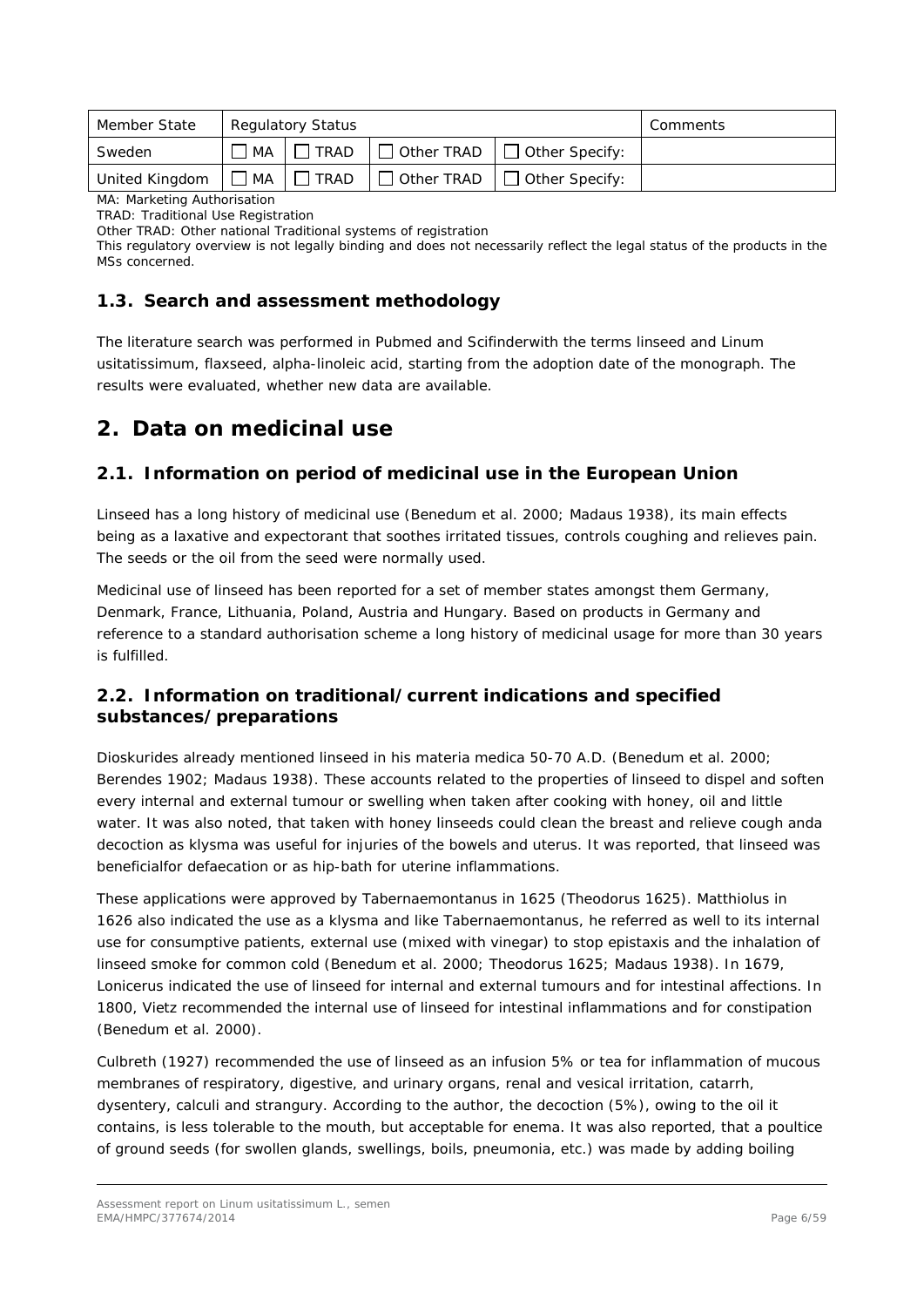water to meal for proper consistency, then it was bringing to boil. Before applying, skin should be coated with glycerine, olive or other oil. The poultice was placed as near to the affected spot as possible and might be covered with oiled silk to retain heat and moisture. Olive oil, lard, laudanum or any anodyne, stimulating, or adstringent solution might be added to the poultice.

Stahl (1962) and Fischer (1966) described the internal use for acute respiratory and urinary catarrh and the external use as a poultice, especially for suppurating skin inflammations. Stahl recommended linseed as a mild laxative.

Dragendorff (1967) indicated the internal application of the seeds for catarrh, diarrhoea, gonorrhoea, dysmenorrhoea and the external use of linseed cakes as a cataplasm.

Madaus (1938) indicated that linseed was also used to remove foreign substance from the eye. This was approved by Lewis, professor of biology of the Washington University (Lewis and Elvin-Lewis 1977). Linseeds were used in domestic medicine to remove foreign material from the eye; a seed was moistened and placed under the eyelid, the eye was closed for a few moments, and the material in the eye stuck to the seed and could be removed with it.

Weiss (1980) described the external use as a poultice for furunculosis, but without reporting any posology.

The Kommission E monograph on Lini semen (Leinsamen) BAnz Nr. 228 from 05.12.1984 indicated the internal use of linseed for habitual constipation, irritable bowel syndrome (IBS), diverticulitis (as demulcent preparation), gastroenteritis and the external use as a poultice for local inflammations.

The ESCOP Monograph described the laxative effect and the beneficial effects on gastrointestinal complaints of linseed (ESCOP 2003).

Leclerc (1983) indicated the use of linseed as a cataplasm for wounds, and internally for constipation and for urinary inflammations, in his "Essais de thérapeutique par les plantes françaises".

Penso (1989) described the use of linseed as cataplasm, infusion (tea) and enema in Italy.

Madaus (1938) also described the use of linseed in other European countries:

Denmark: with honey for cough, as mucilage for stomach and abdominal pain;

Lithuania: as a decoction for cough, dyspepsia and urinary retention;

Poland: as a cataplasm;

Austria: as a poultice for colds;

Hungary: for cough and nausea.

In Pakistan as per Unani-medicine practice (Usmanghani *et al.* 1997) linseed has been used on all kinds of local inflammations, sores and ulcers. Mucilage of linseed has been applied to the affected areas to resolve or to suppurate hard swellings; to relieve pain and to subside the affected inflamed areas. According to the author, linseed helps suppuration and bursts the blind ulcers and assists in driving off the putrid matter. Internal inflammations, for example pleurisy, pneumonia, inflammation in bronchioles, peritonitis as well as inflammatory swellings in rheumatism were reported to be treated successfully if the prepared paste or ointment with linseed as a major component (in combination with other herbal substances), was applied under bandage to increase warmness.

With *Glycyrrhiza glabra* L. infusion of the seeds has been experienced as a useful demulcent expectorant in colds, cough, urinary irritations, gonorrhoea, spermatorrhoea, diarrhoea etc. Oral administration of linseed was generally considered to be antispasmodic. Seeds mucilage has also been reported to be an effective treatment of eye irritation as eye drops.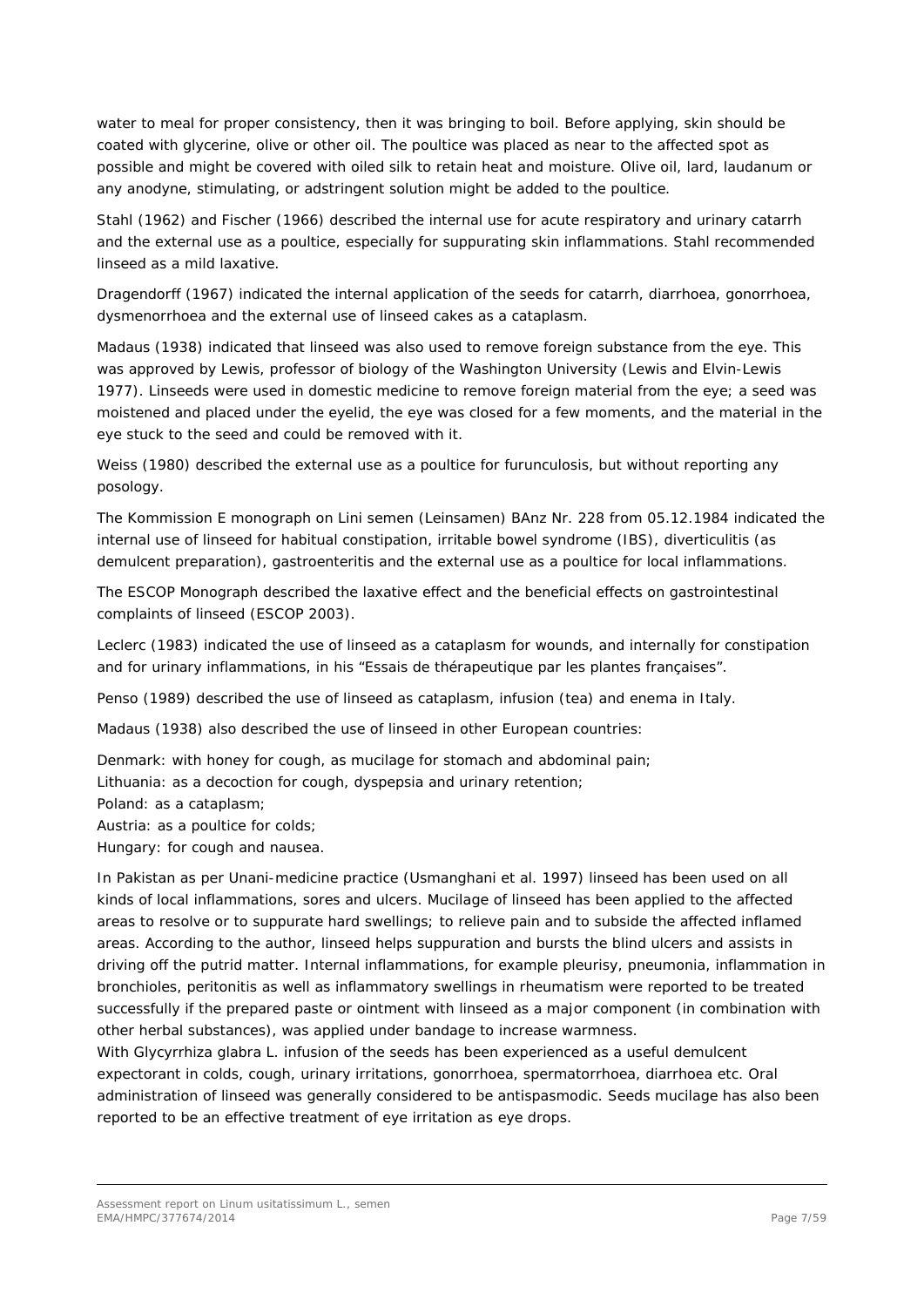A Chinese materia medica (Pharmacopoeia Commission China 1995) indicated the use in cases of constipation, dryness and itching of the skin, withering and loss of hair.

## <span id="page-7-0"></span>*2.3. Specified strength/posology/route of administration/duration of use for relevant preparations and indications*

Martindale (1967) gave more precise information of the posology of linseed:

- The seeds, one or two 5-ml spoonfuls in a tumbler of water, may be taken to increase the bulk of intestinal contents in the treatment of constipation.
- A mucilage (1 in 8), prepared by pouring boiling water over linseed and straining, has been used as a demulcent drink.
- The poultice mass may be prepared by gradually adding 100 g of broken linseed to 250 g of boiling water.

Martindale (1972) recommended for the poultice mass preparation, the gradual addition of 4 oz. (ca. 120 g) of broken linseed to 10 fl. oz. (ca. 300 ml) of boiling water. It was usually applied enclosed in muslin; the poultice was suggested to be smeared with oil to prevent its adhering to the skin.

Madaus (1938) recommended mixing 125 g powdered linseed with a cup of hot water, to apply it in muslin and to cover it with wool, flannel or cotton.

For cystitis 2 teaspoons of linseed were boiled up with 2 glasses of water, left to settle for 10 minutes and drunk during the day (Dragendorff 1967).

Leclerc (1983) reported the preparation of an infusion with 20 g seeds to 1 litre of water, macerating for 5 hours. In 1989 Penso recommended 50 g linseed to 500 ml water to prepare a cataplasm and 30 g linseed to 1000 ml water to prepare an infusion by boiling it up, macerating for 12 hours, filtrating, sweetening ad libitum and drinking 200 ml three times a day.

An enema was prepared with 30 g linseed to 1000 ml water.

#### **Well-established use**

The recommended dosage as a laxative for adults, elderly and adolescents (10 - 15 g, 2 - 3 times daily) is supported by general evidence from monographs and literature (Kommission E 1984; Schilcher 1990; Schilcher *et al*. 1986; Steinegger and Hänsel 1988; Willuhn in Wichtl 1989) and by clinical investigations referred to in chapter 4.2.2. Clinical studies.

#### **Traditional use**

Single dose for adults, elderly and adolescents: For a mucilaginous preparation, soak 5 - 10 g whole or broken seeds in 250 ml water until swelling is completed and take this half an hour before eating up to three times during the day. The mucilaginous preparations may be consumed with or without the seeds.

#### *Assessor´s comment*

*The use of linseed for intestinal affections was referred to by Lonicerus in 1679 (Wilcox et al. 1990). Madaus (1938) also described the use of linseed for intestinal affections in other European countries like Denmark, Lithuania and Hungary. There is one non-controlled pilot study with 70 patients available (see chapter 4.2.2 Clinical studies). This use is plausible, attributed to the protective effect on the mucosa by the coating action of the mucilage.*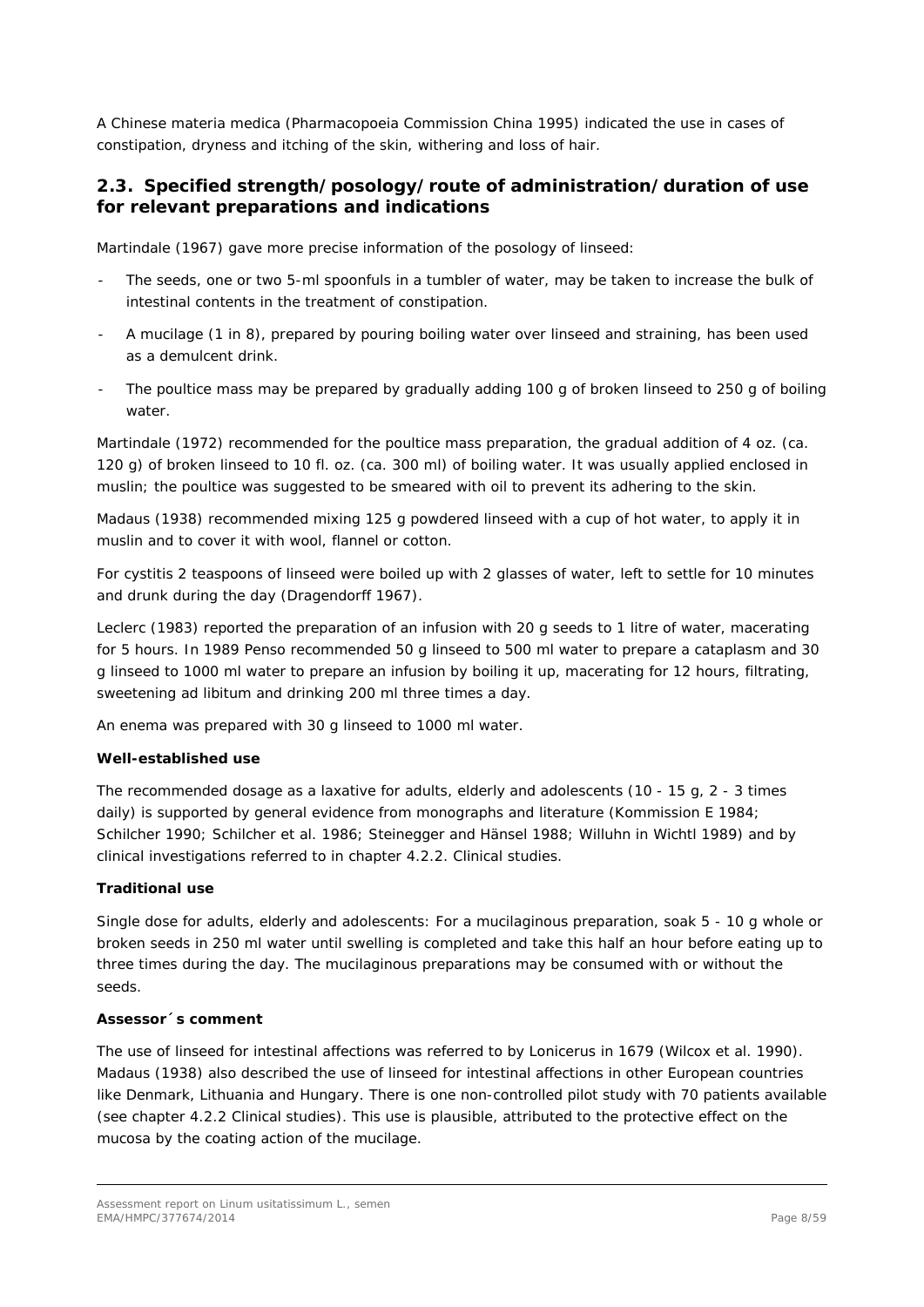*Therefore the indication as a demulcent preparation for the symptomatic relief of mild gastrointestinal discomfort can be regarded as a traditional one.* 

*There is no experience available concerning the use in children. Therefore and because of the possible oestrogenic effects the use is not recommended in children under the age of 12 years.*

*Since Dioskurides the use as a poultice in case of skin inflammations is documented in many German, other European and non-European references. The procedure was described by Culbreth (1927), Komission E (1984), Madaus (1938), Martindale (1967) and Martindale (1972). The use as a poultice is mostly attributed to the water-binding capacity of mucilages. This action is a physical one. Some references report that the heat of such a poultice let a furuncle to maturate. This might be plausible for furuncles but not for other skin inflammations. In conclusion there are insufficient data, which can clarify the main pharmacological pattern for the use as a poultice.* 

*There is no valid traditional evidence that a demulcent preparation was used for habitual constipation. No data of an effective laxative dose of such a preparation are available.* 

*Concerning the treatment of inflammations of mucous membranes of respiratory and urinary organs, references are not consistent as to whether the application is only an internal or external one or both. Sometimes the combination with other herbal substances is mentioned. Furthermore it is questioned how linseed can works without a direct contact to the affected mucous membranes. In case of inflammations of the throat like pharyngitis or in case of a dry cough, patients normally have difficulties in swallowing. Difficulties in swallowing are classified as contraindications for bulk forming agents like linseed and can cause a choking fit. Because of associated potential risks these indications cannot be accepted as traditional ones.* 

*Symptoms of rheumatism are sometimes mentioned but not consistently. The term "rheumatism" changed in meaning over the years. In former times all unspecific pains of the joints or the links were described as rheumatic. Nowadays "rheumatism" refers to a well-defined diagnosis. The conditions in which linseed was traditionally used are not described exactly enough.* 

*The use of a decoction or mucilage of linseed as an enema is not mentioned consistently.* 

*Only a few references mentioned the use of linseed to remove a foreign substance from the eye.* 

*These uses are not supported by long-standing evidence nor by clinical evidence.* 

# <span id="page-8-0"></span>**3. Non-Clinical Data**

## <span id="page-8-1"></span>*3.1. Overview of available pharmacological data regarding the herbal substance(s), herbal preparation(s) and relevant constituents thereof*

## <span id="page-8-2"></span>**3.1.1. Mode of action**

#### **Laxative effect**

Animal experimental studies concerning the effectiveness of linseed in the indications approved for humans are scarce.

The laxative effects of linseed have long been recognised empirically then shown in animal and clinical investigations (Blaschek e*t al.* 2011; Kurth 1976; Wirths *et al.* 1985*;* Meier *et al.* 1990). These effects are attributed to the bulk materials and in particular to the mucilage that binds with water and swells to form a demulcent gel in the intestine. Water is held back in the intestine due to the swelling of the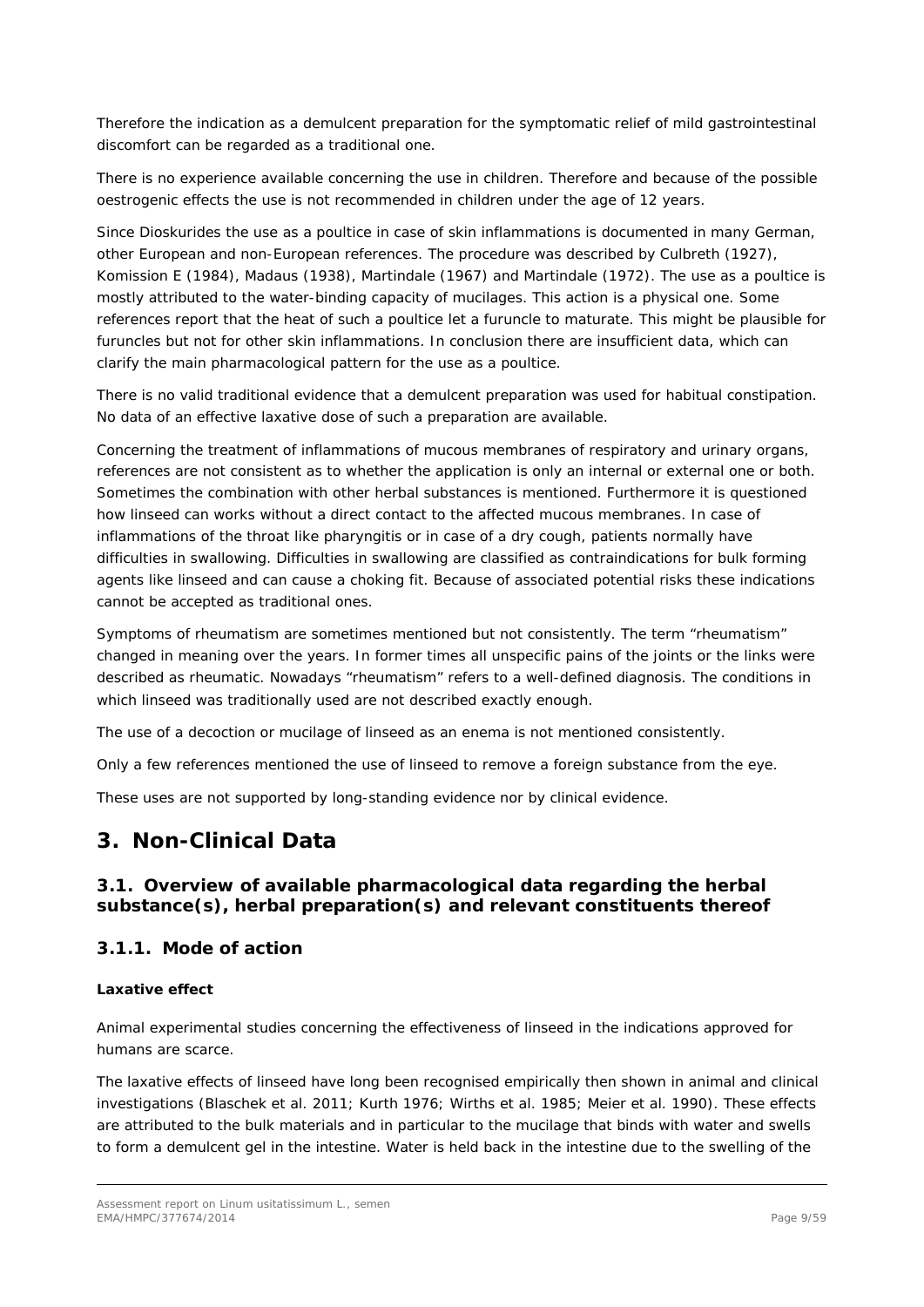mucilage. According to the Ph. Eur. Monograph "Linseed" (Lini semen - 0095) the minimum swelling index is 4. Hence, faeces become softer. The volume of the intestinal content increases and causes a stretch stimulus, which results in a decrease in transit time. The swollen mass of mucilage forms a lubrication layer facilitating the transit of intestinal content (Blaschek e*t al.* 2011; Schilcher *et al.*  1986*;* Weiss and Fintelmann 1999).

Broken seeds do not always cause a stretch stimulus because the increase of the volume may already start in the stomach. Whole or "bruised seeds" have a delayed increase of the volume (Lewis and Weingold 1985; Schilcher *et al.* 1986).

In an animal study with rats the excremental moist weight under a linseed containing diet (10%, 20%, 40% crushed linseed for 90 days) in comparison to a control group increased to 84%, the dry weight of the excrements to 20%; the water content of the faeces increased dose-dependently from 39% up to 58% (Ratnayake *et al.* 1992).

## **Effect on blood lipids levels**

*In vitro* antioxidant and *in vivo* antidiabetic and antihyperlipidemic activity in rats with streptozotocin induced diabetes were reported for linseed oil (Kaithwas and Majumdar 2012).

Experiments with rats indicated that dietary supplementation of linseed may result in a lowering of serum cholesterol levels. It was claimed that this effect is caused by the content of unsaturated fatty acids (Blaschek e*t al.* 2011). Data on other fibres indicate that this effect may be linked to the soluble fibres.

Lucas *et al*. (2011) designed the following *in vivo* study to investigate whether linseed oil exerts hypocholesterolemic effects similar to ground whole linseed and to gain insight into its hypocholesterolemic mechanism. Forty-eight 6-month-old female Golden Syrian hamsters were either sham-operated (Sham) or ovariectomised (Ovx) and randomly assigned to one of four treatment groups (n=12/group) for 90 days: Sham, Ovx, Ovx+whole linseed, or Ovx+linseed oil. Hamsters in the Sham and Ovx groups were fed a semipurified diet (control), whereas Ovx+whole linseed and Ovx+linseed oil received the same basic diet supplemented with either whole linseed (15% w/w) or linseed oil (amount equivalent to the oil contribution of whole linseed). Ovariectomy significantly (p<0.05) increased serum total concentrations by approximately 15%; whole linseed, but not linseed oil, prevented (p<0.05) the ovariectomy-induced increase in serum total cholesterol concentration (12% and 4% reduction by whole linseed and linseed oil, respectively). Hamsters fed with linseed oil or whole linseed had high-density lipoprotein (HDL)-cholesterol concentrations similar to those of the Ovx hamsters receiving the control diet. Non-HDL-cholesterol concentrations were lowest in the whole linseed group, albeit not statistically different from the other treatment groups. There were no significant differences among groups in serum triglyceride concentration and liver lipids. Both whole linseed and linseed oil more than doubled the hepatic protein levels of 7α-hydroxylase in comparison to the Ovx hamsters receiving the control diet (p<0.05) (Lucas *et al*. 2011).

Zanwar *et al*. (2012) investigated the *in vivo* effect of a linseed lignan concentrate on the hyperlipidaemia in Triton WR-1339 induced hyperlipidemic rats. The concentrate was gained after an *n*-hexane extraction of a double cold pressed Linseed cake. The defatted cake was hydrolysed with 1 M aqueous sodium hydroxide for 1 h with intermittent shaking followed by extraction with 50% ethanol (V/V or m/m not mentioned). The lignan content was 40 mg/g. The linseed lignan concentrate showed a dose dependent significant decrease in total cholesterol, triglyceride and very high density lipoprotein. It increased the HDL-cholesterol level.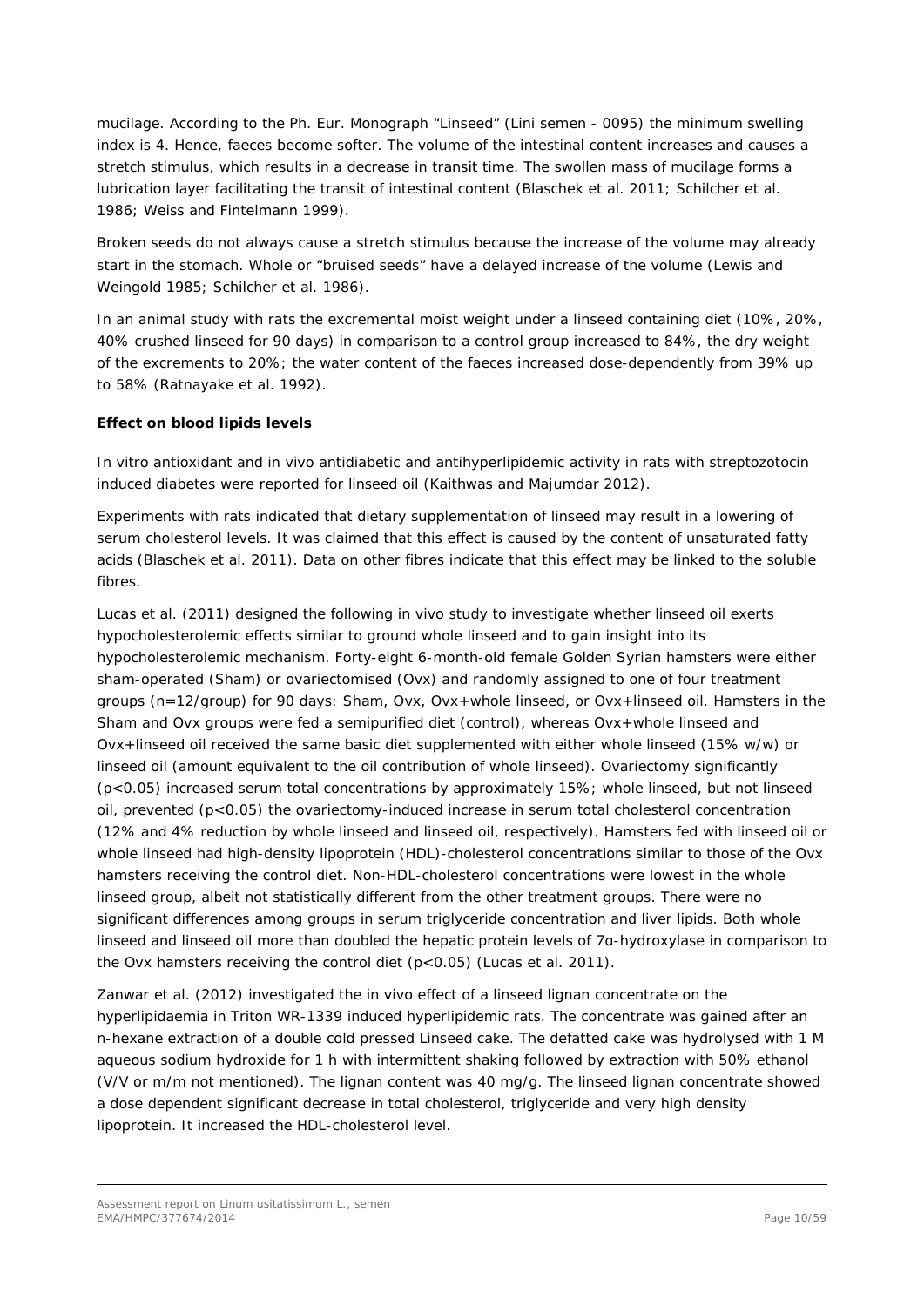In New Zealand rabbits the effect of ground linseed (24 g/day/animal, day 29-56) on total cholesterol (TC), HDL cholesterol, LDL-cholesterol (LDL-C) and triacylglycerole (TAG) under a hypercholesterolaemic diet (1% cholesterol extracted from lyophilised egg, day 1-56) was tested. Linseed consumption showed hypolipaemic action by reducing LDL-C and TC levels; however, this cholesterol-lowering effect did not reduce the atherosclerotic lesions induced by a hypercholesterolaemic diet (1% cholesterol) for a short period of time (Prim *et al*. 2012).

### *Assessor´s comment*

*The lacking effect of ground linseed on the atherosclerotic lesions in the study of Prim et al. (2012) is may be due to the too short period of linseed supplementation (26 day) during the study. Due to the different preparations and posologies used, data neither support the plausibility of traditional use nor justify pre-clinically a lipid lowering indication.*

### **Oestrogenic effect**

Linseed contains lignan-precursors (Axelson *et al*. 1982). *In vitro* studies demonstrated that bacteria present in the colon convert these precursors into mammalian lignans, which are resorbed subsequently. The lignans were reported to interfere with the metabolism and activity of oestrogens (Borriello *et al*. 1985; Blaschek e*t al.* 2011; Luyengi *et al*. 1993; Nesbitt *et al*. 1999). Experiments in pigs demonstrated the capacity of various fibres, including linseed, to bind oestrogens (Arts *et al*. 1991).

It has therefore been suggested that linseed may lower the risk of oestrogen dependent tumours, e.g. some colon and mammary carcinomas (Adlercreutz 1984; Adlercreutz *et al*. 1987; Axelson *et al*. 1982; Borriello *et al*. 1985).

#### **Anti-tumour effect**

Diverse experiments with rats and mice investigated a potential anti-tumour effect of linseed ingestion (ESCOP 2003).

Menéndez *et al.* (2006) investigated the *in vitro* effect of different concentrations of α-linolenic acid (ALA) supplementation (10 µM, 20 µM) on the expression of HER2 (human epidermal growth factor receptor 2) overexpressing human breast cancer cell lines (BT-474 and SKBr-3 breast cancer cells). HER2 plays a pivotal role in malignant transformation and tumourigenesis. HER2 is associated with more aggressive phenotypes of breast cancer and an increased potential for forming metastasis. Both cell lines showed a concentration dependent decrease in expression of HER2. Exogenous supplementation with ALA significantly reduced HER2 mRNA levels and HER2 gene promoter activity (p<0.001). Finally ALA co-exposure enhanced trastuzumab efficacy (concentration 5 µg/ml) in HER2 overexpressing human breast cancer cell lines in concentrations of 2.5 µM, 5 µM, 10 µM, 20 µM, 40 µM synergistically.

SHN mice (selected for high early mammary tumour incidence) were fed a high-linoleate diet, a highalpha-linolenate diet or a control diet. Spontaneous mammary tumourigenesis was significantly inhibited in the high alpha-linolenate group compared to the other two groups, while little difference was observed among groups in the rates of lung metastasis. The dietary alpha-linolenate/linoleate balance affected the fatty acid patterns of tissue lipids. According to the authors the results suggested that the dietary alpha-linolenate/linoleate balance affects the fatty acid composition and, in turn, spontaneous mammary tumourigenesis in mice selected for high early mammary tumour incidence (Kamano *et al.* 1989*)*.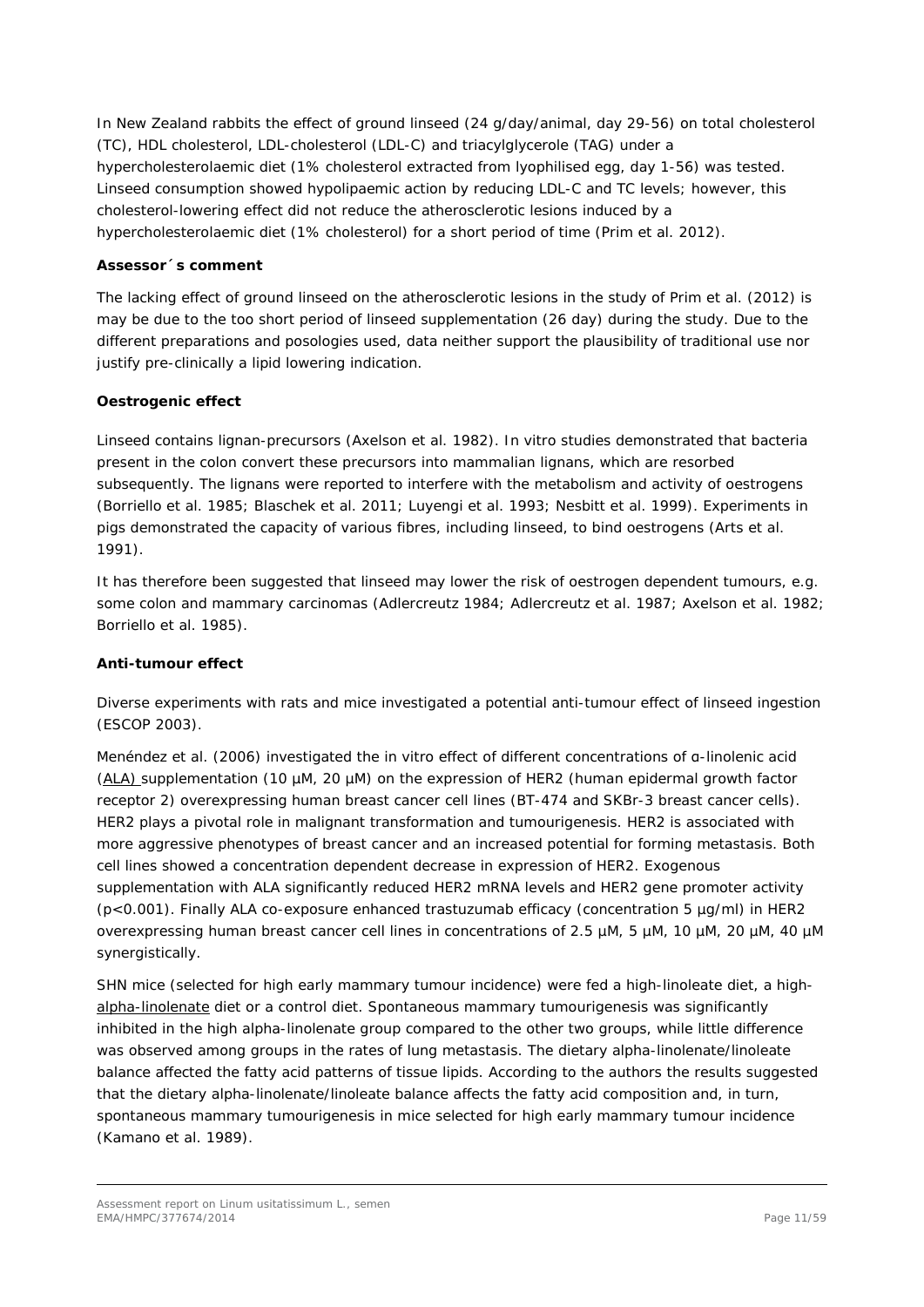The following study determined the effect of linseed oil on the growth of oestrogen receptor-positive human breast tumours (MCF-7) in ovariectomised athymic mice at high premenopausal-like oestrogen (E2) levels *in vivo*. Mice with established MCF-7 tumours were fed basal diet (control) or basal diet supplemented with linseed oil (40 g/kg) for 8 weeks. Compared with control, linseed oil reduced tumour size (33%, p<0.05) and tumour cell proliferation (38%, p<0.05) and increased apoptosis (110%, p<0.001). Linseed oil also reduced human epidermal growth factor receptor-2 (79%, p<0.05) and epidermal growth factor receptor (57%, p=0.057) expression, which then may have led to a reduction in protein kinase Akt (54%, p<0.05) and phosphorylation of mitogen-activated protein kinase (MAPK) to phosphorylated MAPK (pMAPK, 28%, p<0.05). ALA (50 µM) reduced MCF-7 cell proliferation *in vitro* (33%, p<0.001). Thus the authors reported that linseed oil regressed oestrogen receptor-positive human breast tumourigenesis at high E2 levels via down regulation of the growth factor mediated pathway, likely through its ALA content, and may explain the anti-tumourigenicity of linseed (Truan *et al.* 2010).

The proinflammatory cytokines IL-1α and IL-1β were reported to promote tumor angiogenesis that might be counteracted by IL-1 receptor agonists (IL-1Ra). By using microdialysis in a model of human breast cancers in nude mice, Lindahl *et al*. (2011) could perform species-specific analyses of released proteins in the microenvironment. They showed that tumours treated with tamoxifen and linseed or enterolactone decreased *in vivo* release of IL-1β, derived from the murine stroma and decreased microvessel density whereas dietary genistein had no effects. Cancer cell-released IL-1Ra was approximately 5 times higher than stroma-derived IL-1Ra. Tamoxifen, linseed or enterolactone increased IL-1Ra levels significantly whereas genistein did not. The tumour stroma contained macrophages, which expressed the oestrogen receptor. *In vitro*, oestradiol decreased IL-1Ra released from breast cancer cells and from cultured macrophages. IL-1Ra decreased endothelial cell proliferation significantly *in vitro* whereas breast cancer cell proliferation was unaffected in presence of oestradiol. Finally, IL-1Ra therapy of tumour-bearing mice opposed oestrogen-dependent breast cancer growth and decreased angiogenesis.

The objective of an investigation by Bommareddy *et al.* (2006) was to study the effects of dietary linseed meal, a source of both omega-3 fatty acid and lignans, on colon tumour development and compare them with the effects of dietary corn meal. Male Fischer rats, two groups of 24 each, were assigned to the AIN-93M diet supplemented with either 15% corn meal or 15% linseed meal, respectively.

Carcinogenesis was initiated with subcutaneous injections of azoxymethane (15 mg/kg) once a week for 3 consecutive weeks. Thirty-five weeks after initiation, blood was collected by cardiac puncture, and rats were sacrificed. The gastrointestinal tract was isolated. The site, size, and number of tumours were recorded. The fatty acid analysis of the collected serum and colon samples was performed. Expression of cyclooxygenase (COX)-1 and COX-2 was performed by Western blot method. Lignan levels in serum and colon samples were assayed. In corn and linseed meal groups the colon tumour incidence, multiplicity and size were found to be 82.6% and 29.4%, 1.3 and 0.3, 44.4 and 5.3 mm, respectively. Colon and serum samples of the corn meal group showed higher levels of omega-6 fatty acid levels whereas the linseed meal group exhibited higher levels of omega-3 fatty acids. COX-1 and COX-2 expression in the linseed group was significantly lower (p<0.05) as compared to the corn group (Bommareddy *et al.* 2006).

The next *in vivo* study of this group was designed to investigate the chemo preventive effects of dietary linseed on the development of intestinal tumours in Apc (Min) mice (model for colorectal and intestinal cancer). Apc (Min) mice were divided into five different groups, fed with control (AIN-93M meal), corn meal, linseed meal (15% w/w), corn oil, and linseed oil (15% w/w) supplemented diets.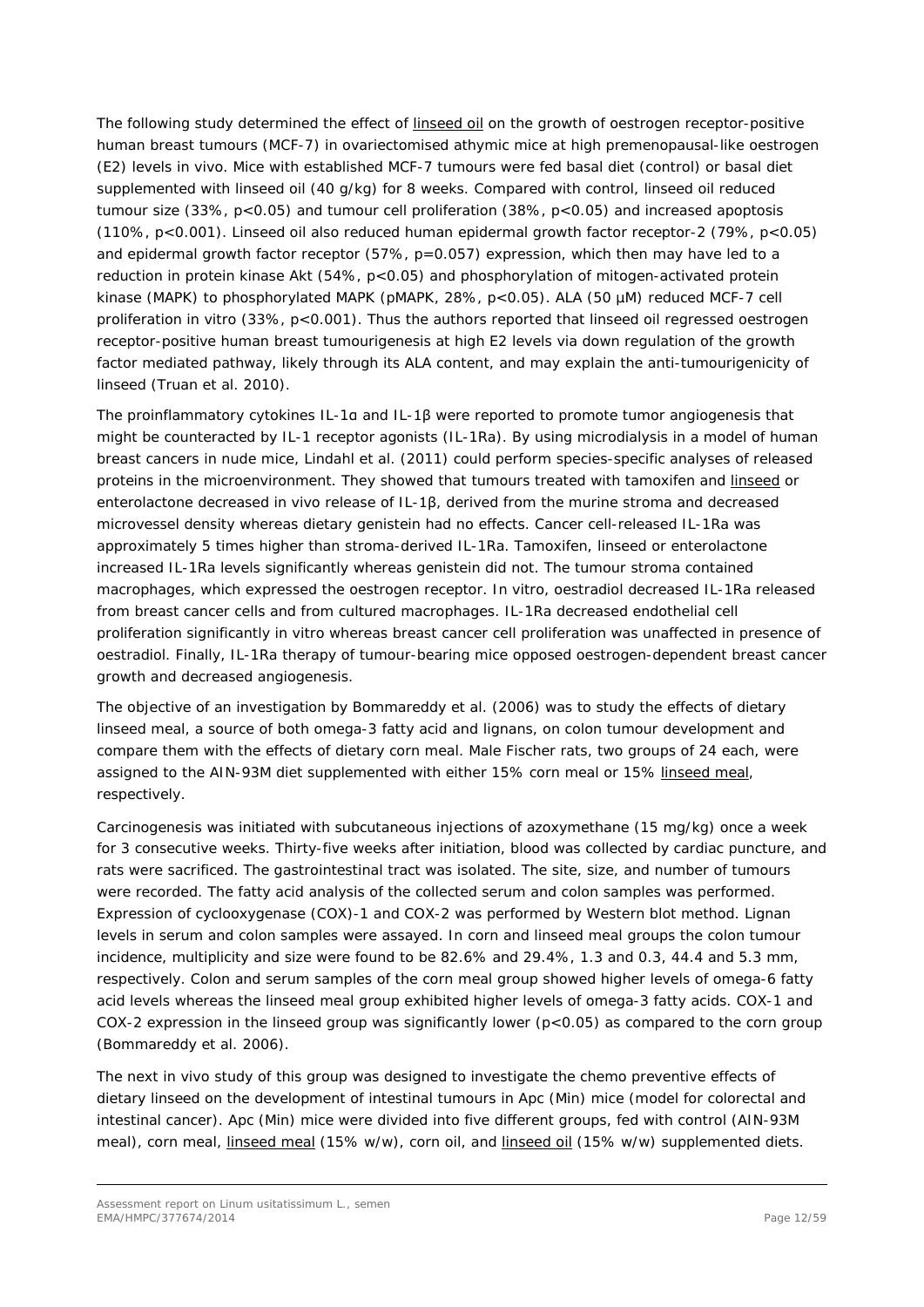Results showed that dietary linseed significantly decreased (p<0.05) tumour multiplicity and size in the small intestine and colon as compared to control, corn-treated groups. Intestine, colon, and serum samples of corn-treated groups showed higher levels of omega-6 fatty acids, whereas the linseed treated groups exhibited higher levels of omega-3 fatty acids. Lignans were detected in the serum, intestine, and colon samples for linseed meal group. COX-1 and COX-2 expression in the colon samples from the linseed meal group were significantly lower (p<0.05) as compared to the corn meal group. The authors concluded, that dietary linseed might be chemopreventive by increasing omega-3 fatty acid levels, lignans and decreasing COX-1 and COX-2 levels in Apc (Min) mice (Bommareddy *et al.* 2009).

The aim of the following *in vivo* study was to determine if a linseed-enriched diet had a chemo preventive effect on ovarian cancer in the laying hen. White Leghorn hens were fed with 10% linseedenriched or standard diet for 1 year. The incidence and severity of ovarian cancer were determined by gross pathology and histology in the two groups. General health markers were also measured. Eggs were collected and analysed by gas chromatography to determine omega-3 fatty acid levels. A significant reduction in late stage ovarian tumours was detected in the linseed-fed hens. Incidences of ovarian cancer were not significantly different between the two groups. The authors concluded that a linseed diet increased overall survival in the laying hen. Linseed-fed hens' eggs incorporated significantly more omega-3 fatty acids compared to control hens. According to the authors, 10% linseed supplementation for 1 year in the laying hen results in a significant reduction in the severity of ovarian cancer, but causes no change in the incidence of the disease (Ansenberger *et al.* 2010).

The aim of a subsequent study was to determine if long-term consumption of a linseed enriched diet decreased ovarian cancer severity and incidence in the laying hen and to investigate its potential correlation with the expression of COX enzymes and prostaglandins  $E_2$  (PGE<sub>2)</sub> concentration. White Leghorn hens were fed 10% linseed-enriched or standard diet for 4 years. The severity and incidence of ovarian cancer were determined by gross pathology and histology. COX-1, COX-2 protein, mRNA expression and PGE<sub>2</sub> concentrations in ovaries were measured by Western blot, quantitative real-time PCR and ELISA, respectively. The authors reported that there was a reduction in ovarian cancer severity and incidence in hens fed linseed diet. In correlation with decreased ovarian cancer severity and incidence, concentration of  $PGE<sub>2</sub>$  and expression of COX-2 were diminished in ovaries of hens fed linseed (Eilati *et al.* 2013).

## *Assessor's comments*

*Pre-clinically it has been investigated whether linseed has in vitro and in vivo influence on mammary tumourigenesis, possibly due to its high ALA-rich oil content in animal species selected for their early tumour development. In these in vivo models linseed decreased HER2 expression and expression of the oestrogen receptor. Dietary linseed meal containing high levels of omega-3 fatty acids and lignans was reported to affect colon tumour development possibly by increasing omega-3 fatty acid levels and decreasing COX-1 and COX-2 levels. The validity of the laying hen model developing ovarian cancers is not generally accepted. The transferability to the clinical level is questionable due to the different preparations used in these experiments and the preconceived animal models in early tumour development.*

## **Anti-inflammatory and anti-oxidative effects**

Linseed is a rich source of natural antioxidants. Linseed is composed of high concentrations of omega-3 fatty acids and lignans. While omega-3 fatty acids are reported to reduce inflammation, lignans have antioxidant properties. Specifically, secoisolariciresinol diglucoside (SDG), isolated from Linseed was shown *in vitro* to have direct hydroxyl radical scavenging properties and to inhibit lipid peroxidation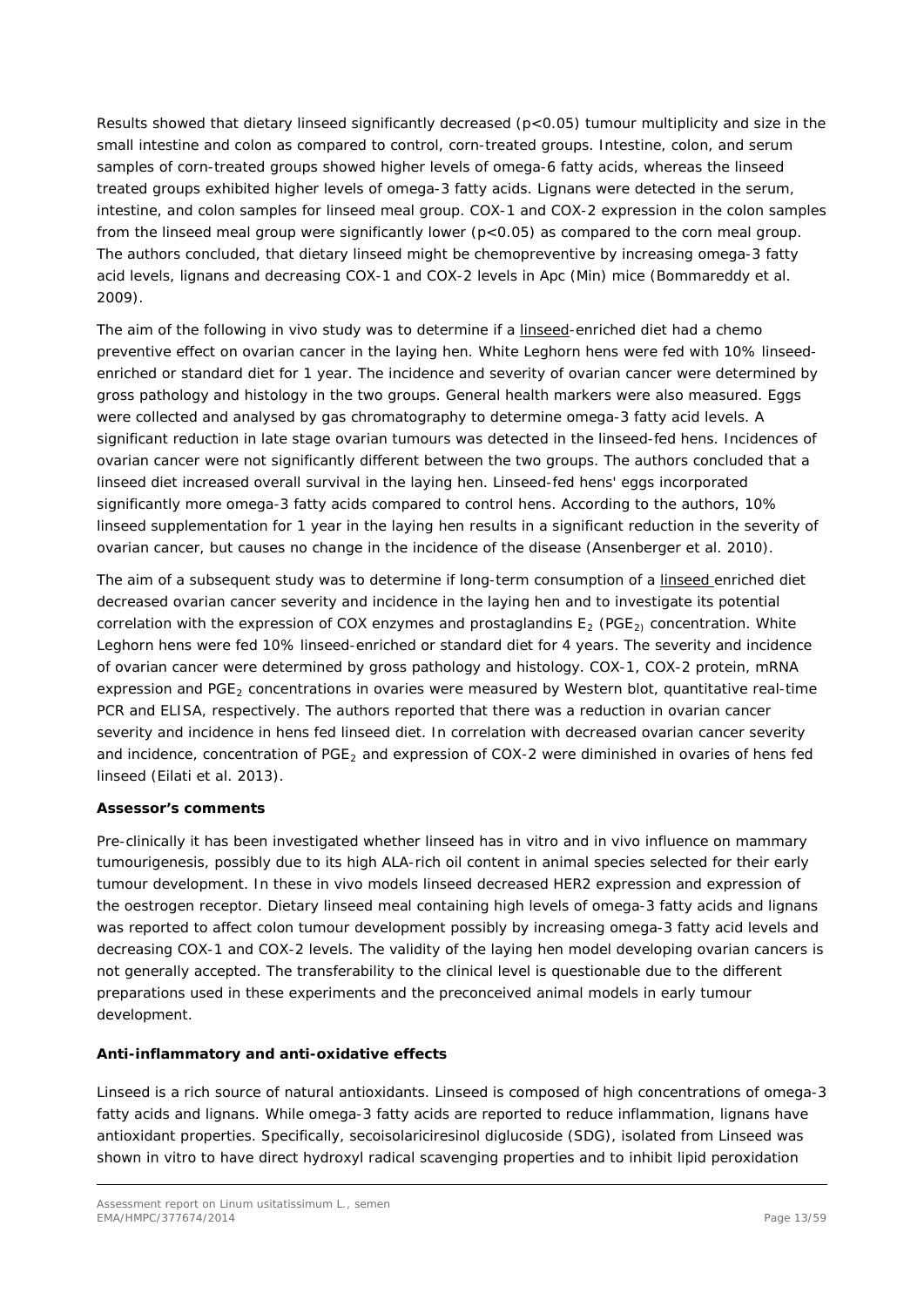(Prasad 1997; Prasad *et al.* 2012; Kitts *et al.* 1999). These findings were supported recently by and Kinniry *et al*. (2006) and Lee *et al*. (2008) in the context of oxidative lung injury experiments.

The study of Bhatia *et al.* (2007) investigated the radioprotective and antioxidative potential of linseed oil *in vivo*. Swiss albino mice were administered linseed oil orally once daily for 15 consecutive days, then exposed to a single dose of 5 Gy of gamma radiation. Lipid peroxide, reduced glutathione and total protein were estimated in the liver. Liver enzyme assays (AST, ALT, AP) were also performed. Radiation-induced increases in the levels of lipid peroxidation, AST, ALT and AP were significantly ameliorated by linseed oil pre-treatment, and radiation-induced depletion in the level of glutathione (GSH) and AP activities was significantly inhibited by linseed oil administration. The authors reported that the lifespan was increased in the linseed oil treated irradiated mice in comparison with their respective control mice, with survival data showing an  $LD_{(50/30)}$  (lethal dose for 50% of animals after 30 days) of 7.1 and 10 Gy for control and linseed oil treated irradiated mice, respectively, and produced a dose reduction factor for linseed oil of 1.40. Radiation-induced deficits in body and organ weight were significantly reduced or prevented in linseed oil pretreated mice (Bhatia *et al.* 2007).

Linseed supplementation was evaluated given to mice before and post-XRT (X-ray radiation therapy). Linseed-derived lignans were evaluated in abrogating ROS (reactive oxygen species) generation in cultured endothelial cells following gamma radiation exposure. Mice were fed 10% linseed or isocaloric control diet for three weeks and given 13.5 Gy thoracic XRT. Lungs were evaluated at 24 hours for markers of radiation-induced injury, after three weeks for acute lung damage (lipid peroxidation, lung oedema and inflammation), and after four months for late lung damage (inflammation and fibrosis). Linseed-lignans blunted ROS generation *in vitro*, resulting from radiation in a dose-dependent manner. Linseed-fed mice had reduced expression of lung injury biomarkers (Bax, p21 and TGF-beta1) at 24 hours following XRT and reduced oxidative lung damage as measured by malondialdehyde (MDA) levels at 3 weeks following XRT. In addition, linseed-fed mice had decreased lung fibrosis as determined by hydroxyproline content and decreased inflammatory cell influx into lungs at 4 months post XRT. Importantly, when Lewis lung carcinoma cells were injected systemically in mice, linseed dietary supplementation did not appear to protect lung tumours from responding to thoracic XRT (Lee *et al.* 2009).

A mouse model of ischemia reperfusion injury (IRI) was used with 60 min of ischemia followed by 180 min of reperfusion and the anti-apoptotic and anti-inflammatory effects of 10% linseed dietary supplementation was evaluated. Mice fed 10% linseed undergoing lung IRI were reported to have significantly lower levels of caspases and decreased apoptotic activity compared with mice fed 0% linseed. Lung homogenates and bronchoalveolar lavage fluid analysis demonstrated significantly reduced inflammatory infiltrate in mice fed with 10% linseed diet. Additionally, 10% linseed supplemented mice showed significantly increased expression of antioxidant enzymes and decreased markers of lung injury (Razi *et al.* 2011).

Bleomycin, an antineoplastic agent, has been associated with severe pulmonary toxicity, primarily fibrosis. Previous work has shown a reduction in bleomycin-induced lung pathology by long-chain omega-3 fatty acids. Treatment by short-chain omega-3 fatty acids, α-linolenic acid, found in dietary linseed oil may also reduce lung fibrosis. To test this hypothesis, 72 rats were divided between diets receiving either 15% (w/w) flaxseed oil or 15% (w/w) corn oil (control). These groups were further divided to receive either bleomycin or vehicle (saline) via an oropharyngeal delivery, rather than the traditional intratracheal instillation. Lungs were harvested at 2, 7, and 21 days after bleomycin or saline treatment. Animals receiving flaxseed oil showed a delay in oedema formation  $(p=0.025)$  and a decrease in inflammatory cell infiltrate and vasculitis  $(p=0.04$  and 0.007, respectively). At days 7 and 21, bleomycin produced a reduction in pulmonary arterial lumen patency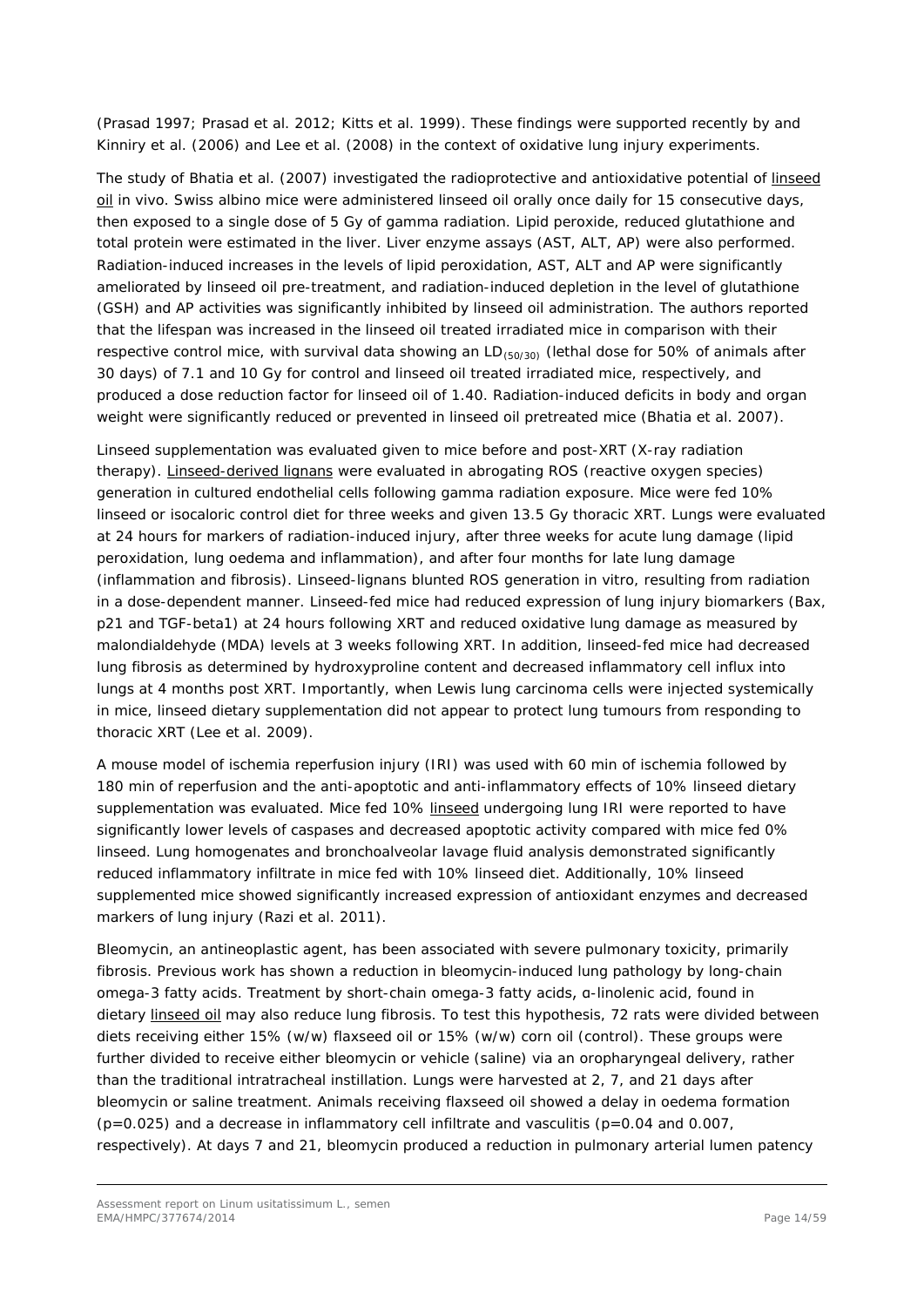(p=0.01), but not in rats that were treated with linseed oil. Bleomycin-treated rats receiving linseed oil had reduced pulmonary septal thickness (p=0.01), signifying decreased fibrosis (Lawrenz *et al.* 2012).

In an *in vivo* study Naqshbandi *et al.* (2012) investigated the protective effect of linseed oil on cisplatin-induced damage in liver. Adult male Wistar rats (8/group) were pre-fed with normal diet and then fed with diet rich in linseed oil (15%) for 10 days and then a single dose of cisplatin (6 mg/kg body weight) was administered intraperitoneally while still on diet. Control groups received a normal diet and either a dose of cisplatin or none. Serum/urine parameters, enzymes of carbohydrate metabolism and oxidative stress were analysed. Cisplatin caused perturbation of the antioxidant defence as reflected by the decrease in the activities of catalase, superoxide dismutase and glutathione peroxidase. Further the activities of various enzymes involved in glycolysis, tricarboxylic acid cycle, gluconeogenesis and hexose monophosphate shunt pathways were determined and were found to be differentially altered by cisplatin treatment. However, these alterations were ameliorated in cisplatintreated rats fed on linseed oil.

This study investigated the impact of varying ratios of dietary linoleic acid (LA, 18:2n-6) to ALA, 18:3n-3) on the inflammatory response in dextran sulphate sodium (DSS)-induced colitis. Weanling male Sprague-Dawley rats were divided into five groups: a non-colitic group with a LA:ALA ratio of 215 (CON-215), and colitic groups with LA:ALA ratios of 215 (DSS-215), 50 (DSS-50), 10 (DSS-10) and 2 (DSS-2). Blends of groundnut, palmolein and linseed oils were used to provide varying LA:ALA ratios. All the rats were fed the respective experimental iso-energetic diets containing 10% fat for 90 days and DSS was administered during the last 11 days. Colonic inflammation was evaluated by clinical, biochemical and histological parameters. The results showed attenuation of colitis in the DSS-2 group as evidenced by significant reductions in disease activity index, mucosal myeloperoxidase activity ( $p < 0.05$ ), alkaline phosphatase activity ( $p < 0.01$ ) and increase in colon length ( $p < 0.01$ ) compared to the groups fed with higher ratios (DSS-215). This was accompanied by significant reductions in mucosal pro-inflammatory cytokines TNF-α (p<0.01) and IL-1β (p<0.01) and improvement in the histological score. Further, ALA supplementation increased long-chain (LC) n-3 PUFA and decreased LC n-6 PUFA in colon structural lipids (Tyagi *et al*. 2012).

The *in vivo* efficacy of *Linum usitatissimum* fixed oil was evaluated in nine mastitis-affected cows divided into three groups (three in each group), following once-a-day intramammary infusion of cold macerate petroleum-ether extracted linseed oil, cefoperazone or an oil-cefoperazone combination for 7 days and by monitoring the California mastitis test score, somatic cell count and microbial count in milk samples. The *in vitro* antimicrobial activity of the oil against *Staphylococcus aureus*, *Streptococcus agalactiae* and *Escherichia coli* was comparable to that of cefoperazone while the antimicrobial activity against *Enterococcus faecalis*, *Micrococcus luteus* and *Candida albicans*, was greater than that of cefoperazone. In the *in vivo* study, the oil exhibited significant reduction in the California mastitis test score and somatic cell count in milk samples from infected udders following 7 days of intramammary administration suggesting its anti-inflammatory effect. The microbial count in milk samples was also reduced significantly following oil treatment. The effects were comparable to the treatment by cefoperazone alone or in combination with the linseed oil. The authors concluded that the antiinflammatory and antimicrobial properties of the oil may contribute to its therapeutic efficacy in mastitis and the oil could be used as an alternative treatment for bovine mastitis (Kaithwas *et al.*  2011a).

An *in vivo* study assessed the activity/anti-inflammatory potential of *Linum usitatissimum* fixed oil against castor oil-induced diarrhoea, turpentine oil-induced joint oedema, formaldehyde and Complete Freund's Adjuvant (CFA)-induced arthritis in Wistar albino rats (6 animals/group). The cold macerate petroleum-ether extracted linseed oil applied intraperitoneally (1 ml/kg, 2 ml/kg, 3 ml/kg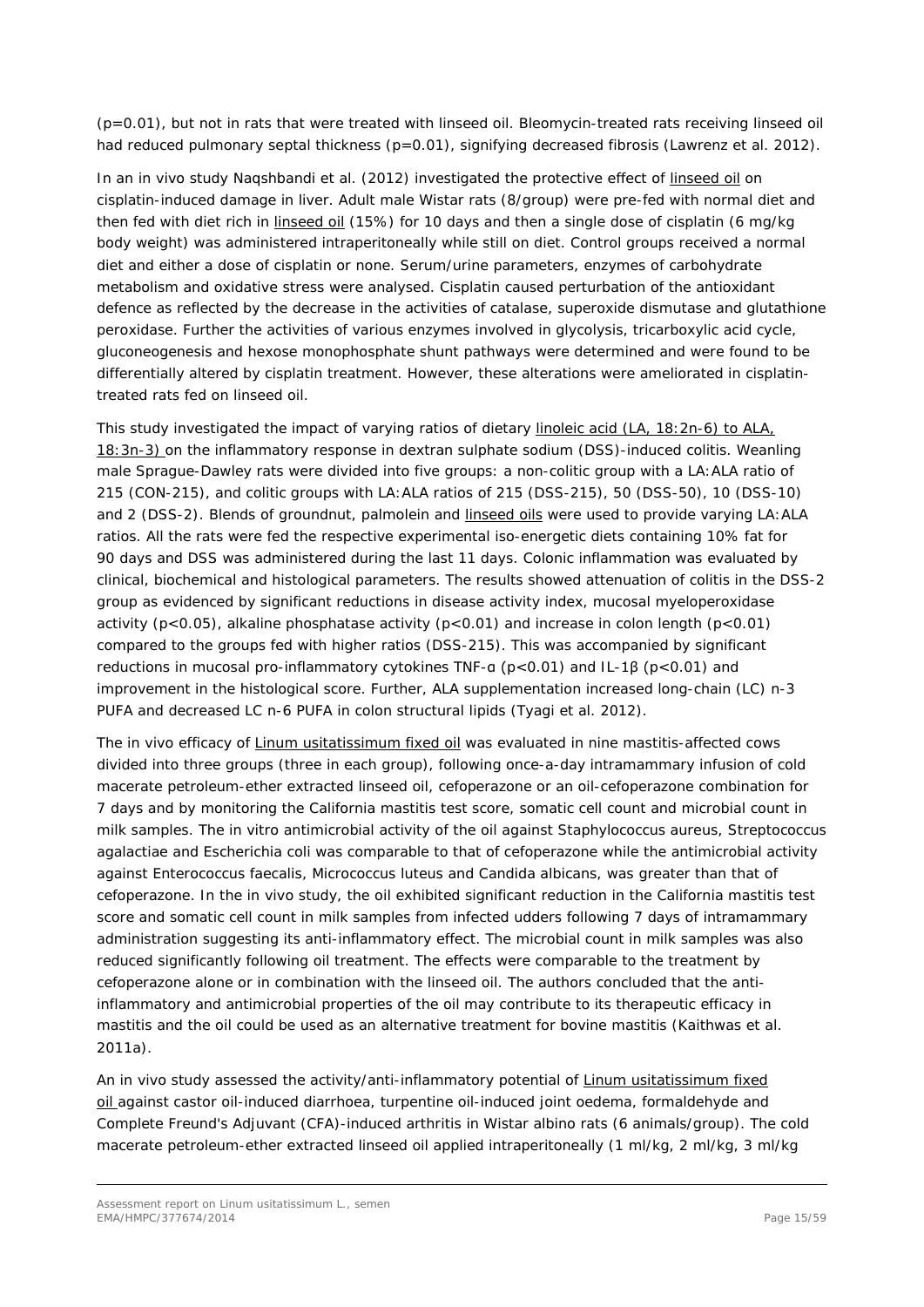i.p.) significantly inhibited the castor oil-induced diarrhoea and turpentine oil-induced exudative joint oedema in a dose-dependent manner. Significant inhibitory effect of *Linum usitatissimum* fixed oil was observed in formaldehyde-induced proliferative global oedematous arthritis when given intraperitoneally, with significant checking of the serum glutamic oxaloacetic acid transaminase and serum glutamic pyruvic acid transaminase. Further, *Linum usitatissimum* fixed oil showed a significant dose-dependent protective effect against CFA-induced arthritis as well. Secondary lesions produced by CFA due to a delayed hypersensitivity reaction were also reduced in a significant manner. The authors concluded, that the anti-inflammatory activity of *Linum usitatissimum* fixed oil could be attributed to the presence of alpha linolenic acid (57.38%, an omega-3 fatty acid, 18:3, n-3) having dual inhibitory effect on arachidonate metabolism resulting in suppressed production of pro-inflammatory n-6 eicosanoids (PGE(2), LTB(4)) and diminished vascular permeability. Based on these observations the authors suggested a possible therapeutic potential of *Linum usitatissimum* fixed oil in inflammatory disorders like rheumatoid arthritis (Kaithwas *et al.* 2011b).

Tülüce *et al.* (2012) tested the antioxidant and antiapoptotic effects of linseed oil in Sprague Dawley male albino rats (7/group) exposed to ultraviolet C. Malondialdehyde (MDA), protein carbonyl (PC) and reduced GSH levels as well as glutathione peroxidase (GPx) and superoxide dismutase (SOD) activities were measured in lens, skin and serum. In addition, β-carotene, vitamin A, C and E contents were measured in serum, while apoptosis was determined in retina. Rats were divided into three groups as control, UVC and UVC + linseed oil (4 ml/kg bw). UVC and UVC + linseed oil groups were exposed to UVC light for 1 h twice a day for 4 weeks. Linseed oil (4 ml/kg bw) was given by gavage before each irradiation period to the UV + linseed oil group. While MDA and PC levels of the UVC group increased compared to the control group, their levels decreased in the UVC + linseed oil group compared with the UVC group in skin, lens and serum. Skin GSH level decreased significantly in the UVC and UVC + linseed oil groups. As GPx and SOD activities of the UVC group were lower, their activities were higher in the UVC + linseed oil group in skin, lens and serum. There was only marked elevation of vitamin A level in the UVC group compared to the control group.

Apoptosis increased in the UVC group and the UVC + linseed oil groups in retina. However, retinal apoptosis was lower in the UVC + linseed oil group compared with the UVC group.

In a study investigating wound healing properties of linseed oil (Farahpour *et al.* 2011) 32 male rats received two circle shaped 7 mm<sup>2</sup> wounds each on both sides of the backbone. In 4 groups they were treated with 1.5% linseed oil in eucerin-vaselin, 0.75% linseed oil in eucerin-vaselin, control and placebo. Tissue samples were obtained on day 3, 7, 14 and 21. In the group with the 1.5% linseed oil treatment epithelialisation was prior to the other groups, the number of inflammatory cells was reduced compared to the other groups. Neo-angiogenesis was good and an epithelial layer was about to form, collagen filaments started forming cross junctions on day 7. Group A was completely epithelialised on day 14, neo-angiogenesis was not yet finished. On day 21 wound healing was almost finished in the control group.

#### *Assessor's comments*

*In different in vivo models predominantly linseed oil was shown to have anti-inflammatory and antioxidant properties.* 

#### **Other effects**

Twenty-four Boxers dogs with arrhythmogenic right ventricular dysplasia (ARVC) were included in a study reported by Smith *et al.* (2007). Asymptomatic Boxers not receiving antiarrhythmic medications were evaluated with echocardiogram and electrocardiogram. Dogs with at least 1 ventricular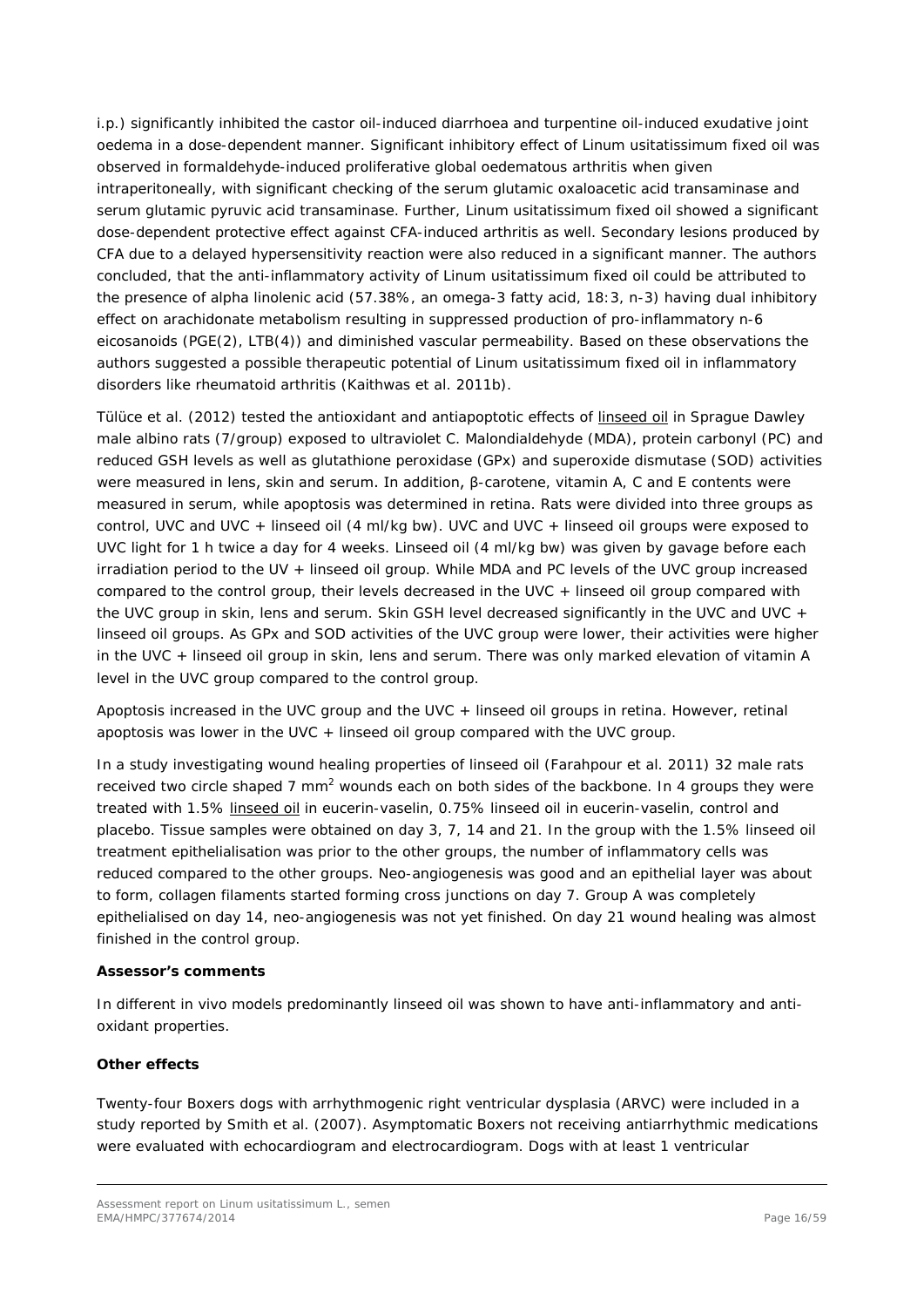premature contraction (VPC) received 24-hour ambulatory electrocardiography recordings. Dogs with > 95 VPCs in 24 hours were randomised to 1 of 3 treatments: (1) Fish oil, 2 g; (2) linseed oil, 2 g; or (3) sunflower oil, 2 g (Control group), for 6 weeks. Investigators and owners were blinded to the treatment groups. All baseline measurements were repeated after the 6-week supplementation. The authors concluded that ω-3 fatty acids from fish oil, but not linseed oil, supplementation for 6 weeks reduced arrhythmia in Boxers with ARVC and that it could be useful in treating this common disease.

Lorenc-Kubis *et al.* (2001) could isolate a serine-proteinase-type inhibitor from linseed by ethanol fractionation.

## <span id="page-16-0"></span>*3.2. Overview of available pharmacokinetic data regarding the herbal substance(s), herbal preparation(s) and relevant constituents thereof*

One part of the bulk materials in linseed is defaecated, the other part is fermented in the colon by bacteria (Cummings 1981). This process of fermentation can produce gas and lead to flatulence (Petroski 2000). The predominant products of fermentation are short chain fatty acids (SCFA), which are mainly resorbed (Blaschek *et al.* 2011). These acids can serve as nutrients for those cells forming the colonic mucosa (Guillon and Champ 2000).

In general investigations with fibres it was shown that a key marker of fermentation is an increase in the concentration of short-chain fatty acids. In monogastric species such as horse, pig and rat there is evidence to support the view that the main site of fermentation of non-cellulose polysaccharides is the caecum and large intestine based mainly on the finding of high concentrations of volatile fatty acids.

# <span id="page-16-1"></span>*3.3. Overview of available toxicological data regarding the herbal substance(s)/herbal preparation(s) and constituents thereof*

Preclinical tests on single dose toxicity, repeat dose toxicity, genotoxicity, carcinogenicity, reproductive toxicity, developmental and local tolerance of linseed have not been performed.

In an investigation conducted on sheep fed on a diet of linseed, oats and lucernes, 8 out 14 sheep gave birth to lambs with a struma. Rhodanide (thiocyanate), which is the product of cyanide catalysis with thiosulfate, inhibits the uptake of iodine. It has however to be taken into account that additional cyanide may be set free in the fore-stomach of ruminants out of linamarin because of the microflora and the pH (5 to 6), whereas the reaction is stopped in the human stomach because of its acidity (Blaschek e*t al.* 2011).

In their publication "Thioyanate catalyzes myeloperoxidase-initiated lipid oxidation in LDL" Exner (2004) concluded that the myeloperoxidase-hydrogen peroxide-pseudo-halide thiocyanate-system (MPO/H2O2/SCN-system) might have the potential to play a significant role in the oxidative modification of LDL - an observation further pointing to the link between the long-recognised risk factors of atherosclerosis: elevated levels of LDL and smoking.

It was concluded that available scientific data are not sufficient to substantiate such a risk associated to linseed consumption.

Theoretically, very high lignan production could lead to infertility, as in clover disease of sheep (Adlercreutz 1984).

Assessment report on *Linum usitatissimum* L., semen EMA/HMPC/377674/2014 Page 17/59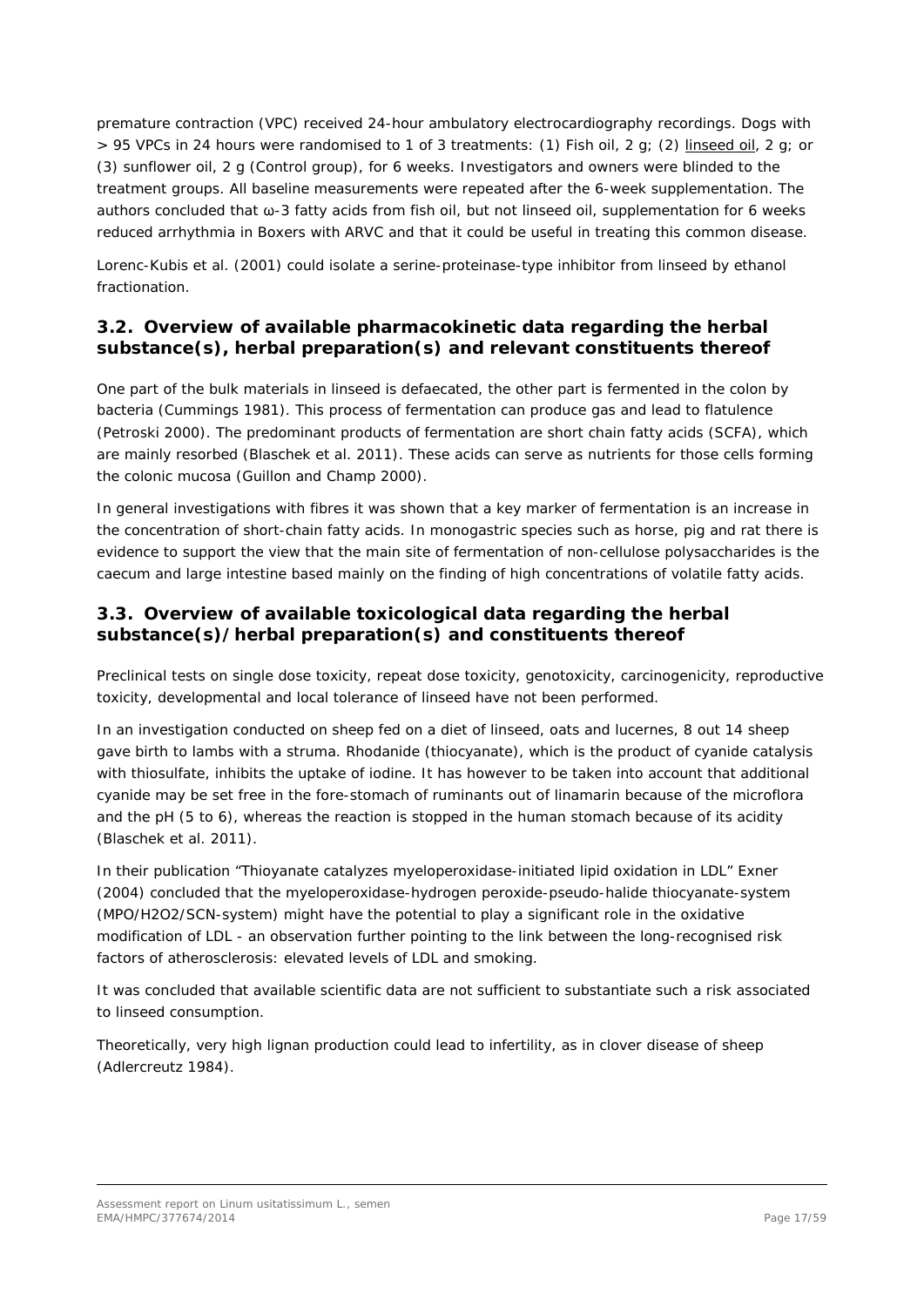# <span id="page-17-0"></span>*3.4. Overall conclusions on non-clinical data*

Preclinical data on the laxative effect of linseed are scarce. The mode of action is supported by the swelling index of linseed and the lubrication via the mucilage.

The preclinical data on effects regarding the levels of blood lipids are inconsistent. Due to the different preparations, posologies and different targets tested, data neither support the plausibility of traditional use (not possible due to necessary medical supervision) nor justify pre-clinically a lipid lowering indication in well-established-use.

The anti-tumour effects are pre-clinically investigated especially using animal models linked to tumour development. The relevance for clinical situation is questionable.

The anti-inflammatory and anti-oxidant effects of predominantly linseed oil add to the plausibility of the traditional use of the demulcent preparation in mild gastrointestinal discomfort and data on wound healing effects can support the plausibility of a traditional use as poultice for minor skin inflammations.

Preclinical data covering single-dose, repeated-dose toxicity, genotoxicity and carcinogenicity are not available.

# <span id="page-17-1"></span>**4. Clinical Data**

## <span id="page-17-2"></span>*4.1. Clinical Pharmacology*

## <span id="page-17-3"></span>**4.1.1. Overview of pharmacodynamic data regarding the herbal substance(s)/preparation(s) including data on relevant constituents**

Cunnane *et al*. (1995) published a study with 10 healthy volunteers. The objective was to determine the influence of consuming 50 g linseed per day for 4 weeks on several indexes of nutrition of young healthy adults. Bowel movement per week increased by 30% while linseed was consumed (p<0.05). The authors concluded that linseed has modest beneficial effect on bowel function.

## **Effect as a demulcent preparation (traditional indication)**

The effect as a demulcent preparation is attributed to the protective effect on the mucosa by the coating action (Kurth 1976; Schilcher *et al.* 1986; Steineggerand Hänsel 1988). Only general evidence supports this indication (symptomatic relief of mild gastrointestinal discomfort).

#### **Effect as a poultice**

The use as a poultice (symptomatic treatment of minor skin inflammations) can be attributed to the water-binding capacity of mucilages (physical action) and the anti-inflammatory effects of linseed. Data to clarify the main pharmacological effects in humans are however insufficient.

## **Effect on blood lipids levels**

Consumption of 50 g/day ground, raw linseed by 9 healthy female volunteers for 4 weeks lowered serum total cholesterol by 9% and LDL-Cholesterol by 18% (Cunnane 1993).

Austria *et al.* (2008) published data on the bioavailability of ALA in 30 healthy volunteers after ingestion of three different forms of linseed. Each group (n=10/group) received either 30 g of whole or ground linseed or 6 g of ALA from linseed oil baked into muffins per day for three month. Due to gastrointestinal side effects as bloating, flatulence, stomach aches/cramps 3 probands quitted in the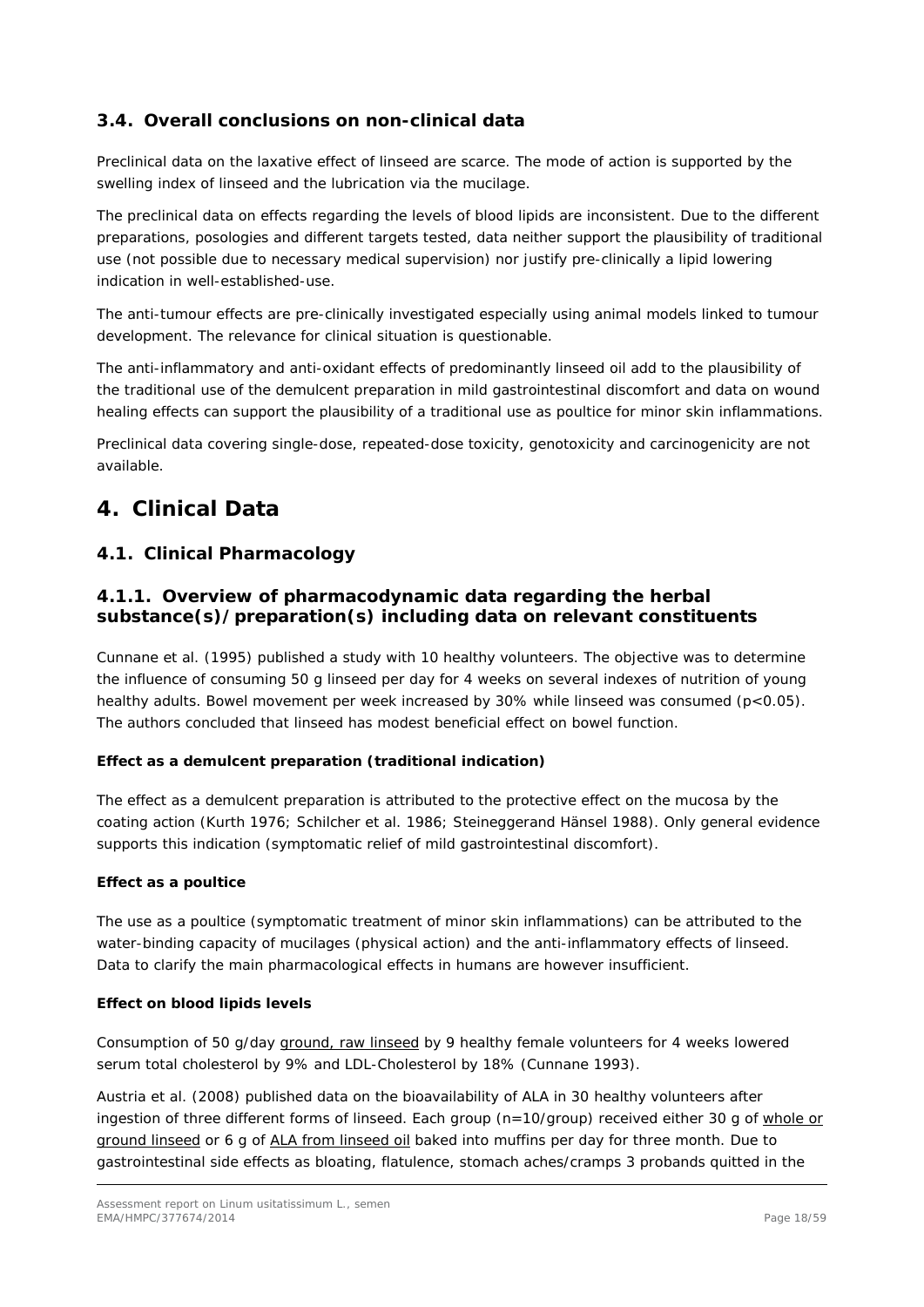whole linseed group and two in the linseed oil group. ALA values increased after 4 weeks of diet within the ground and the linseed oil group, but did not increase in the whole linseed group. Cholesterol and triglyceride levels were unchanged. To compare the effects of hempseed oil and linseed oil on the profile of serum lipids and fasting concentrations of serum total and lipoprotein lipids, plasma glucose and insulin in healthy humans was the aim of the following study. Fourteen healthy volunteers participated in the study. A randomised, double-blind crossover design was used. The volunteers consumed hempseed oil and linseed oil (30 ml/day) for 4 weeks each. The periods were separated by a 4-week washout period. The linseed oil period resulted in a higher proportion of ALA in both serum CE (cholesteryl esters) and TG as compared with the hempseed oil period (p < 0.001). The proportion of arachidonic acid in CE was lower after the linseed oil period than after the hempseed oil period ( $p <$ 0.05). No significant differences were found between the periods in measured values of fasting serum total or lipoprotein lipids, plasma glucose, insulin.

The effects of hempseed oil and linseed oil on the profile of serum lipids differed significantly, with only minor effects on concentrations of fasting serum total or lipoprotein lipids, and no significant changes in concentrations of plasma glucose or insulin (Schwab *et al.* 2006).

### **Oestrogenic effect**

According to quantitative urine assays performed with urine samples from 64 women (4 times during one year), a significant positive correlation could be shown between the intake of fibre (amounts not mentioned), lignan and phytoestrogen excretion and the concentration of plasma sex hormone-binding globulin (SHBG) (Adlercreutz *et al.* 1987).

The effect of the ingestion of linseed powder on the menstrual cycle was evaluated in 18 normally cycling women, using a balanced randomised cross-over design. Each subject consumed her usual omnivorous, low fibre (control) diet for 3 cycles and her usual diet supplemented with linseed (linseed supplement dose 10 g/day) for another 3 cycles. Each second and third cycle were compared. Three anovulatory cycles occurred during the 36 control cycles, compared to none during the 36 linseed cycles. Compared to the ovulatory control cycles, the ovulatory linseed cycles were consistently associated with longer luteal phase (LP) lengths. There were no significant differences between linseed and control cycles for concentrations of either oestradiol or oestrone during the early follicular phase, midfollicular phase, or LP. Although linseed ingestion had no significant effect on LP progesterone concentrations, the LP progesterone/oestradiol ratios were significantly higher during the linseed cycles. Midfollicular phase testosterone concentrations were slightly higher during linseed cycles. Linseed ingestion had no effect on early follicular phase concentrations of dehydroepiandrosteronesulphate (DHEA-S), prolactin (PRL) or SHBG. The authors concluded that these data suggest a significant specific role for lignans in the relationship between diet and sex steroid action, and possibly between diet and the risk of breast and other hormonally dependent cancers (Phipps *et al.* 1993).

In 25 postmenopausal women, who consumed 25 g linseed daily, the stage of vaginal cells' maturation was stimulated. This finding was taken as an improvement of menopausal oestrogen deficiency (Wilcox *et al.* 1990). In another clinical study 6 men received 13.5 g linseeds daily for 6 weeks. The urine concentration of lignans increased ten times. The concentration of testosterone did not change (Blaschek e*t al.* 2011). (See also chapter Clinical safety.)

#### **Antitumor effect**

A pilot study with 15 men who were scheduled to undergo repeat prostate biopsy, explored whether a linseed-supplemented (30 g/day), fat-restricted diet over 6 months affects the proliferation rates in benign prostatic epithelium, the circulating levels of prostate-specific antigen (PSA), total testosterone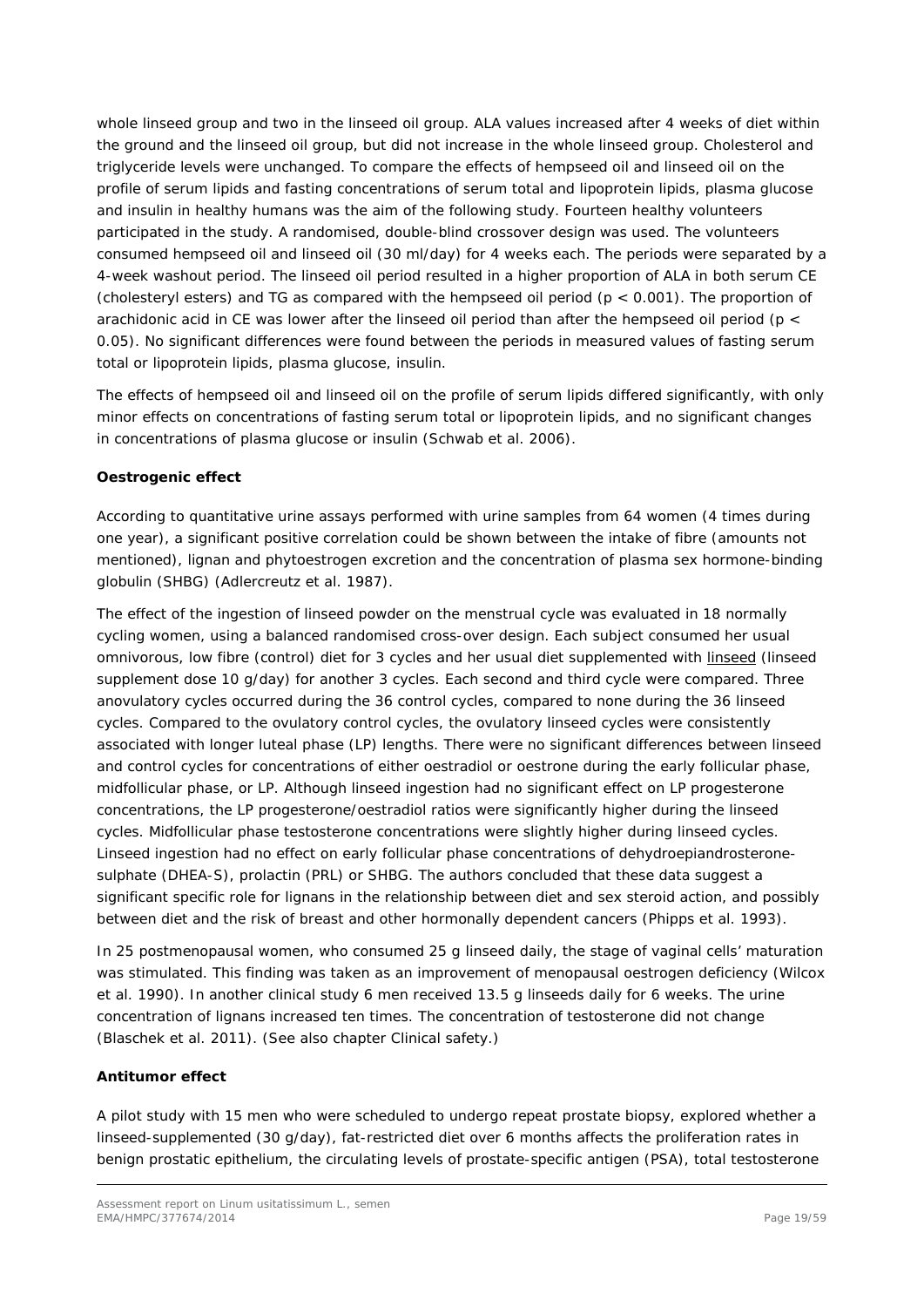and cholesterol. Statistically significant decreases in PSA and cholesterol (241.1 to 213.3 mg/dl) were observed. No statistically significant change was seen in total testosterone. Although the 6-month repeat biopsies were not performed in 2 cases because of PSA normalisation, of the 13 men who underwent repeat biopsy, the proliferation rates in the benign epithelium decreased significantly. The authors concluded that further investigations were needed to determine whether linseed supplementation, a low-fat diet, or a combination of the two regimes may affect the biology of the prostate and associated biomarkers and may be of use in controlling overall prostatic growth (Demark-Wahnefried *et al.* 2004).

## **Interactions**

Because of their pharmacodynamic properties all bulk forming laxatives may delay the enteral absorption of concomitantly administered medications (Hardt and Geisthövel 1986; Standardzulassungen 1993). Linseed should therefore be taken at least ½ to 1 hour before or after intake of other medicinal products (Standardzulassungen 1993).

Attention is to be paid to interactions between laxative bulk agents and medicinal products that inhibit gastrointestinal propulsive motility given the risk of ileus development following concomitant use. Recommendation on the concomitant use of laxative bulk producers and medicinal products against diarrhoea was released by the EMA in June 2004 in an HMPWP Position statement1  $(EMEA/HMPWP/60/04)^1$  $(EMEA/HMPWP/60/04)^1$ .

Morphine also belongs to the category of medicinal products, which inhibits peristaltic movement. Morphine is often used in patients for pain therapy in the final stage of a terminal illness and can cause spastic constipation. A bulk former is often given concomitantly to prevent constipation. These patients are under medical supervision. There was no result to a search in the database XMEDALL concerning interactions between linseed and morphine.

In conclusion, in order to decrease the risk of gastrointestinal obstruction (ileus), linseed should be used with caution in combination with medicinal products known to inhibit the peristaltic movement (e.g. opioids, loperamide) only under medical supervision. Similar considerations can be made for high-ceiling diuretics, which might prevent swelling due to a negative fluid balance. Diuretics are not included in the monograph because there are no specific case reports in literature.

## <span id="page-19-0"></span>**4.1.2. Overview of pharmacokinetic data regarding the herbal substance(s)/preparation(s) including data on relevant constituents**

According to Petroski (2000) in man, the presumed site of fermentation must be the large bowel, since food residues take 18 - 68 hours to pass through, thus allowing time for digestion. In addition, high concentrations of volatile fatty acids are found in human faeces, and the colon contains a luxuriant mixed culture of anaerobic microorganisms that are able to break down certain polysaccharides. While it is likely that the colon will prove to be the main site of fermentation, it is uncertain to what extent other parts of the gut, notably the stomach and the terminal ileum, contribute to this process.

Linseed usually acts within 12 to 24 hours. Sometimes the maximum effect is not reached before 2 to 3 days (Weiss and Fintelmann 1999).

ł

<span id="page-19-1"></span><sup>1</sup> Position paper of the Working Party on Herbal Medicinal Products (EMEA/HMPWP/60/04)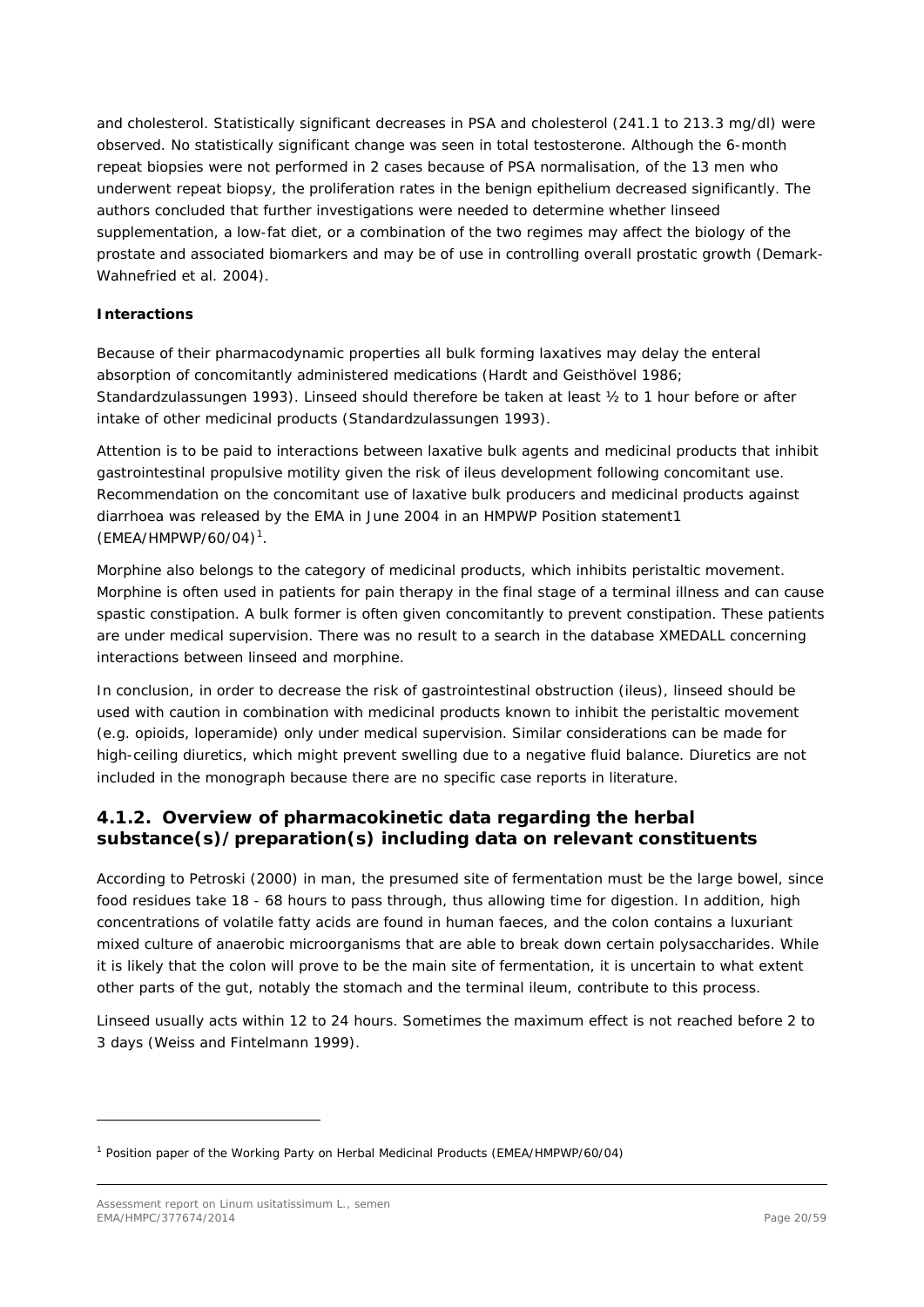Since lignans and isoflavonoid phyto-oestrogens, produced from plant precursors by colonic bacteria, may be associated with protection against certain cancers, the effects of linseed ingestion on urinary lignans and isoflavonoids were investigated.

In a randomised cross-over study with 18 premenopausal women urinary excretion of the two major mammalian lignans, enterodiol and enterolactone, increased with linseed supplementation (10 g/day for 3 cycles) from  $1.09 \pm 1.08$  and  $3.16 \pm 1.47$  to  $19.48 \pm 1.10$  and  $27.79 \pm 1.5$  µmol/day respectively (p<0.0002). Enterodiol and enterolactone excretion in response to linseed varied among the subjects (3- to 285-fold). Excretion of isoflavonoids or the lignan matairesinol did not change. Excretion was not altered by phase of the menstrual cycle or duration of linseed consumption (Lampe *et al*. 1994).

In 13 of these women the excretion in faeces was investigated, too. The excretion of lignans increased significantly, from 80.0  $\pm$  80.0 to 2560  $\pm$  3100 for enterodiol (p<0.01), from 640  $\pm$  480 to 10,300  $\pm$ 7580 for enterolactone (p<0.01), and from 7.33  $\pm$  10.0 to 11.9  $\pm$  8.06 nmol/day for matairesinol (p<0.05). There were no differences in faecal excretion of isoflavonoids (Kurzer *et al*. 1995).

In another randomised cross-over study, 9 healthy young women supplemented their diets with 5, 15 or 25 g of raw or 25 g of processed (as muffins or bread) linseed for 7 days during the follicular phase of their menstrual cycles. A dose-dependent increase in urinary lignan excretion in response to linseed was observed and processing did not affect the quantity of lignan excretion. Plasma lignan concentrations were significantly greater than baseline (p≤0.001) by 9 hours after linseed ingestion. The total plasma area under the curve (AUC) was higher on the 8<sup>th</sup> than on the 1<sup>st</sup> day (Nesbitt *et al.*) 1999).

The daily food supplementation with ground linseed of 1.3 g/100 g and linseed oil of 5 g/100 g for 4 weeks increased significantly the serum ALA concentration (Tarpila *et al*. 2002). In this controlled, double-blind, cross-over study they also examined the effect of the linseed supplementation on plasma enterolactone in the 80 volunteers. Serum enterolactone concentration was doubled during linseed supplementation.

# <span id="page-20-0"></span>*4.2. Clinical Efficacy*

# <span id="page-20-1"></span>**4.2.1. Dose response studies**

There are no dose-finding studies available.

# <span id="page-20-2"></span>**4.2.2. Clinical studies (case studies and clinical trials)**

## *Laxative effect*

## **Open clinical studies**

In one multicentre non-controlled study 108 patients (81 female, 27 male, 19 - 81 years old) mainly suffering from constipation were treated with 10 g bruised linseed three times a day for 4 - 6 weeks. The main symptoms were constipation (30%), heartburn (22%), eructation (19%) and diarrhoea (15%). The consistency of faeces was hard in 77% of the patients at the beginning of the study. Out of the 108 patients, 35 patients dropped out, and 73 patients finished the study. Sixty-six patients recognised a clear improvement of their symptoms. There was no differentiation of the improved symptoms (Kurth 1976).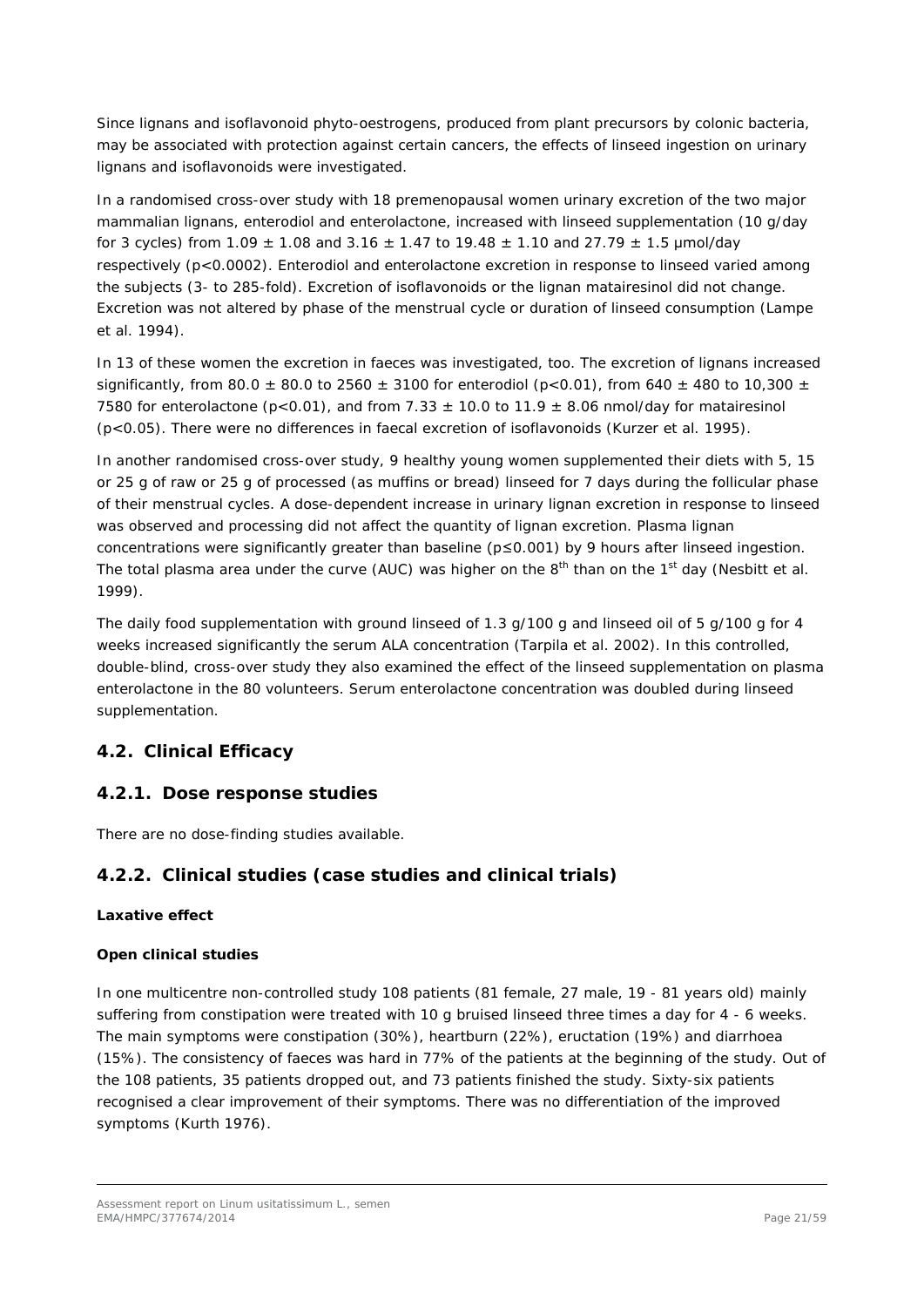The laxative effects of linseed were investigated in 19 geriatric patients. They received purgative medicines such as either 20 ml lactulose or paraffin oil with phenolphthalein for one month and then either 10 g bruised linseed or 7 g psyllii semen or 14 g wheat bran with karaya gum two times a day for two month (one month as adaption, one month as study phase). The frequency of defaecation was similar in both phases (Meier *et al.* 1990).

In another investigation 32 geriatric patients in an elderly/nursing home were fed with special test meals beside the usual home diet for 84 days. They received 39 g linseed two times a day for 4 weeks, then 34 g dietary fibre mix of fruits two times a day for 4 weeks, then 46 g fruit muesli two times a day for 4 weeks. There was an interruption of two months after each treatment. The treatment with linseed caused an improvement of defaecation, particularly of the frequency in 52% of patients (dietary fibre mix 50%, fruit muesli 23%) (Wirths *et al.* 1985).

## **Controlled clinical studies**

In a randomised investigator-blinded trial with two parallel treatment groups, 55 patients suffering from constipation predominant irritable bowel syndrome received 6 - 24 g/day either linseed (roughly ground partly defatted) or psyllium for 3 months. In the following open period of 3 months the patients were treated with linseed only. During the blinded treatment period 26 patients received linseed and 29 received psyllium. The efficacy of the study treatments was measured with assessment of the gastrointestinal symptoms: bowel movement frequency, abdominal discomfort/bloating and abdominal pain. Each symptom was scored 1 - 5 (1=worse, 2=unchanged, 3=somewhat relieved, 4=considerably relieved and 5=completely relieved). The mean dose of linseed was 17 g/day. In the linseed group, constipation and abdominal symptoms were decreased significantly (p=0.002) whereas in the psyllium group the reduction was not statistically significant. After the blinded treatment period, the difference between groups was statistically significant in constipation ( $p=0.05$ ) and in bloating and pain (p=0.001). Forty patients continued to the open period, 18 from the linseed group and 22 from the psyllium group. After the open period of 3 months constipation and abdominal symptoms were further significantly reduced (p=0.001). The response to linseed treatment was expressed slowly i.e. after 2-3 months of regular use (Tarpila *et al.* 2004).

## *Irritable Bowel syndrome (IBS)*

In an open randomised controlled trial, subjects with IBS  $(n=40)$  were allocated to one of three intervention groups: two tablespoons of whole linseeds per day (n=14), two tablespoons of ground linseeds per day (n=13) and no linseeds as controls (n=13) by Cockerell *et al*. (2012). Symptom severity (primary outcome) and bowel habit were assessed before and after a 4-week intervention and statistical differences between the groups were compared. Thirty-one subjects completed the present study. Between-group analysis comparing the improvement in symptom severity did not reach statistical significance for whole linseeds  $(n=11)$  versus ground linseeds  $(n=11; p=0.62)$ , whole linseeds versus controls ( $n=9$ ;  $p=0.12$ ) and ground linseeds versus controls ( $p=0.10$ ). There were no significant changes in stool frequency or stool consistency for any of the groups. The authors concluded, that linseeds might be useful in relief of IBS symptoms. Further research is needed to detect clear differences between the effects of whole and ground linseeds.

## *Assessor's comments*

*The data given in the publication are not sufficient to prove the efficacy for the indication "treatment of irritable bowel syndrome". Data however support the indication "treatment of habitual constipation".*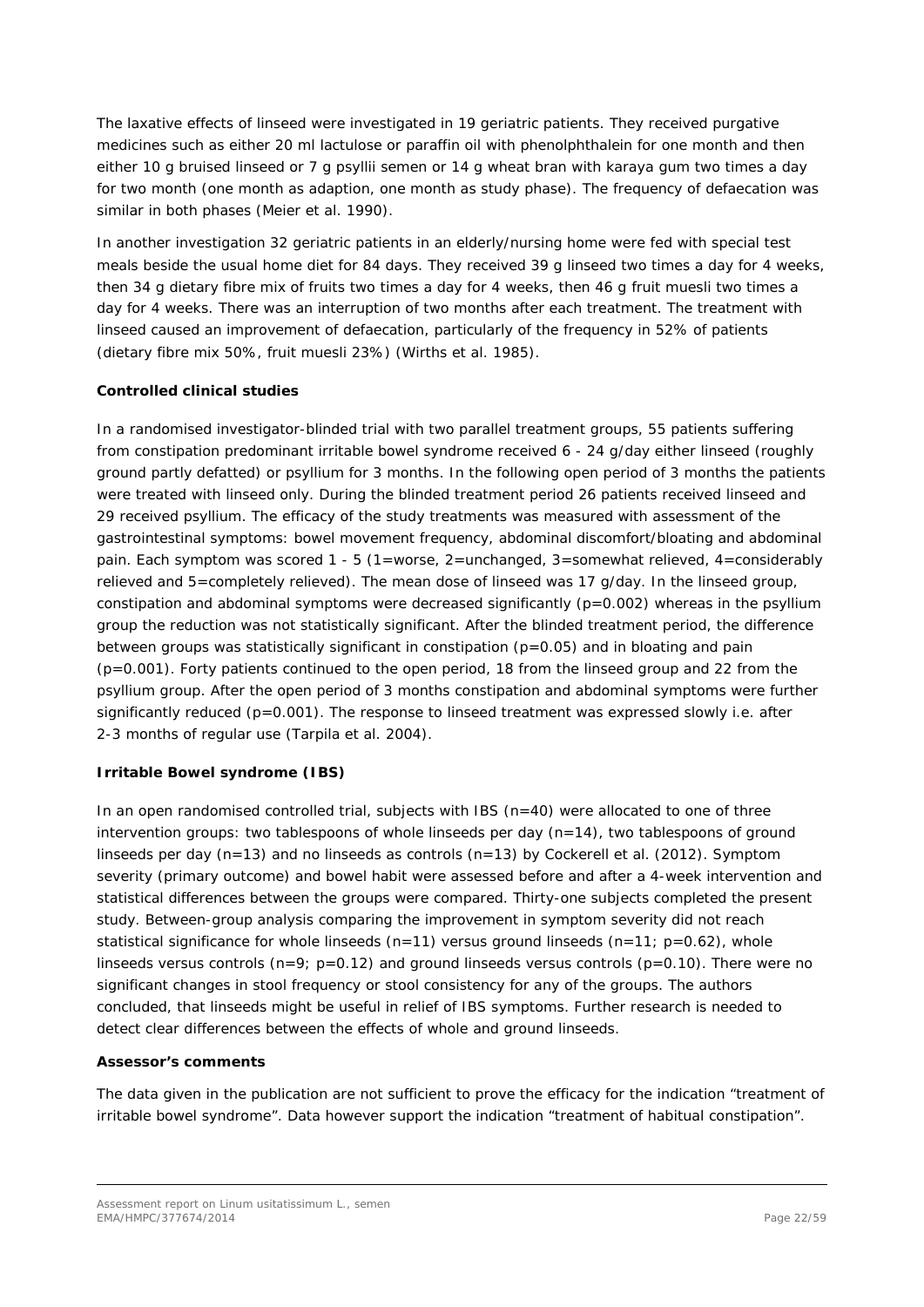### *Effect as a demulcent preparation*

It has been reported that linseed as a mucilage has a palliative effect in patients with gastrointestinal discomfort and as poultice in skin inflammations (Schilcher 1986; Weiss and Fintelmann 1999; Willuhn in Wichtl 1989).

In a pilot study 70 patients with functional upper abdominal complaints received a linseed mucilage preparation for three days. The patients enrolled in this study suffered from two of the following symptoms without suspicion of a gastric ulcer: pressure and pain in the epigastrium, repletion, eructation, nausea, heartburn, loss of appetite. For evaluation of the efficacy of linseed the abdominal symptoms (pain, nausea, heartburn, gastrospasm, loss of appetite, repletion, eructation, sensation of pressure) were scored from 1 (no complain) to 5. The score decreased from 20.19 ( $\pm$  6.03) to 13.20  $(\pm 3.30)$  (p < 0.01).

Each individual symptom was reduced on average, the largest reductions being observed for the sensation of pressure (41.5%) and the sensation of repletion (36.8%) (Grutzner *et al.* 1997).

## *Effect on blood lipids level*

In the above-mentioned investigation (Wirths *et al.* 1985) concerning 32 subjects of an elderly/nursing home (special test meals beside usual diet for 84 days), the effect of fibre-rich test meals on blood lipids was studied. The identified reductions were insignificant in regard to the effect on an increased serum triglyceride level. A highly significant ( $p=0.001$ ) reduction of blood cholesterol level was achieved with muesli (from 266.1 to 250.2 mg/dl), and a significant ( $p=0.05$ ) reduction with linseed (from 266.9 to 251.1 mg/dl). The reduction under dietary fibre mix was not significant (from 247.8 to 240.4 mg/dl).

In the controlled clinical trial mentioned above (Tarpila *et al.* 2004) lipid parameters were also measured. There was a slight decrease in serum total cholesterol and in LDL-cholesterol during the 3-month treatment in both groups: in linseed group serum total cholesterol from 5.71 mmol/l (220 mg/dl) to 5.50 mmol/l (212 mg/dl) and serum LDL-cholesterol from 3.51 mmol/l (135 mg/dl) to 3.29 mmol/l (127 mg/dl) and in psyllium group from 5.45 mmol/l (210 mg/dl) to 5.35 mmol/l (206 mg/dl) and from 3.16 mmol/l (122 mg/dl) to 3.15 mmol/l (121 mg/dl), respectively. Linseed reduced serum total cholesterol by 10% (values from baseline 5.71 mmol/l (220 mg/dl) to 5.10 mmol/l (196 mg/dl), p=0.003) and LDL-cholesterol by 12% (values from baseline 3.51 mmol/l (135 mg/dl) to 3.10 mmol/l (119 mg/dl), p=0.006) after the additional 3-month open treatment. The decrease of total and LDL-cholesterol in psyllium group was not significant.

The effects of a lignan complex, providing 500 mg/day of secoisolariciresinol diglucoside (SDG), on serum concentration and urinary excretion of enterolactone (ENL), plasma lipids, serum lipoprotein oxidation resistance, and markers of antioxidant capacity were investigated. Healthy postmenopausal women (n=22) completed a randomised, double-blind, placebo-controlled, crossover study. Women consumed daily a low-fat muffin, with or without a lignan complex, for 6 weeks, separated by a 6-week washout period. Serum ENL concentration, urinary ENL excretion, plasma concentrations of total cholesterol (TC), LDL-cholesterol (LDL-C), HDL-cholesterol (HDL-C), triacylglycerol (TAG), serum lipoprotein oxidation lag time, plasma Trolox-equivalent antioxidant capacity (TEAC), and ferric reducing ability of plasma (FRAP) were measured at the beginning and end of each intervention period. ENL concentrations in serum ( $p<0.001$ ) and ENL urinary excretion ( $p<0.001$ ) were significantly higher after the lignan complex intervention period compared with placebo. Plasma concentrations of TC, LDL-C, HDL-C, TAG, lipoprotein oxidation lag time, TEAC and FRAP were not affected. Daily consumption for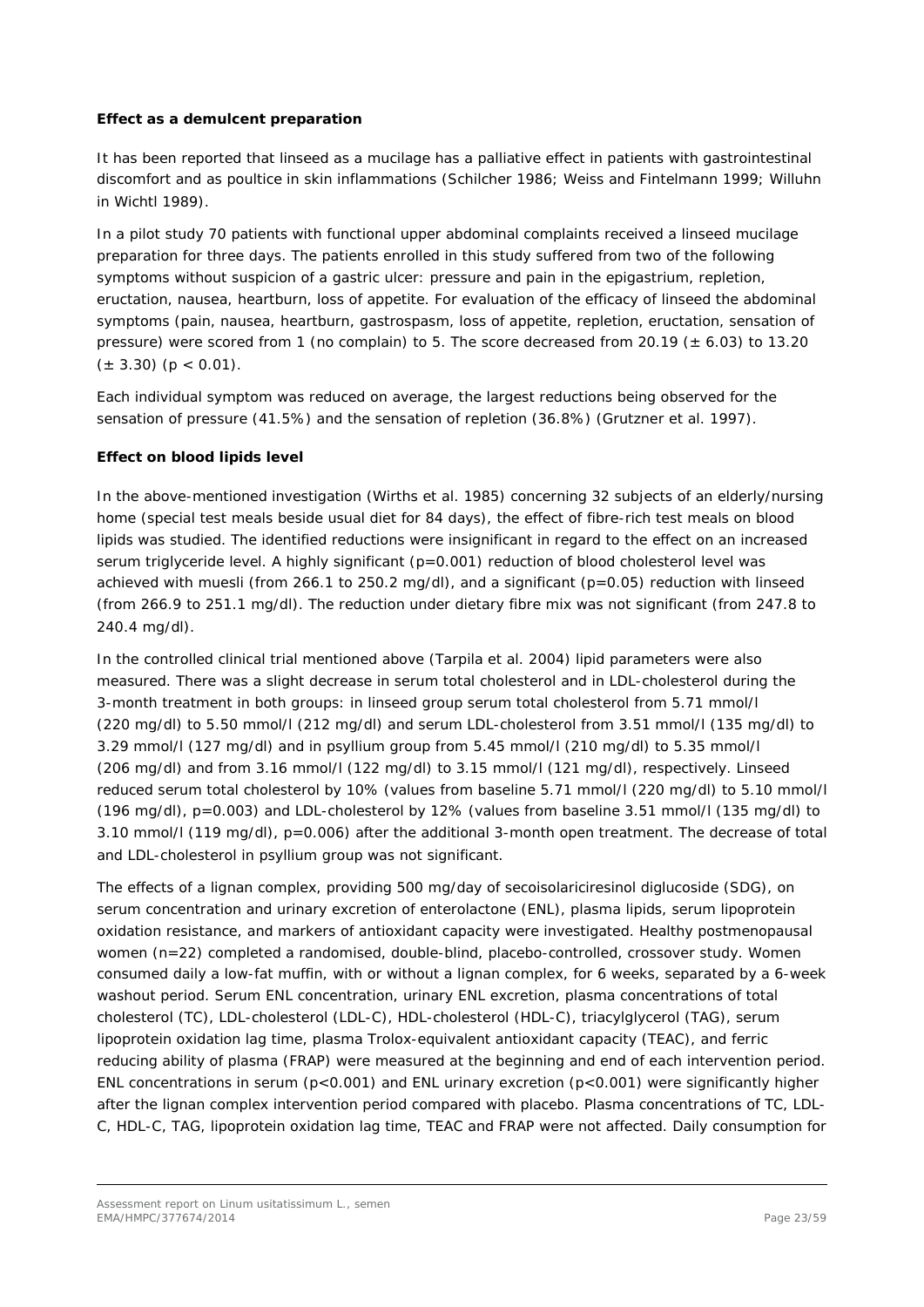6 weeks of a low-fat muffin had no effect on plasma lipid concentrations, serum lipoprotein oxidation resistance, or plasma antioxidant capacity (Hallund *et al.* 2006).

#### *Assessor's comments*

*Dietary calorie or fat intake of the patients was not recorded, so that there are no objective information as to whether the decrease of the lipids is a result of linseed treatment or of a change in diet especially concerning fat intake and lifestyle management under study conditions. Furthermore the increase of the lipids at the beginning is marginal and the necessity of a treatment depends on additional cardiovascular risks.* 

The effects of linseed on markers of cardiovascular risk in hypercholesterolemic adults were studied by Bloedon *et al.* (2008). Sixty-two men and post-menopausal women (44-75 y) with pre-study LDL-C between 130 and 200 mg/dl were randomised to 40 g/day of ground linseed-containing baked products or matching wheat bran products for 10 weeks while following a low fat, low cholesterol diet. Fasting lipoproteins, measures of insulin resistance, inflammation, oxidative stress, and safety were assessed at 0, 5 and 10 weeks. Linseed was well-tolerated, and increased serum levels of ALA (p<0.001). Compared to wheat, linseed significantly reduced LDL-C at 5 weeks (-13%, p<0.005), but not at 10 weeks (-7%,  $p=0.07$ ). Linseed reduced lipoprotein a (Lp[a]) by a net of 14% ( $p=0.02$ ), and reduced the homeostatic model assessment of insulin resistance (HOMA-IR) index by 23.7% (p=0.03) compared to wheat at 10 weeks, but did not affect markers of inflammation (IL-6, Hs-CRP) or oxidative stress (ox LDL, urinary isoprostanes) at any time points. In men, linseed reduced HDL-C concentrations by a net of 16% ( $p=0.03$ ) and 9% ( $p=0.05$ ) at 5 and 10 weeks, respectively. The authors concluded that ground linseed had a modest but short term LDL-C lowering effect, yet reduced Lp(a) and improved insulin sensitivity in hyperlipidaemic adults. The HDL-C lowering effect of linseed in men should be further investigated.

Linseed reduced serum total  $(-0.20 \pm 0.51 \text{ mmol/l}; \text{p} = 0.012)$  and HDL-C  $(-0.08 \pm 0.24 \text{ mmol/l}$ p=0.031) concentrations in 101 menopausal women compared with wheat germ placebo (see Dodin *et al*. 2005 under oestrogenic effects).

Health aspects of partially defatted linseed in relation to serum lipids, indicators of oxidative stress, and *ex vivo* sex hormone activities were evaluated in the following randomised, crossover trial. Twenty-nine hyperlipideamic subjects (22 men and 7 postmenopausal women) completed two 3-week treatment periods in a randomised, crossover trial. Subjects were given muffins that contributed approximately 20 g fibre/day from either linseed (approximately 50 g partially defatted linseed/day) or wheat bran (control) while they consumed self-selected National Cholesterol Education Program Step II diets. Both muffins had similar macronutrient profiles. Treatment phases were separated by > or=2 weeks. Partially defatted linseed reduced TC (4.6  $\pm$  1.2%; p=0.001), LDL-C (7.6  $\pm$  1.8%;  $p$ <0.001), apolipoprotein B (5.4  $\pm$  1.4%; p=0.001), and apolipoprotein A-I (5.8  $\pm$  1.9%; p=0.005), but had no effect on serum lipoprotein ratios at week 3 compared with the control. There were no significant effects on serum HDL-C, serum protein carbonyl content, or *ex vivo* androgen or progestin activity after either treatment. Unexpectedly, serum protein thiol groups were significantly lower (10.8  $\pm$  3.6%; p=0.007) at week 3 after the linseed treatment than after the control, suggesting increased oxidation. The authors concluded that partially defatted linseed is effective in lowering LDL-C. No effects on lipoprotein ratios, *ex vivo* serum androgen or progestin activity, or protein carbonyl content were observed (Jenkins *et al.* 1999).

The objective of a study by Patade *et al.* (2008) was to investigate the extent to which the daily incorporation of approximately 30 g of linseed, a rich source of lignans, omega-3 fatty acids, and fibre, for a period of 3 months into the diet of Native American postmenopausal women positively affects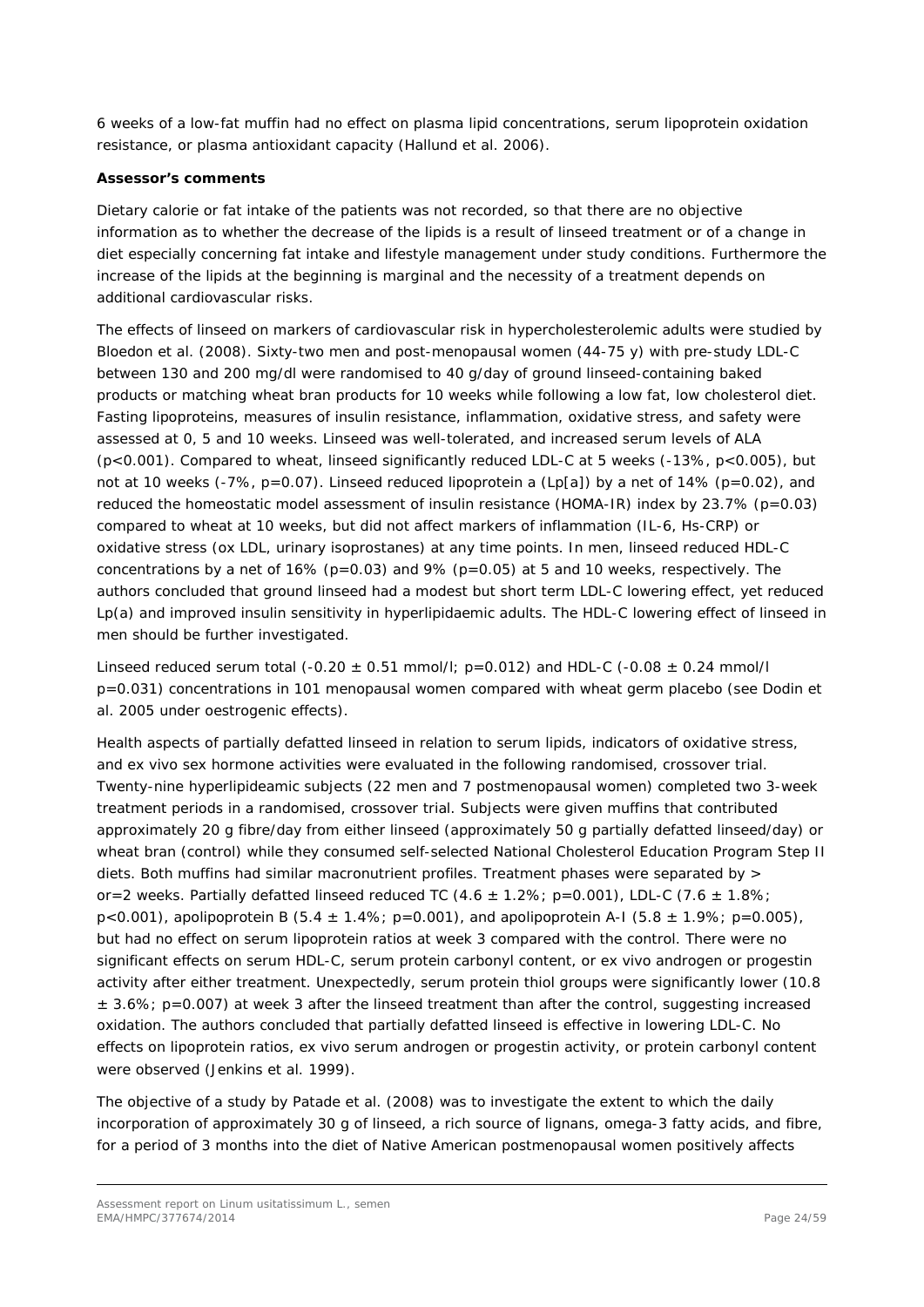their lipid profiles. Fifty-five mild to moderately hypercholesterolemic ( $>$  or =5.1 to  $<$  or =9.8 mmol/l) Native American postmenopausal women were randomly assigned to control (A), linseed (B) or linseed + additional oat bran fibre (C) groups. Overnight fasting venous blood was collected at baseline and at the end of the treatment period to analyse lipid parameters. Dietary linseed supplementation lowered TC and LDL-C by approximately 7% and 10%, respectively. However, the levels of HDL and triglyceride remained unaltered. No changes were observed in other clinical and haematological parameters. According to the authors Native American postmenopausal women benefit from regular consumption of linseed by reducing their risk of cardiovascular disease as seen from lowered LDL-C and TC levels (Patade *et al.* 2008).

Leukocyte adhesion and transendothelial migration, the critical pathogenic components in the development of atherosclerotic lesions, are largely mediated by cellular adhesion molecules (CAMs). It was examined whether dietary supplementation with ALA, 18:3n-3 affects the levels of soluble forms of CAMs in dyslipidaemic patients. Ninety male dyslipidaemic patients (mean age=51  $\pm$  8 years) following a typical Greek diet were recruited. They were randomly assigned either to 15 ml of linseed oil (rich in ALA) per day (n=60) or to 15 ml of safflower oil (rich in linoleic acid [LA, 18:2n-6]) per day  $(n=30)$ . The ratio of n-6:n-3 in linseed oil supplemented group was 1.3:1 and in safflower oil supplemented group 13.2:1. Dietary intervention lasted for 12 weeks. Blood lipids, soluble intercellular adhesion molecule-1 (sICAM-1), soluble vascular cell adhesion molecule-1 (sVCAM-1) and soluble Eselectin (sE-selectin) were measured. Dietary supplementation with ALA significantly decreased sVCAM-1 levels (median decrease 18.7% [577.5 ng/ml versus 487 ng/ml, p=0.0001]) compared to baseline values. In the LA supplemented group, sVCAM-1 was also significantly decreased but to a lesser extent (median decrease 10.6% [550.5 ng/ml versus 496 ng/ml, p=0.0001]). After controlling for smoking habits, no significant difference was observed in the reduction of sVCAM-1 levels between the two treatment arms (p=0.205). The decrease of sVCAM-1 was independent of lipid changes in both groups. Dietary supplementation with ALA for 12 weeks significantly decreased sVCAM-1 levels in dyslipidaemic patients. The authors considered a potential mechanism for the beneficial effect of plant n-3 polyunsaturated fatty acids in the prevention of coronary artery disease (Rallidis *et al.* 2004).

The hypothesis that dietary ALA can exert effects on markers of cardiovascular risk similar to that produced by its longer chain counterparts in fish-oil was investigated. A dietary intervention study was undertaken to examine the effects of an ALA-enriched diet in 57 men expressing an atherogenic lipoprotein phenotype (ALP). Subjects were randomly assigned to one of three diets enriched either with linseed oil (high ALA, n=21), sunflower oil (SO, high linoleic acid, n=17), or sunflower oil with fish-oil (SOF n=19) for 12 weeks, resulting in dietary intake ratios of n-6:n-3 PUFA of 0.5, 27.9 and 5.2, respectively. The relative abundance of ALA and eicosapentaenoic acid (EPA) in erythrocyte membranes increased on the linseed oil diet (p<0.001), whereas both EPA and docosahexaenoic acid (DHA) increased after fish-oil (p<0.001). There were significant decreases in total plasma cholesterol within (linseed oil -12.3%, p=0.001; SOF -7.6%, p=0.014; SO -7.3%, p=0.033) and between diets  $(p=0.019)$ , and decreases within diets after 12 weeks for HDL-C on linseed oil  $(-10\%)$ , p=0.009), plasma TG (-23%, p<0.001) and small, dense LDL (-22% p=0.003) in fish-oil. Membrane DHA levels were inversely associated with the changes in plasma TG ( $p = 0.001$ ) and small, dense LDL ( $p < 0.05$ ) after fish-oil. Fish-oil produced predictable changes in plasma lipids and small, dense LDL (sdLDL) that were not reproduced by the ALA-enriched diet. Membrane DHA levels appeared to be an important determinant of these fish-oil-induced effects (Wilkinson *et al.* 2005).

An 8-week, randomised, double-blind, placebo-controlled study was conducted in fifty-five hypercholesterolaemic subjects, using treatments of 0 (placebo), 300 or 600 mg/day of dietary SDG from linseed extract to determine the effect on plasma lipids and fasting glucose levels. Significant treatment effects were achieved (p<0.05 to <0.001) for the decrease of TC, LDL-C and glucose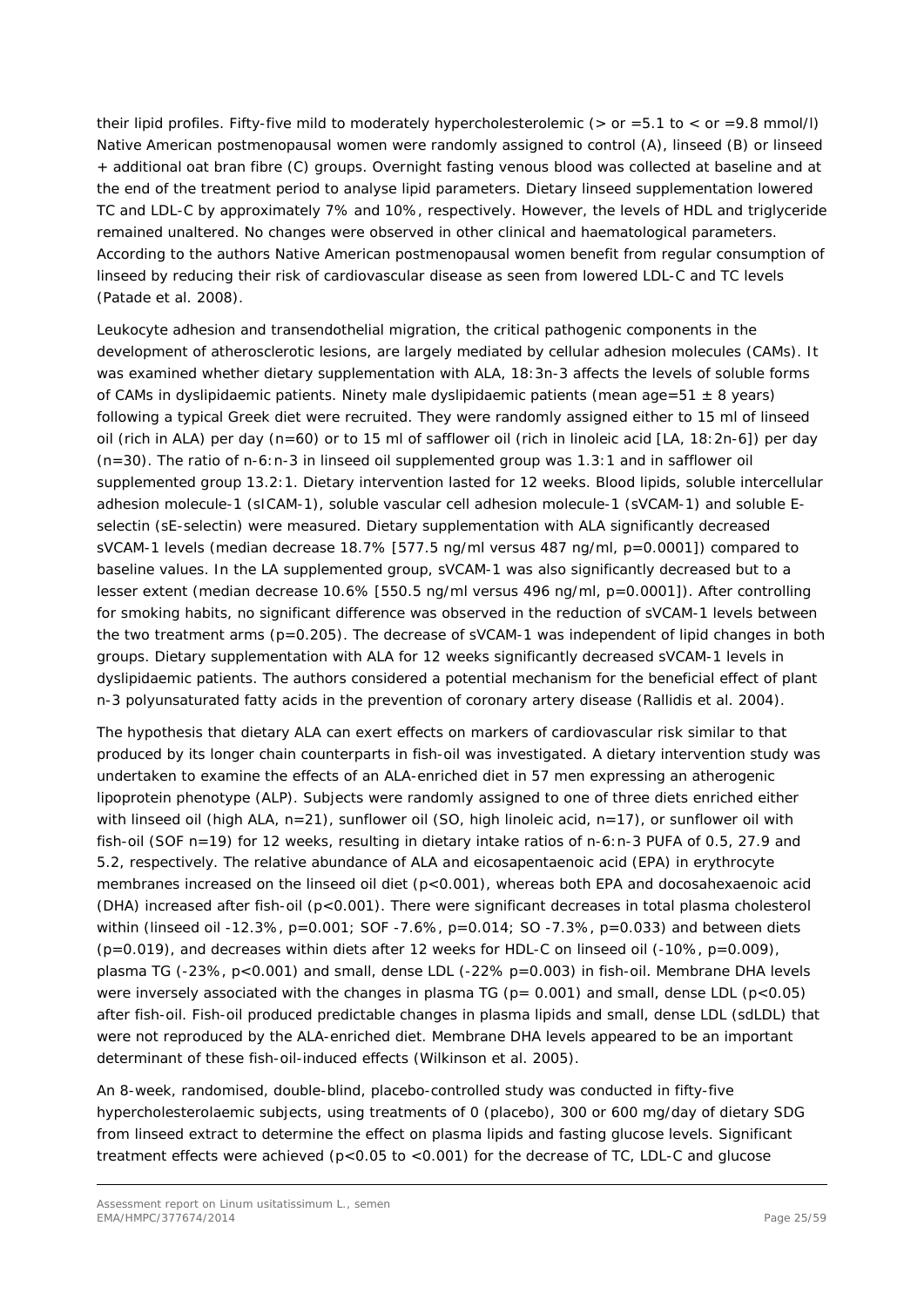concentrations, as well as their percentage decrease from baseline. At weeks 6 and 8 in the 600 mg SDG group, the decreases of TC and LDL-C concentrations were in the range from 22.0 to 24.38% respectively (all p<0.005 compared with placebo). For the 300 mg SDG group, only significant differences from baseline were observed for decreases of TC and LDL-C. A substantial effect on lowering concentrations of fasting plasma glucose was also noted in the 600 mg SDG group at weeks 6 and 8, especially in the subjects with baseline glucose concentrations > or=5.83 mmol/l (lowered 25.56 and 24.96%; p=0.015 and p=0.012 compared with placebo, respectively). Plasma concentrations of secoisolariciresinol (SECO), enterodiol (ED) and enterolactone were all significantly raised in the groups supplemented with linseed lignan. The observed cholesterol-lowering values were correlated with the concentrations of plasma SECO and ED ( $r$  0.128-0.302;  $p < 0.05$  to  $< 0.001$ ). According to the authors dietary linseed lignan extract decreased plasma cholesterol and glucose concentrations in a dose-dependent manner (Zhang *et al.* 2008b).

## *Assessor's comments*

*Although ALA supplementation may cause small decreases in fibrinogen concentrations and fasting plasma glucose, most cardiovascular risk markers do not appear to be affected. Further trials are needed, but dietary supplementation with ALA to reduce cardiovascular disease cannot be recommended. 300 or 600 mg/day of dietary secoisolariciresinol diglucoside (SDG) from linseed extract decreased plasma cholesterol and glucose concentrations in a dose-dependent manner.*

### **Meta-analysis**

The aim of the following systematic review and meta-analysis of randomised controlled trials was to determine whether dietary supplementation with ALA can modify established and emerging cardiovascular risk markers. The studies were identified by a search of Medline, Embase, Cochrane Controlled Trials Register (CENTRAL), and the metaRegister of Controlled Trials (mRCT). Changes in concentrations of TC, LDL-C, HDL cholesterol, very low density lipoprotein (VLDL) cholesterol, triglyceride, fibrinogen, and fasting plasma glucose, and changes in body mass index, weight, and systolic and diastolic blood pressure were analysed. Fourteen studies with minimum treatment duration of four weeks were reviewed. ALA had a significant effect on three of the 32 outcomes examined in these studies. Concentrations of fibrinogen (0.17 μmol/l, 95% confidence interval (CI) -0.30 to -0.04,  $p=0.01$ ) and fasting plasma glucose (0.20 mmol/l, 95% CI -0.30 to -0.10,  $p<0.01$ ) were reduced. There was a small but clinically unimportant decrease in HDL (0.01 mmol/l, 95% CI -0.02 to 0.00, p<0.01). Treatment with ALA did not significantly modify TC, triglycerides, weight, body mass index, LDL, diastolic blood pressure, systolic blood pressure, VLDL, and apolipoprotein B (Wendland *et al.* 2006).

In the following review a comprehensive literature search was performed on the basis of English reports of randomised controlled trials of linseed or its derivatives on lipid profiles in adults, which were published from January 1990 to October 2008. Attempts also were made to access unpublished data. Study quality was assessed by using the Jadad score, and a meta-analysis was conducted. Twenty-eight studies were included. Linseed interventions reduced total and LDL-C by 0.10 mmol/l (95% CI: -0.20, 0.00 mmol/l) and 0.08 mmol/l (95% CI: -0.16, 0.00 mmol/l), respectively; significant reductions were observed with whole linseed (-0.21 and -0.16 mmol/l, respectively) and lignan (-0.28 and -0.16 mmol/l, respectively) supplements but not with linseed oil. The cholesterol-lowering effects were more apparent in females (particularly postmenopausal women), individuals with high initial cholesterol concentrations, and studies with higher Jadad scores. No significant changes were found in the concentrations of HDL-cholesterol and triglycerides. Linseed significantly reduced circulating total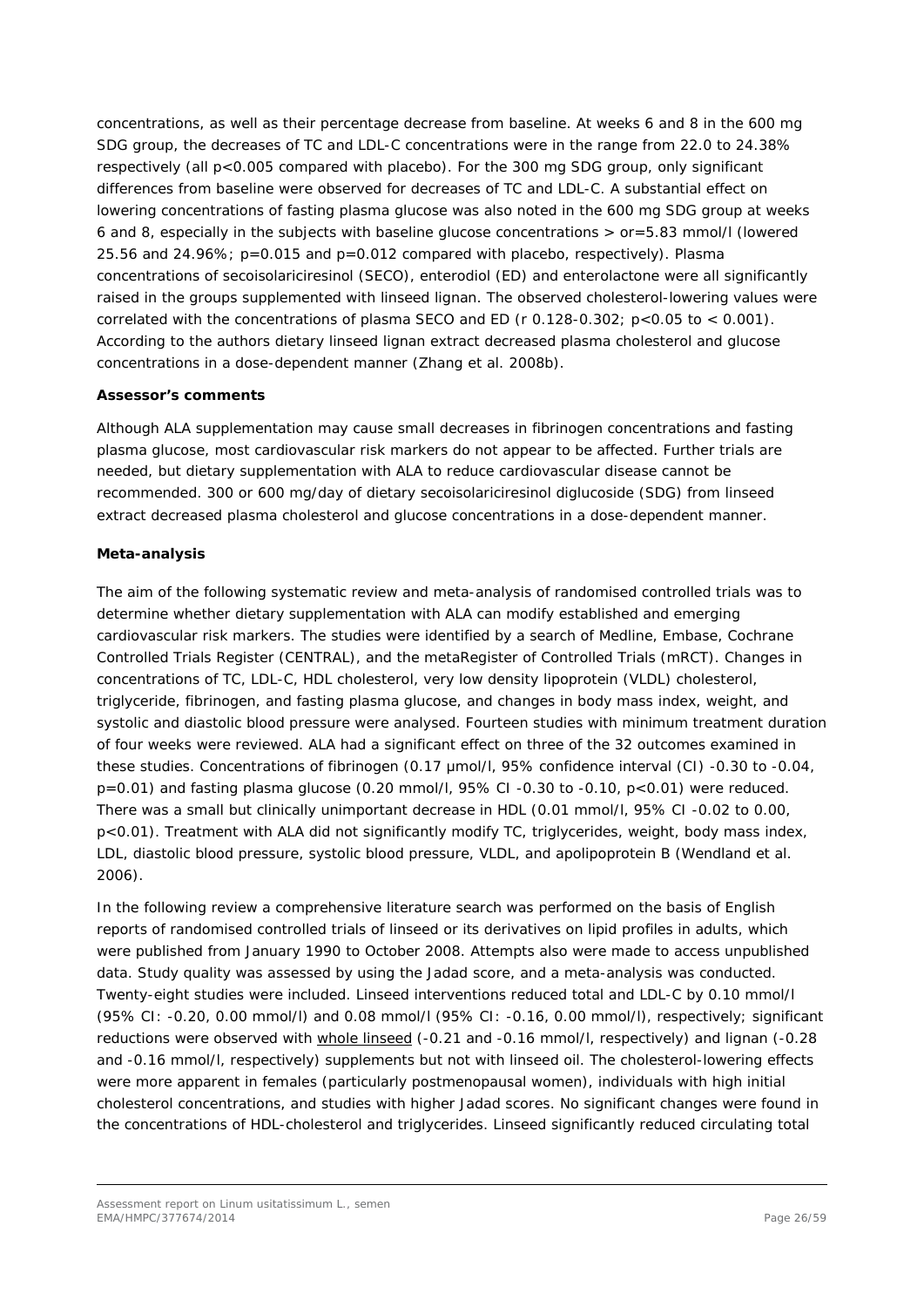and LDL-C concentrations, but the changes were dependent on the type of intervention, sex, and initial lipid profiles of the subjects (Pan *et al.* 2009).

#### *Assessor's comments*

*Several clinical trials have investigated the effects of linseed and linseed-derived products (linseed oil, lignans, SDG from linseed extract) on blood lipids; however, the findings have been inconsistent. The cholesterol-lowering effects were more apparent in females (particularly postmenopausal women), individuals with high initial cholesterol concentrations, and studies with higher quality. No significant changes were found in the concentrations of HDL-C and triglycerides.*

*Linseed significantly reduced circulating total and LDL-C concentrations, but the changes were dependent on the type of intervention, sex, and initial lipid profiles of the subjects. Further studies are needed to determine the efficiency of linseed on lipid profiles in men and premenopausal women and to explore its potential benefits on other cardiometabolic risk factors and prevention of cardiovascular disease.*

#### *Effect in metabolic syndrome, cardiovascular risk factors and Alzheimer's disease*

Morbidly obese patients frequently display asymptomatic chronic activation of acute phase response, with potentially adverse metabolic and cardiovascular consequences. Nutritional preparations to improve this phenomenon have rarely been administered. Aiming to investigate the effect of the supplementation of linseed flour, a prospective randomised double-blind cross-over study was designed. Outpatient obese subjects (n=41) were clinically and biochemically screened, and results for 24 subjects were analysed. Age was  $40.8 \pm 11.6$  years (83.3% females) and body mass index (BMI) was 47.1  $\pm$  7.2 kg/m<sup>2</sup>. Linseed flour in the amount of 30 g/day (5 g of alpha-linolenic acid - omega-3) and an equal mass of placebo (manioc flour) were administered for 2 weeks each. Variables included general biochemical investigation, white blood cell count (WBC), C-reactive protein (CRP), serum amyloid A (SAA) and fibronectin. No intolerance was registered. Body weight and general biochemical indices remained stable. Initial CRP and SAA were elevated (13.7  $\pm$  9.9 and 17.4  $\pm$  8.0). WBC (8100  $\pm$ 2100/mm<sup>3</sup>) and fibronectin (463.2  $\pm$  61.3 mg/dl) were acceptable but in the upper normal range. Corresponding findings after supplementation of linseed were  $10.6 \pm 6.2$  mg/l,  $14.3 \pm 9.2$  mg/l,  $7300$  $\pm$  1800/mm<sup>3</sup> and 412.8  $\pm$  38.6 respectively (p<0.05). No change during the control period regarding baseline occurred when placebo was randomised to be given first; however, when it was followed by omega-3 supplementation, CRP and SAA recovered, whereas WBC and fibronectin remained depressed during those 2 weeks (7500  $\pm$  2100/mm<sup>3</sup> and 393.2  $\pm$  75.8 mg/dl, p<0.05). Various inflammatory markers were elevated in the studied population, although not necessarily exceeding the normal range; significant reduction could be demonstrated; some persistent effects of linseed supplement 2 weeks after discontinuation were observed (Faintuch *et al*. 2007).

Aiming to focus an obese population, a prospective, randomised pilot study was designed. Morbidly obese candidates for bariatric surgery (n=29, age  $46.3 \pm 5.2$  years), 82.8% females (24/29), BMI  $44.9 \pm 5.2$  kg/m<sup>2</sup>, with C-reactive protein/CRP > 5 mg/l were recruited. Twenty were randomised and after exclusions, 18 were available for analysis. Linseed powder (60 g/day, 10 g ALA, n=11) and isocaloric roasted cassava powder (60 g/day, fat-free, n=9) were administered in a double-blind routine for 12 weeks. During linseed consumption neutrophil count decreased and fibrinogen, complement C4, prothrombin time and carotid diameter remained stable, whereas placebo (cassava powder) was associated with further elevation of those measurements. Inflammatory and coagulatory markers tended to exhibit a better outlook in the linseed group. Also large-artery diameter stabilised whereas further increase was noticed in controls. The authors raised the question whether there will be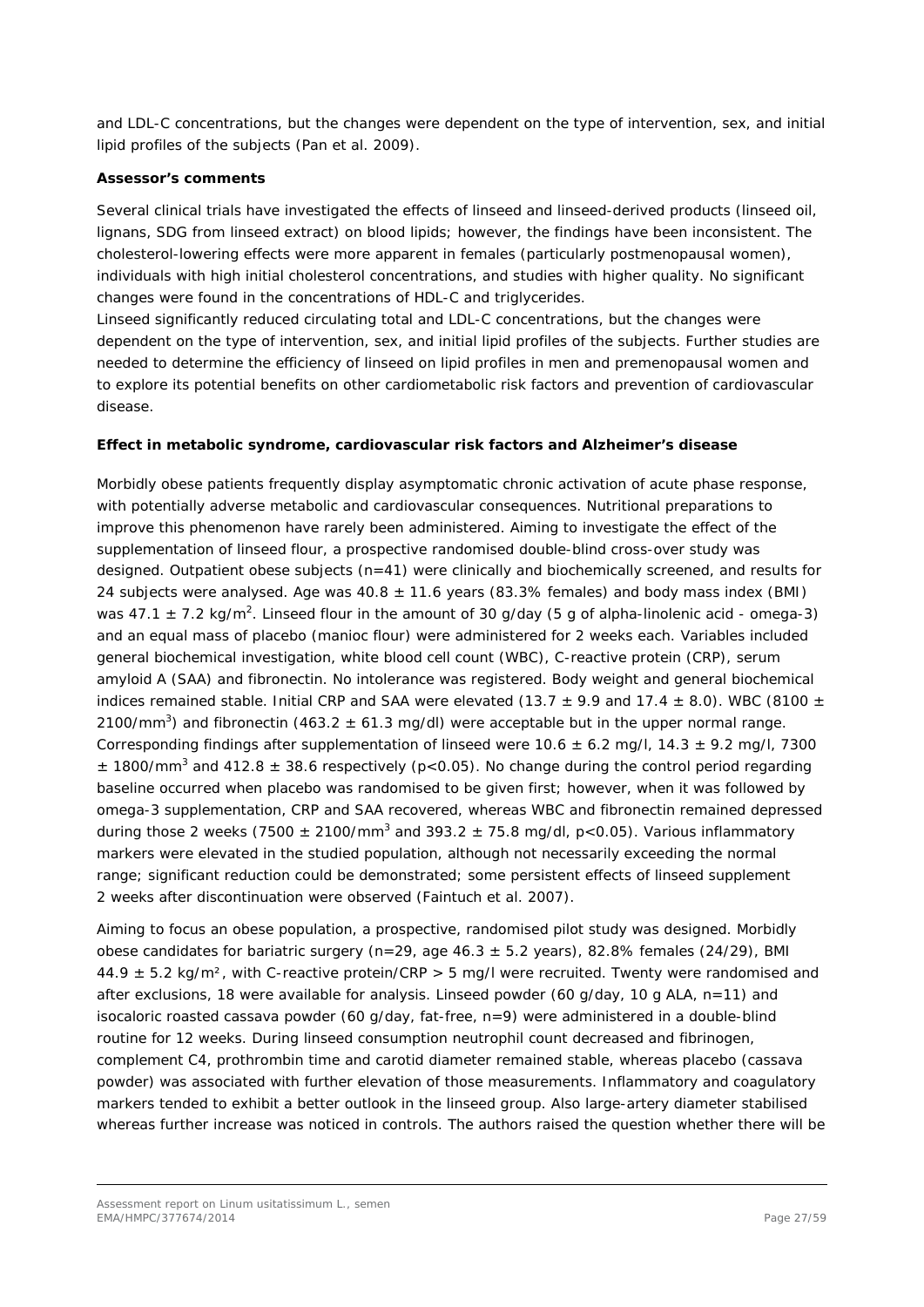a less deleterious cardiovascular course in seriously obese subjects receiving a linseed supplement (Faintuch *et al.* 2011).

Obermann *et al.* (2013) analysed in a longitudinal observational cohort of Alzheimer patients (N=4414) from the National Alzheimer's Coordination Center Unifrom data set. The cognition parameters using 10 psycho-metric tests were observed regarding changes under the 100 most frequently medications. Medications associated with improved psychometric performance were naproxen, calcium-vitamin D, ferrous sulphate, potassium chloride, linum (n=175), and sertraline.

### *Assessor's comments*

*Very preliminary data addressed the anti-inflammatory effects of linum in pro-inflammatory profiles in metabolic syndromes and cognition parameters in Alzheimer's patients. They do not support any indication.*

## *Effect on blood glucose level*

Linseed is rich in omega-3 fatty acids and antioxidants and is low in carbohydrates. In exploratory studies, linseed was incorporated in recipes, which resulted in a reduction in the glycaemic index of the food items. These observations prompted us to investigate the efficacy of linseed supplementation in type 2 diabetics (n=29). Subjects were assigned to the experimental (n=18) or to the control group (n=11) on the basis of their desire to participate in the study. The diet of the experimental group was supplemented daily with 10 g of linseed powder for a period of 1 month. The control group received no supplementation or placebo. During the study, diet and drug intake of the subjects remained unaltered. The efficacy of supplementation with linseed was evaluated through a battery of clinicobiochemical parameters. Supplementation with linseed reduced fasting blood glucose by 19.7% and glycated haemoglobin HbA(1c) by 15.6%. A favourable reduction in TC (14.3%), triglycerides (17.5%), LDL-cholesterol (21.8%), and apolipoprotein B and an increase in HDL-cholesterol (11.9%) were also noticed (Mani *et al.* 2011).

The following study aimed to investigate the effect of a linseed-derived lignan supplement on glycaemic control, lipid profiles and insulin sensitivity in type 2 diabetic patients. This was a randomised, double-blind, placebo-controlled, cross-over trial and it was conducted between April and December 2006 in Shanghai, China. Seventy-three type 2 diabetic patients with mild hypercholesterolemia were enrolled into the study. Patients were randomised to supplementation with linseed-derived lignan capsules (360 mg lignan per day) or placebo for 12 weeks, separated by an 8-week wash-out period. HbA1c, lipid profiles, insulin resistance index and inflammatory factors were measured. Sixty-eight completed the study and were included in the analyses. The lignan supplement significantly improved glycaemic control as measured by HbA(1c) (-0.10  $\pm$  0.65% vs. 0.09  $\pm$  0.52%, p=0.001) compared to placebo; however, no significant changes were observed in fasting glucose and insulin concentrations, insulin resistance and blood lipid profiles. Urinary excretion of lignan metabolites (enterodiol and enterolactone) was significantly higher after the lignan supplement intervention was compared to baseline (14.2  $\pm$  18.1 vs. 1.2  $\pm$  2.4 µg/ml, p<0.001). According to the authors data also suggested minimal competition between lignan and isoflavones for bioavailability when measured by excretion concentrations (Pan *et al.* 2007).

The lowering effect on glucose level in the blood was investigated in 6 healthy volunteers. They received 50 g carbohydrates as either a piece of white bread or linseed bread. The postprandial increase of blood glucose level was clearly higher after eating white bread than after eating linseed bread. The AUC for blood glucose 1 h postprandial decreased by 28%. An addition of 25 g linseed mucilage decreased 2 h postprandial hyperglycaemia after a glucose test meal by 27% (Cunnane *et al.*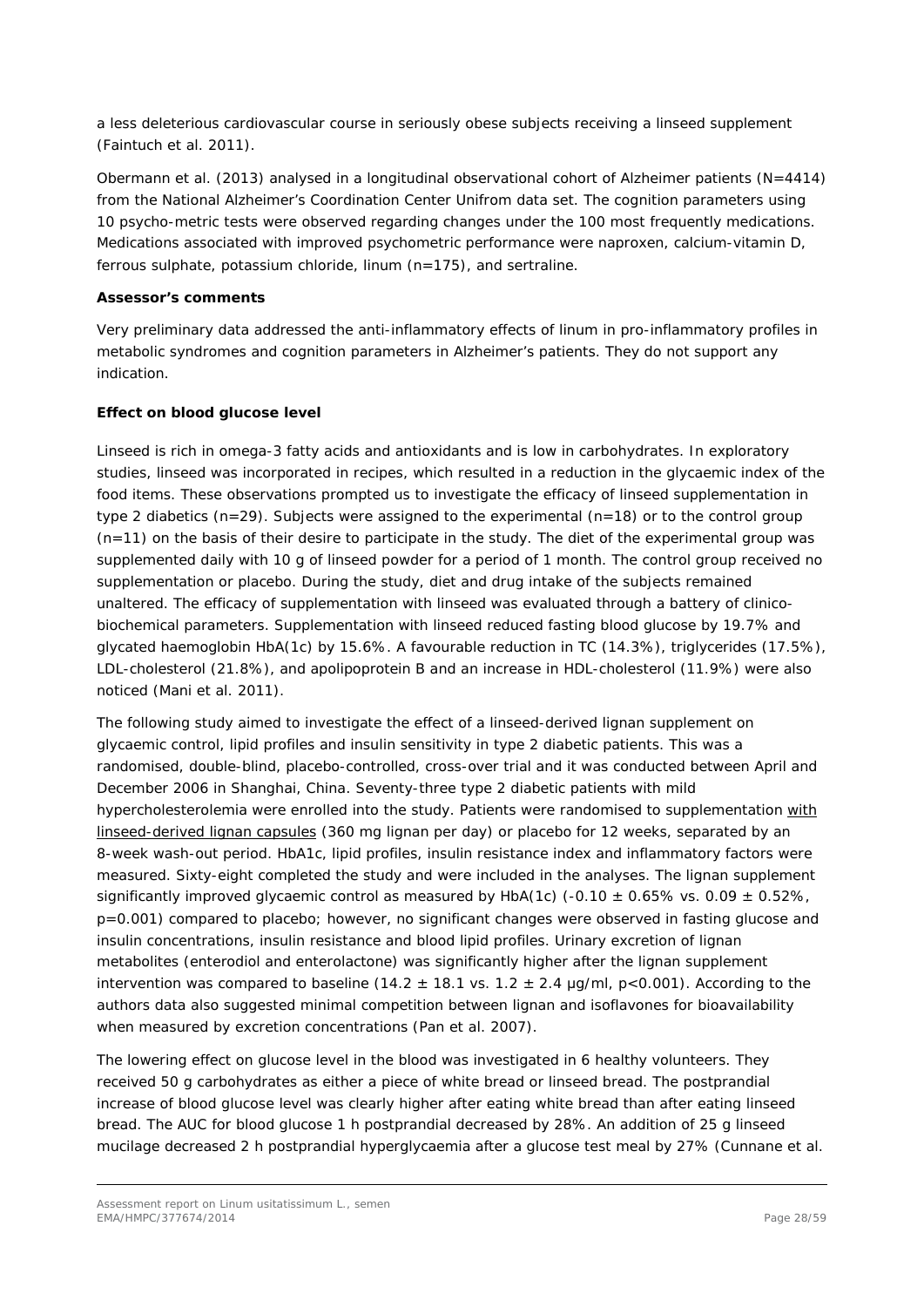1993). The authors concluded that linseed may be nutritionally beneficial by decreasing postprandial glucose responses in healthy people.

#### *Assessor's comments*

*The preliminary results of the study of Mani et al. (2011) show a marginal effect in the treatment of diabetes mellitus type II. The posology was inefficient, the sample size too small and the baseline diet was not defined. Daily lignan supplementation resulted in modest, yet statistically significant improvements in glycaemic control in type 2 diabetic patients in China without apparently affecting fasting glucose, lipid profiles and insulin sensitivity. Further studies are needed to validate these findings and explore the efficacy of linum on type 2 diabetes The transferability of the results of the lignin-study to linum is questionable. Therefore these studies do not support a well-established use indication.*

### *Oestrogenic and anti-tumour effects*

The effects of daily intake of bread produced with partially defatted ground linseed on the climacteric symptoms and endometrial thickness of postmenopausal women were tested by Simbalista *et al.*  (2010)*.* A double-blind, placebo-controlled, randomised clinical trial was performed with 38 women who had been postmenopausal for 1-10 years and consumed 2 slices of bread containing 25 g of linseed (46 mg lignans) or wheat bran (<1 mg lignans; control) every day for 12 consecutive weeks. The outcome variables were the daily number of hot flashes, the Kupperman Menopausal Index (KMI), and endometrial thickness. The plasma lipid profile (TC and HDL, LDL, and VLDL-cholesterol fractions and triglycerides) and the hormones oestradiol, follicle-stimulating hormone, thyroid-stimulating hormone, and free thyroxine were also measured. Food intake was evaluated by means of two 24-h recalls, before and after the treatment. Twenty patients in the study group and 18 in the control group completed the study. The general characteristics did not differ between the 2 groups at the start of the study. Both had significant, but similar, reductions in hot flashes and KMI after 3 months of treatment. Moreover, endometrial thickness was not affected in either group. The study clearly shows that although linseed is safe, its consumption at this level (46 mg lignans/day) is no more effective than placebo for reducing hot flashes and KMI.

There are limited data on the efficacy of linseed on the consequences of oestrogen deficiency in menopausal women. The purpose of the following study was to assess the effects of linseed incorporation into the diet of healthy menopausal women. One hundred and ninety-nine menopausal women were randomly assigned to consume 40 g linseed/day (n=101) or wheat germ placebo (n=98) for 12 months. At baseline and at month 12, serum levels of lipids, bone mineral density (BMD), and menopausal symptoms were evaluated. Statistical analysis was performed under the intention to treat principle. Linseed reduced serum total  $(-0.20 \pm 0.51 \text{ mmol/l}; p=0.012)$  and high-density lipoprotein  $(-0.08 \pm 0.24$  mmol/l; p=0.031) cholesterol concentrations compared with wheat germ placebo. BMD did not differ significantly between the two arms. Both linseed and wheat germ reduced (p<0.0001) the severity scores of menopausal symptoms, but no statistical difference was found between the two arms. The authors concluded that 1-year incorporation of linseed into the diet produced a favourable, but not clinically significant effect on blood cholesterol and caused no significant change in BMD or symptoms in healthy menopausal women (Dodin *et al.* 2005).

A case-control study conducted in a homogeneous population from a central area in France was designed to explore the hypothesis that alpha-linolenic acid inhibits breast cancer, using fatty acid levels in adipose breast tissue as a biomarker of past qualitative dietary intake of fatty acids. Biopsies of adipose breast tissue at the time of diagnosis were obtained from 123 women with invasive non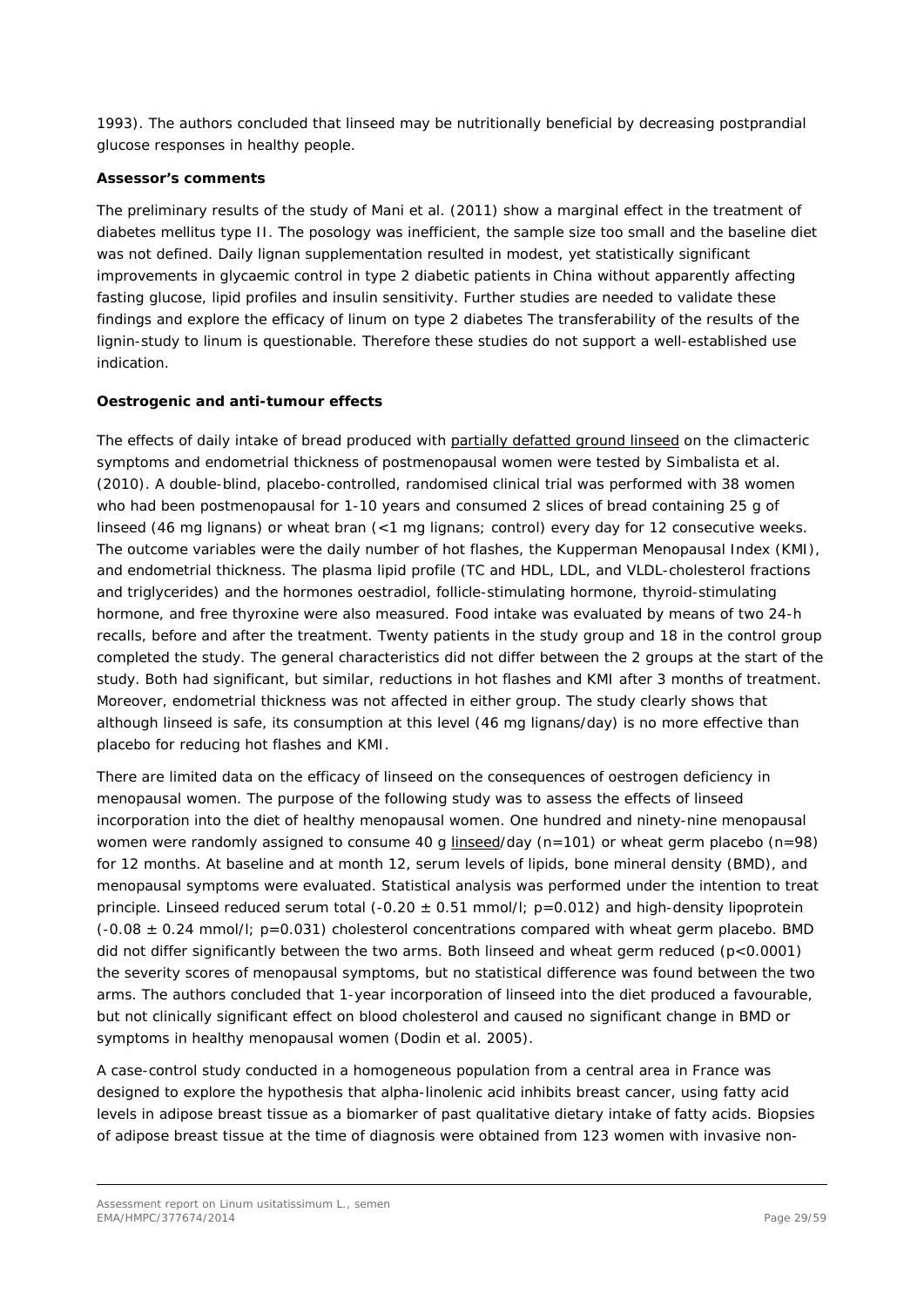metastatic breast carcinoma. Fifty-nine women with benign breast disease served as controls. Individual fatty acids were analysed by capillary gas chromatography.

An unconditional logistic regression model was used to obtain odds ratio estimates whilst adjusting for age, menopausal status and BMI. No association was found between fatty acids (saturated, monounsaturated, long-chain polyunsaturated n-6 or n-3) and the disease, except for alpha-linolenic acid which showed an inverse association with the risk of breast cancer. The relative risk of breast cancer for women in the highest quartile of adipose breast tissue alpha-linolenic acid level was 0.36 (95% confidence interval=0.12-1.02) compared with those in the lowest quartile (p trend=0.026), suggesting, according to the authors, a protective effect of alpha-linolenic acid in the risk of breast cancer. The effects of dietary alpha-linolenic acid on the risk of breast cancer warrant further study (Klein *et al.* 2000).

A randomised double-blind placebo-controlled clinical trial examined the effects of dietary linseed on tumour biological markers and urinary lignan excretion in postmenopausal patients with newly diagnosed breast cancer. Patients were randomised to daily intake of either a 25 g linseed-containing muffin ( $n=19$ ) or a control (placebo) muffin ( $n=13$ ). At the time of diagnosis and again at definitive surgery, tumour tissue was analysed for the rate of tumour cell proliferation (Ki-67 labelling index, primary end point), apoptosis, c-erbB2 expression, and oestrogen and progesterone receptor levels. Twenty-four-hour urine samples were analysed for lignans, and 3-day diet records were evaluated for macronutrient and caloric intake. Mean treatment times were 39 and 32 days in the placebo and linseed groups, respectively. Reductions in Ki-67 labelling index (34.2%; p=0.001) and in c-erbB2 expression (71.0%; p=0.003) and an increase in apoptosis (30.7%; p=0.007) were observed in the linseed, but not in the placebo group. No significant differences in caloric and macronutrient intake were seen between groups and between pre- and post-treatment periods. A significant increase in mean urinary lignan excretion was observed in the linseed group (1,300%; p<0.01) compared with placebo controls. The total intake of linseed was correlated with changes in c-erbB2 score (r=-0.373; p=0.036) and apoptotic index (r=0.495; p<0.004) Side effects were abdominal fullness and increased bowel movements (Thompson *et al.* 2005).

Ninety menopausal women were randomly distributed (75 finished the study) into three study groups: group I (n=22) received 1 g per day of linseed extract containing at least 100 mg of SDG, group II  $(n=28)$ received 90 g per day of linseed meal containing at least 270 mg of SDG, and group III (n=25) received 1 g per day of collagen (placebo group). Subjects were assessed for menopausal symptoms by the Kupperman index at the beginning and at the end of the 6 months of treatment. Subjects were also assessed for endometrial thickness and vaginal cytology. The Kupperman index values at the beginning and end of the treatments were analysed using the paired t-test. Both the linseed extract  $(p=0.007)$  and the linseed meal  $(p=0.005)$  were effective in reducing the menopausal symptoms when compared with the placebo control ( $p=0.082$ ). Alternatively, the changes in Kupperman index were also computed and submitted to analysis of variance. In this case, no significant differences were found (p=0.084) although the data indicate a decreasing tendency for the Kupperman index by both the linseed extract and the linseed meal groups. Neither the linseed extract nor the linseed meal exerted clinically important oestrogenic effects on the vaginal epithelium or endometrium as revealed by the absence of changes in the blood levels of follicle stimulating hormone and oestradiol, as well as in the endometrial thickness, and vaginal epithelial maturation value (Colli *et al.* 2012).

Another phase III, randomised, placebo, controlled trial was conducted to evaluate the efficacy of linseed in reducing hot flashes. Postmenopausal women with or without breast cancer were randomly assigned to a linseed bar (providing 410 mg of lignans) for 6 weeks versus a placebo bar. Participants completed daily, prospective, hot flash diaries during the baseline week, and then ate one study bar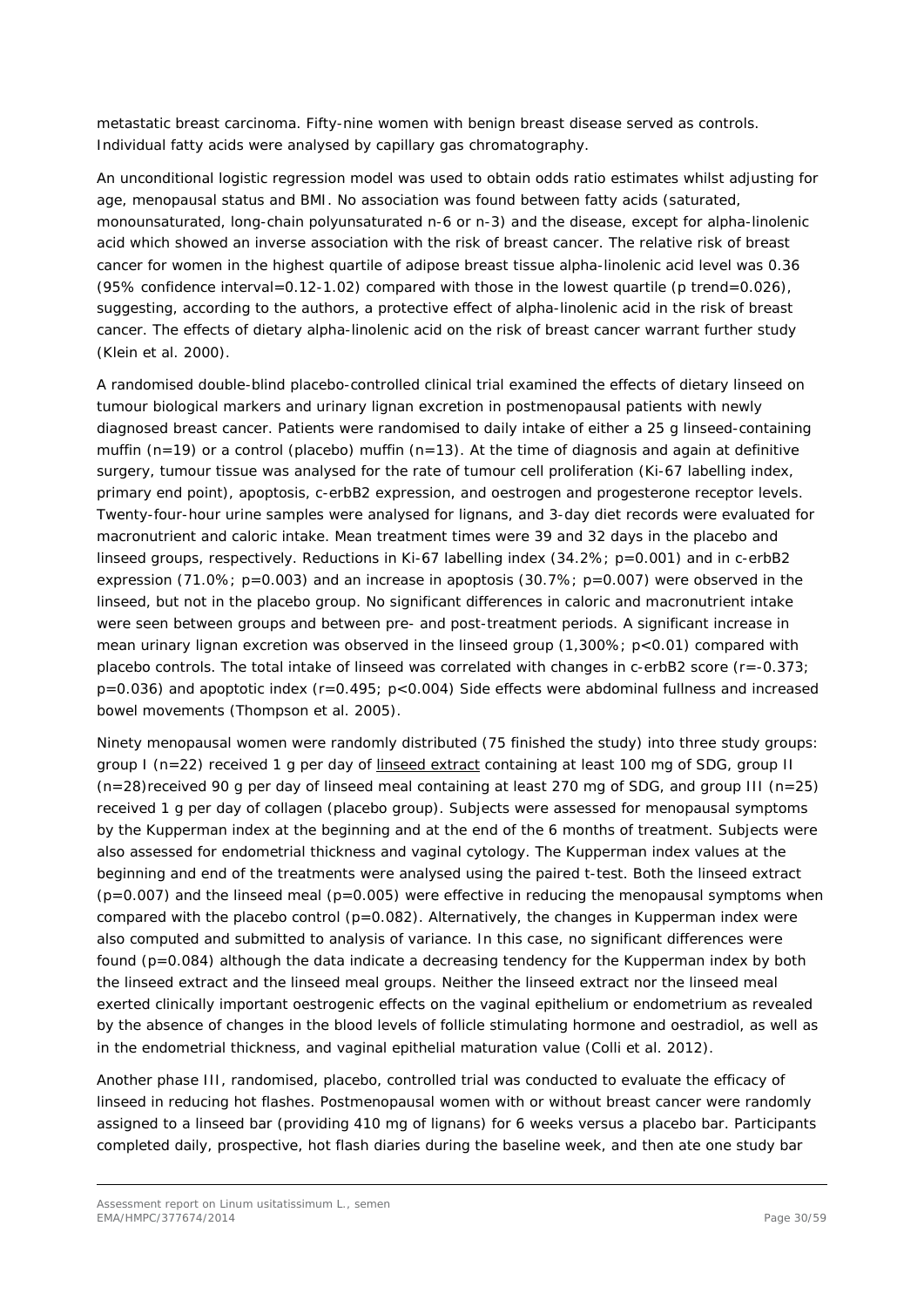per day for 6 weeks while recording their daily hot flashes. The intra-participant difference in hot flash activity between baseline and the last treatment week was the primary endpoint.

Adverse effects were evaluated through a self-report and the Common Terminology Criteria assessment. A total of 188 women were enrolled in this trial. The mean hot flash score was reduced 4.9 in the linseed group and 3.5 in the placebo group ( $p=0.29$ ). In both groups, slightly more than a third of the women received a 50% reduction in their hot flash score. Only one adverse effect was significantly different between groups, grade 1 pruritus, which was more common in the placebo group (8% vs 1%). Both groups reported abdominal distension, flatulence, diarrhoea, and nausea. Adherence and ability to detect treatment assignment did not differ between groups. The results of this trial do not support the use of 410 mg of lignans for the reduction of hot flashes. The bars were fairly well tolerated, with both groups reporting gastrointestinal effects, probably due to the fibre content (Pruthi *et al.* 2012).

### *Assessor's comments*

*Very preliminary data mainly in postmenopausal women do not specify oestrogenic effects. But the base of data does not exclude oestrogenic effects as well.* 

*The conclusion of the authors of the study (Thompson et al. 2005), that dietary linseed has the potential to reduce tumour growth in patients with breast cancer is preliminary. The sample size is too small and the duration of the trial too short to draw such a conclusion.* 

## *Psychiatric effects – Meta-Analysis:*

Studies using augmentation of pharmacotherapies with omega-3 in bipolar disorder have been conducted. The significant findings from meta-analyses of omega-3 in the treatment of bipolar depression and bipolar mania are presented. The findings of 5 pooled datasets ( $n=291$ ) on the outcome of bipolar depression revealed a significant effect in favour of omega-3 ( $p=0.029$ ), with a moderate effect size of 0.34. On the outcome of mania, 5 pooled datasets (n=291) revealed a nonsignificant effect in favour of omega-3 ( $p=0.099$ ), with an effect size of 0.20. Minor heterogeneity between studies on the outcome of bipolar depression was found  $(1^2=30\%; p=0.213)$ , which was not present on the outcome of bipolar mania  $(1^2=0\%)$ ; p=0.98). Funnel plot symmetry suggested no significant likelihood of publication bias. Meta-regression analysis between sample size and effect size, however, revealed that studies with smaller sample sizes had larger effect sizes (p=0.05). According to the authors the meta-analytic findings provided strong evidence that bipolar depressive symptoms may be improved by adjunctive use of omega-3. The evidence, however, did not support its adjunctive use in attenuating mania (Sarris *et al.* 2012).

#### *Assessor's comments*

*The results of the above mentioned meta-analysis regarding psychiatric effects of omega-3 essential fatty acids reducing the depressive symptoms of a bipolar disorder are preliminary and the used products might have been different (lacking information regarding the quality of the products) from Lini semen as described in the monograph. Therefore they are not transferable to Lini semen.*

# <span id="page-30-0"></span>*4.3. Clinical studies in special populations (e.g. elderly and children)*

## **Well-established use**

There are insufficient systematic clinical data available concerning the use of linseed during pregnancy and lactation or in children. There are no reports of any harmful or deleterious effects during pregnancy and lactation and linseed preparations produce a gentle and safe laxation.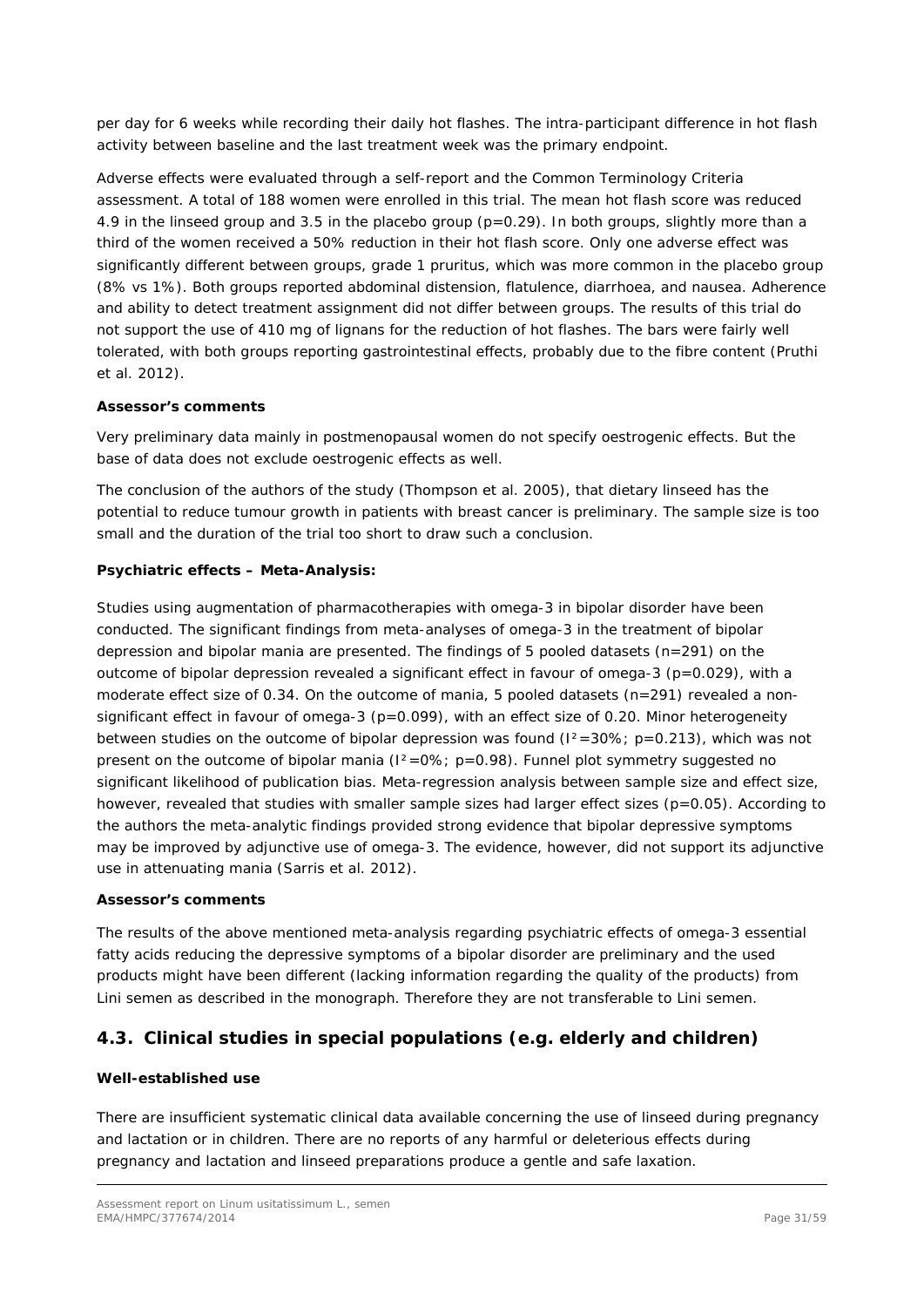However the results of some investigations in human indicate an oestrogenic effect of linseed (see 'Oestrogenic effect' in chapter 3.1.1. and chapter 5.1.4.). The clinical relevance yet cannot be evaluated, but as a precautionary measure the use of linseed during pregnancy, lactation and in children under 12 years of age is not recommended.

Use in women with hormonally dependent tumours also is not recommended.

### **Children and Adolescents**

In a four-week placebo-controlled, blinded, randomised clinical trial 32 participants aged 8 to 18 years with LDL-cholesterol from 135 mg/dl (3.5 mmol/l) to less than 193 mg/dl (5.0 mmol/l) were included. The intervention group ate 2 muffins and 1 slice of bread daily containing ground linseed (30 g linseed total). The control group ate muffins and bread substituted with whole-wheat flour. The control group ate muffins and bread substituted with whole-wheat flour. Dietary linseed supplementation resulted in an attributable decrease of -7.35 mg/dl (-0.19 mmol/l) in HDL-cholesterol (95% CI, -3.09 to -11.60 mg/dl [-0.08 to -0.30 mmol/l]; relative: -15%, 95% CI, -24% to -6%; p=0.001), an increase of 29.23 mg/dl (+0.33 mmol/l) in triglycerides (95% CI, 4.43 to 53.14 mg/dl [+0.05 to +0.60 mmol/l]; relative:  $+26\%$ , 95% CI,  $+4\%$  to  $+48\%$ ; p=0.02), and an increase of  $+4.88$  g/day in dietary polyunsaturated fat intake (95% CI, +0.22 to +9.53; relative: +76%, 95% CI, +3% to +148%; p=0.04). Linseed had no attributable effects on TC (-8.51 mg/dl [-0.22 mmol/l]; 95% CI, -21.66 to 4.25 mg/dl [-0.56 to +0.11 mmol/l]; relative: -4%, 95% CI, -10% to +2%; p=0.20), LDL-cholesterol (-6.96 mg/dl [-0.18 mmol/l]; 95% CI, -16.63 to 2.71 mg/dl [-0.43 to +0.07 mmol/l]; relative: -5%, 95% CI, -12% to +2%; p=0.15), body mass index z score (+0.002; 95% CI, -0.147 to +0.150; relative: +0%, 95% CI, -12% to +12%; p=0.30), or total caloric intake (+117 kcal; 95% CI, -243 to +479; relative: +8%, 95% CI, -17% to +33%; p=0.52). An attributable change in total and LDLcholesterol failed to exclude a potential benefit of linseed supplementation based on a pre-specified minimum clinically important reduction of 10% (Wong *et al.* 2013)

#### *Assessor's comments*

*The study has major shortcomings as lacking data regarding the small group of patients and the too short duration of the study and the increase in BMI. Therefore it can support safety data but is not sufficient for efficacy. Linseed supplementation therefore remains an unverified strategy for the clinical management of cardiovascular risk factors in youths with hyperlipidaemia.*

#### **Linseed oil**

In a controlled clinical trial 30 children suffering from attention deficit hyperactivity disorder (ADHS) were supplemented with linseed oil corresponding to 200 mg ALA and 25 mg Vitamin C two times a day for three month. Total hyperactivity scores decreased significantly (Joshi *et al.* 2006).

#### *Assessor's comments*

*The study is not relevant for this assessment. There is no information on the used linseed oil, the influence of vitamin C cannot be differentiated, the baseline diet is not comparable to European conditions, data on baseline content of ALA and LA are nor given. Therefore the data are not transferable.*

*To complete the data a randomised placebo controlled trial of linseed oil in paediatric bipolar disorder is mentioned. Gracious et al. supplemented 25 children with bipolar disorder with linseed oil capsules*  for 16 weeks without being able to demonstrate significant changes compared to virgin olive oil *(Gracious et al. 2010).*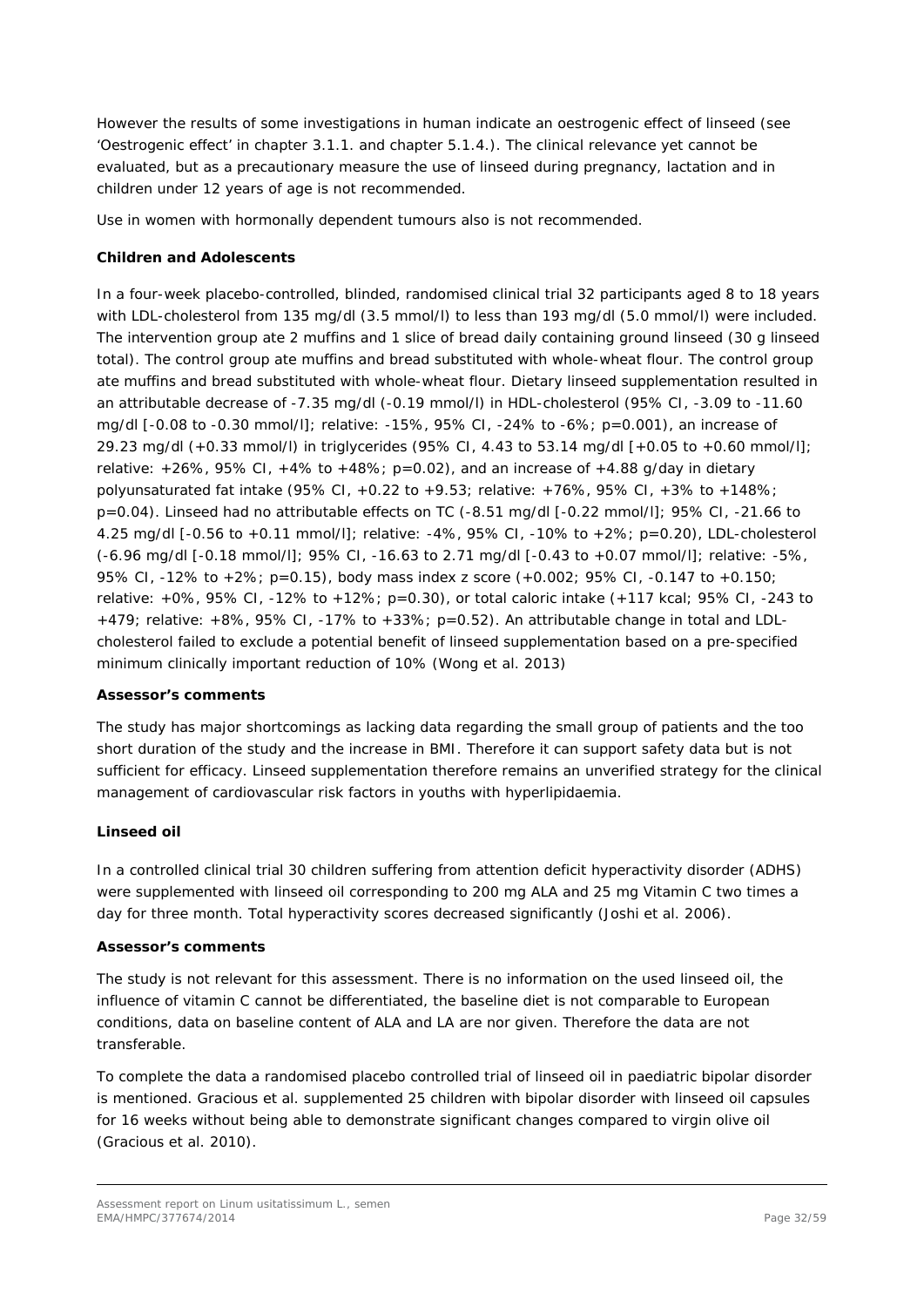*This study is not relevant for this assessment, due to the lack of effect and because Linseed oil has no medical tradition in Europe when orally used.*

# <span id="page-32-0"></span>*4.4. Overall conclusions on clinical pharmacology and efficacy*

The use of linseed for intestinal affections was referred to by Lonicerus in 1679. Madaus also described the use of linseed for intestinal affections in other European countries like Denmark, Lithuania and Hungary. There was one non-controlled pilot study with 70 patients available (see chapter 4.2 Clinical studies). The traditional use is plausible, attributed to the protective effect on the mucosa by the coating action of the mucilage. Therefore, the indication as a demulcent preparation for the symptomatic relief of mild gastrointestinal discomfort can be regarded as a traditional one.

There is very marginal experience available concerning the use in children. Therefore and because of the possible oestrogenic effects the use is not recommended in children under the age of 12 years.

For other safety concerns, see chapter 5 Clinical safety.

Since Dioskurides the use as a poultice in case of skin inflammations has been documented in many German, other European and non-European references. The procedure for the preparation of a poultice was described by Culbreth (1927), Madaus (1938), Martindale (1967, 1972). The use as a poultice has been mostly attributed to the water-binding capacity of mucilages. This action is a physical one. Some references reported that the heat of such a poultice let a furuncle to maturate. This might be plausible for furuncles but not for other skin inflammations. In conclusion there are insufficient data, which can clarify the main pharmacological pattern for the use as a poultice. Furthermore it is difficult for patients to recognise the limit of self-medication concerning skin inflammations (from sunburn to erysipelas) or even furunculosis. The very preliminary clinical data regarding wound healing in external use are not sufficient to support a traditional use in minor skin inflammations.

There is no valid traditional evidence that a demulcent preparation was used for habitual constipation. No data of an effective laxative dose of such a preparation are available.

The available clinical data are inconclusive and therefore not sufficient to support a well-established indication with respect to levels of blood lipids in the monograph, a traditional indication is not possible, due to necessary medical supervision.

Concerning the treatment of inflammations of mucous membranes of respiratory and urinary organs, references are not consistent as to whether the application is only an internal or external one or both. Sometimes the combination with other herbal substances is mentioned. Furthermore it is questioned how linseed may act without a direct contact to the affected mucous membranes. In case of inflammations of the throat like pharyngitis or in case of a dry cough, patients normally have difficulties in swallowing. Difficulties in swallowing are classified as contraindications for bulk forming agents like linseed and can cause a choking fit. Because of associated potential risks these indications cannot be accepted as traditional ones.

Symptoms of rheumatism are sometimes mentioned but not consistently. The term "rheumatism" changed in meaning over the years. In former times all unspecific pains of the joints or the links were described as rheumatic. Nowadays "rheumatism" refers to a well-defined diagnosis. The conditions in which linseed was traditionally used are not described exactly enough.

The use of a decoction or mucilage of linseed as an enema is not mentioned consistently. Only a few references mentioned the use of linseed to remove a foreign substance from the eye. These uses are neither supported by long-standing evidence nor by clinical evidence.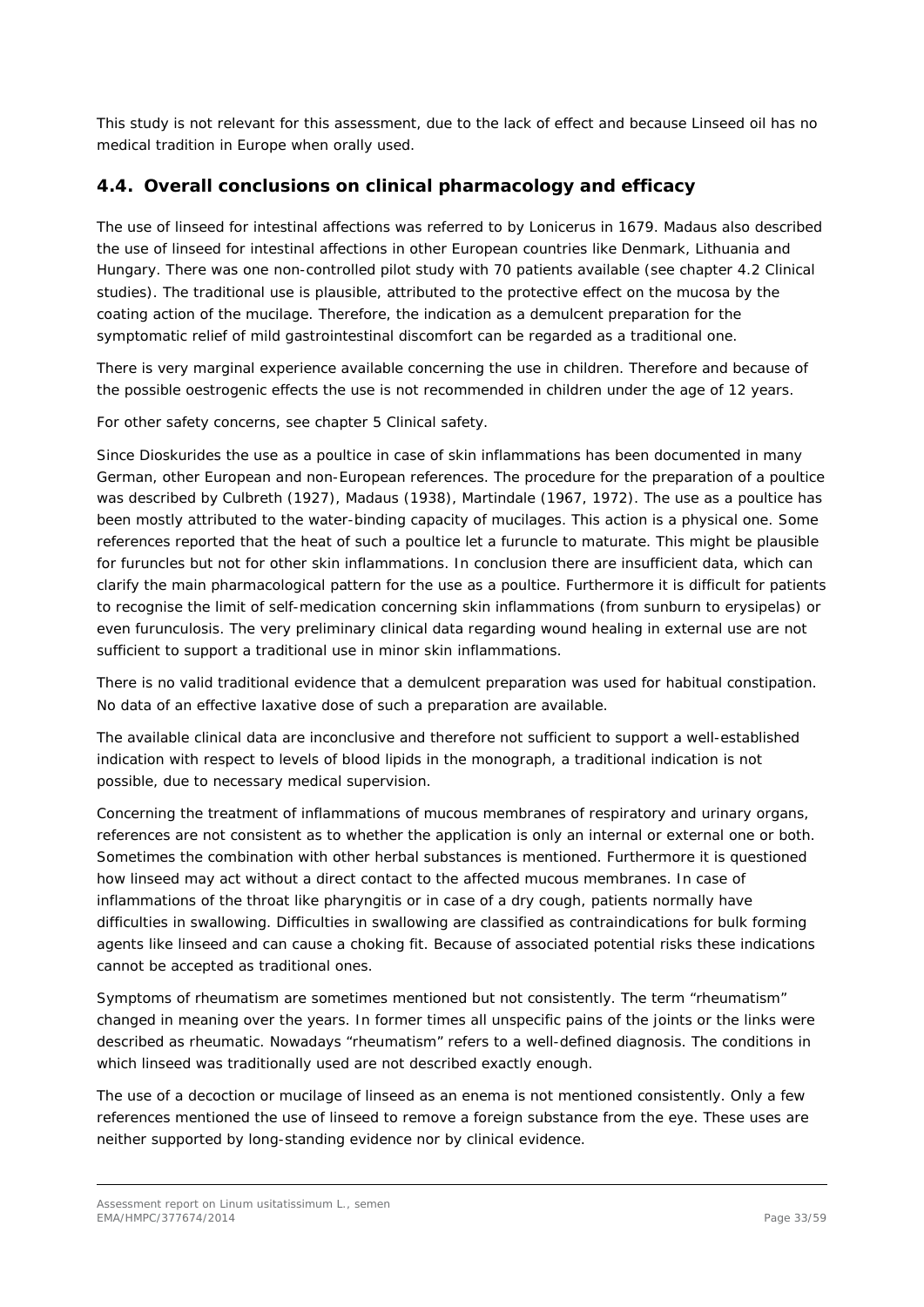|  | Table 1. Clinical trials performed with Linum usitatissimum |
|--|-------------------------------------------------------------|
|--|-------------------------------------------------------------|

| Type (aim)<br>and<br>objective(s)<br>of Study<br>Reference | <b>Study</b><br>Design and<br>Type of<br>Control<br><b>Study</b><br>duration (if<br>available) | Test Product(s):<br>herbal preparation,<br>pharmaceutical<br>form;<br>Dosage<br>Regimen;<br>Route of<br>Administration<br>Duration of<br>treatment | <b>Number of</b><br><b>Subjects</b><br>(including<br>age, sex,<br>drop out) | <b>Healthy</b><br>Subjects or<br>Diagnosis of<br><b>Patients</b><br>(inclusion<br>criteria) | <b>Outcomes (primary and</b><br>secondary endpoints)                                                                                                 | <b>Statistical</b><br>analysis<br>(e.g. ITT)<br>yes/no, CI<br>95%<br>Quality<br>score<br>e.g. Jadad<br>score | <b>Comments</b><br>on clinical<br>relevance of<br>results |
|------------------------------------------------------------|------------------------------------------------------------------------------------------------|----------------------------------------------------------------------------------------------------------------------------------------------------|-----------------------------------------------------------------------------|---------------------------------------------------------------------------------------------|------------------------------------------------------------------------------------------------------------------------------------------------------|--------------------------------------------------------------------------------------------------------------|-----------------------------------------------------------|
| <b>Human Pharmacology</b>                                  |                                                                                                |                                                                                                                                                    |                                                                             |                                                                                             |                                                                                                                                                      |                                                                                                              |                                                           |
| Cunnane<br>et al. 1995                                     | Open; 4<br>weeks                                                                               | 50 g Linseed/day<br>orally                                                                                                                         | 10 volunteers                                                               | Healthy                                                                                     | 30% increase of bowel<br>movement                                                                                                                    |                                                                                                              | <b>Shows</b><br>laxative effect                           |
| Lampe<br>et al. 1994                                       | Randomised<br>cross-over<br>study                                                              | 10 g linseed/day                                                                                                                                   | 18 premeno-<br>pausal<br>women                                              | Healthy                                                                                     | Enterodiol and enterolactone<br>urine excretion increased<br>Lignans unchanged in urine                                                              | CI 95%                                                                                                       | Not relevant                                              |
| Nesbitt<br>et al. 1995                                     | Randomised<br>cross-over<br>study; 7<br>days                                                   | 5, 15, 25 g/day raw<br>or processed linseed<br>(muffin)                                                                                            | 9 women                                                                     | Healthy                                                                                     | Dose-dependent increase in<br>urinary lignan excretion                                                                                               |                                                                                                              | Shows<br>pharmaco-<br>logical effect                      |
| Tarpila<br>et al. 2002                                     | Controlled,<br>double-blind,<br>cross-over<br>study 4<br>weeks                                 | Ground linseed of 1.3<br>g/100 g and linseed<br>oil of 5 g/100 g                                                                                   | 80 volunteers                                                               | Healthy                                                                                     | Increased significantly the serum<br>alpha-linoleic acid concentration                                                                               | CI 95%                                                                                                       | Shows<br>pharmaco-<br>logical effect                      |
| Cunnane<br>et al. 1993                                     | Open                                                                                           | 50 g carbohydrates<br>as a piece of white<br>bread or linseed<br>bread; 25 g linseed<br>mucilage                                                   | 6 women<br>volunteers                                                       | Healthy                                                                                     | The AUC for blood glucose 1 h<br>postprandial decreased by 28%.<br>decreased 2 h post-prandial<br>hyperglycaemia after a glucose<br>test meal by 27% |                                                                                                              | Shows<br>pharmaco-<br>logical effect                      |
| <b>Blood lipid levels</b>                                  |                                                                                                |                                                                                                                                                    |                                                                             |                                                                                             |                                                                                                                                                      |                                                                                                              |                                                           |
| Austria<br>et al. 2008                                     | Randomised,<br>double-blind<br>design 3<br>months                                              | 30 g whole or ground<br>linseed/day; 6 g ALA<br>from linseed oil/day                                                                               | 30 volunteers<br>$n = 10$ /group,<br>Dropout:<br>3/0/2                      | Healthy                                                                                     | ALA increased after 4 weeks in<br>group II and III; not in group I.<br>Cholesterol and triglycerides<br>Unaltered                                    | Anova; SAS<br>followed by<br>Duncan<br>Multiple<br>range post                                                | No effect on<br>blood lipids                              |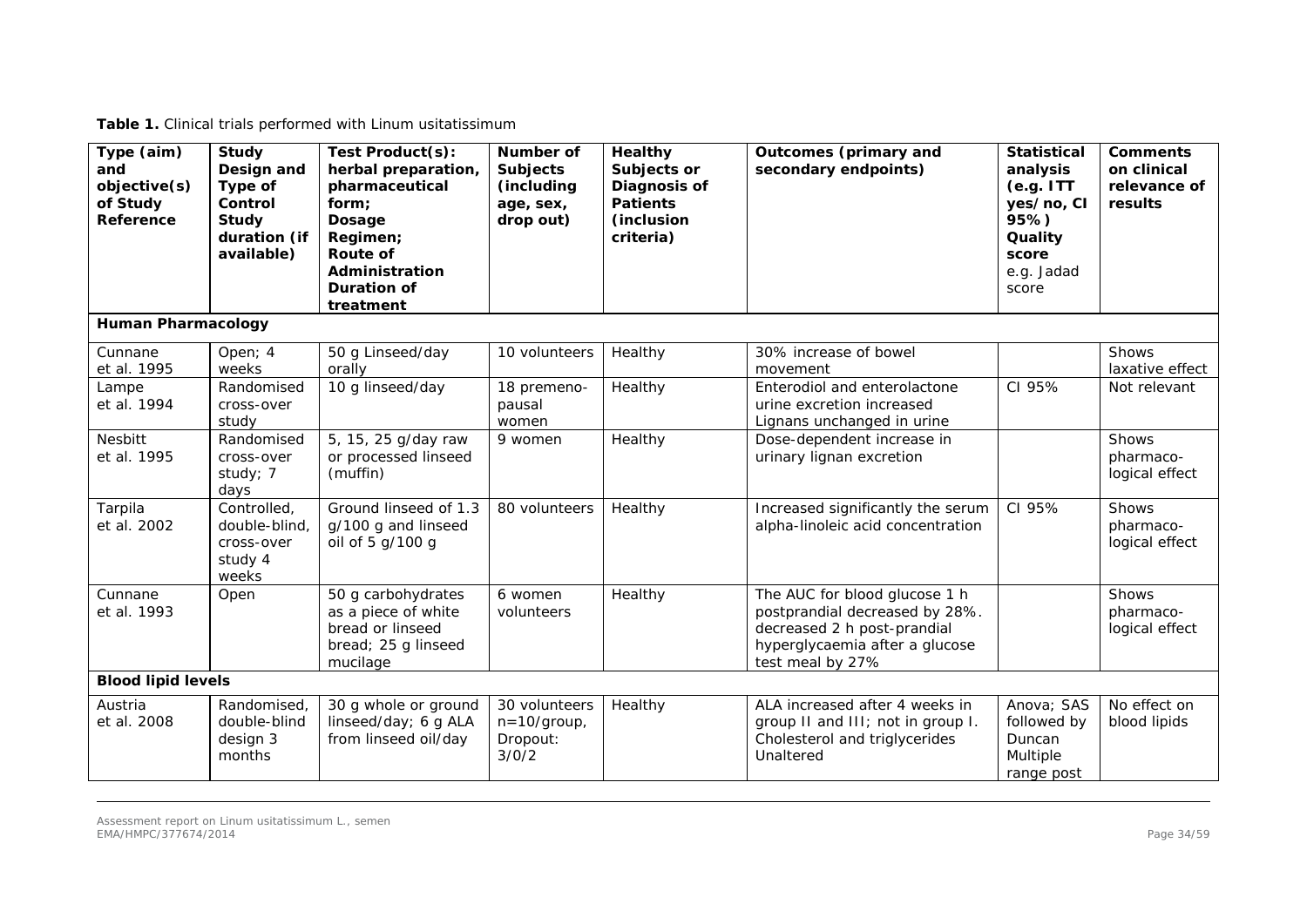| Type (aim)<br>and<br>objective(s)<br>of Study<br>Reference | Study<br>Design and<br>Type of<br>Control<br>Study<br>duration (if<br>available) | Test Product(s):<br>herbal preparation,<br>pharmaceutical<br>form;<br>Dosage<br>Regimen;<br><b>Route of</b><br>Administration<br><b>Duration of</b><br>treatment | Number of<br><b>Subjects</b><br>(including<br>age, sex,<br>drop out) | Healthy<br>Subjects or<br>Diagnosis of<br><b>Patients</b><br>(inclusion<br>criteria) | Outcomes (primary and<br>secondary endpoints)                                                                                                                                                                                                                                                            | <b>Statistical</b><br>analysis<br>(e.g. ITT)<br>yes/no, CI<br>95%)<br>Quality<br>score<br>e.g. Jadad<br>score | <b>Comments</b><br>on clinical<br>relevance of<br>results |
|------------------------------------------------------------|----------------------------------------------------------------------------------|------------------------------------------------------------------------------------------------------------------------------------------------------------------|----------------------------------------------------------------------|--------------------------------------------------------------------------------------|----------------------------------------------------------------------------------------------------------------------------------------------------------------------------------------------------------------------------------------------------------------------------------------------------------|---------------------------------------------------------------------------------------------------------------|-----------------------------------------------------------|
|                                                            |                                                                                  |                                                                                                                                                                  |                                                                      |                                                                                      |                                                                                                                                                                                                                                                                                                          | hoc test;<br>p < 0.05                                                                                         |                                                           |
| Wirths<br>et al. 1985                                      | 84 days                                                                          | 39 g ground linseed;<br>46 g fruit muesli; 34<br>g mixed raw fibres                                                                                              | 32 elderly<br>patients                                               | Constipation                                                                         | Increasing stool frequency in<br>69% of patients; $(p=0.001)$<br>reduction of blood cholesterol<br>level was achieved with muesli<br>(from 266.1 to 250.2 mg/dl),<br>and a significant ( $p=0.05$ )<br>reduction with linseed (from<br>266.9 to 251.1 mg/dl)                                             | No<br>information                                                                                             | Supports<br>laxative effect                               |
| Tarpila<br>et al. 2002                                     | Controlled<br>clinical trial                                                     | Ground linseed of 1.3<br>g/100 g and linseed<br>oil of 5 g/100 g                                                                                                 | 80 volunteers                                                        | Healthy                                                                              | Linseed reduced serum TC by<br>10% (values from baseline 5.71<br>mmol/l (220 mg/dl) to 5.10<br>mmol/l (196 mg/dl), p=0.003)<br>and LDL-cholesterol by 12%<br>(values from baseline 3.51<br>mmol/l (135 mg/dl) to 3.10<br>mmol/l (119 mg/dl), p=0.006)<br>after the additional 3-month<br>open treatment. | 2/2 cross<br>over trial;<br>t-test;<br>Wilcoxon<br>rank sum<br>test; CI<br>95%; SAS                           | Marginal<br>cholesterol<br>lowering<br>effect             |
| Schwab<br>et al. 2006                                      | Randomised,<br>double-blind<br>crossover<br>design 3<br>months                   | Hempseed oil 30<br>ml/day linseed oil 30<br>ml/day 4 weeks<br>each; 4 weeks wash-<br>out                                                                         | 14 volunteers                                                        | Healthy                                                                              | Minor effects on concentrations<br>of fasting serum total or<br>lipoprotein lipids                                                                                                                                                                                                                       | SPSS V<br>10.0<br>Wilcoxon<br>matched<br>pairs signed<br>rank test<br>p < 0.05                                | No effect on<br>blood lipids                              |
| Hallund<br>et al. 2006                                     | Randomised,<br>double-blind,                                                     | Lignan complex rich<br>in the plant; lignan                                                                                                                      | 22 post-<br>menopausal                                               | Healthy                                                                              | Daily consumption for 6 weeks<br>of a low-fat muffin had no effect                                                                                                                                                                                                                                       |                                                                                                               | Effect not<br>clinically                                  |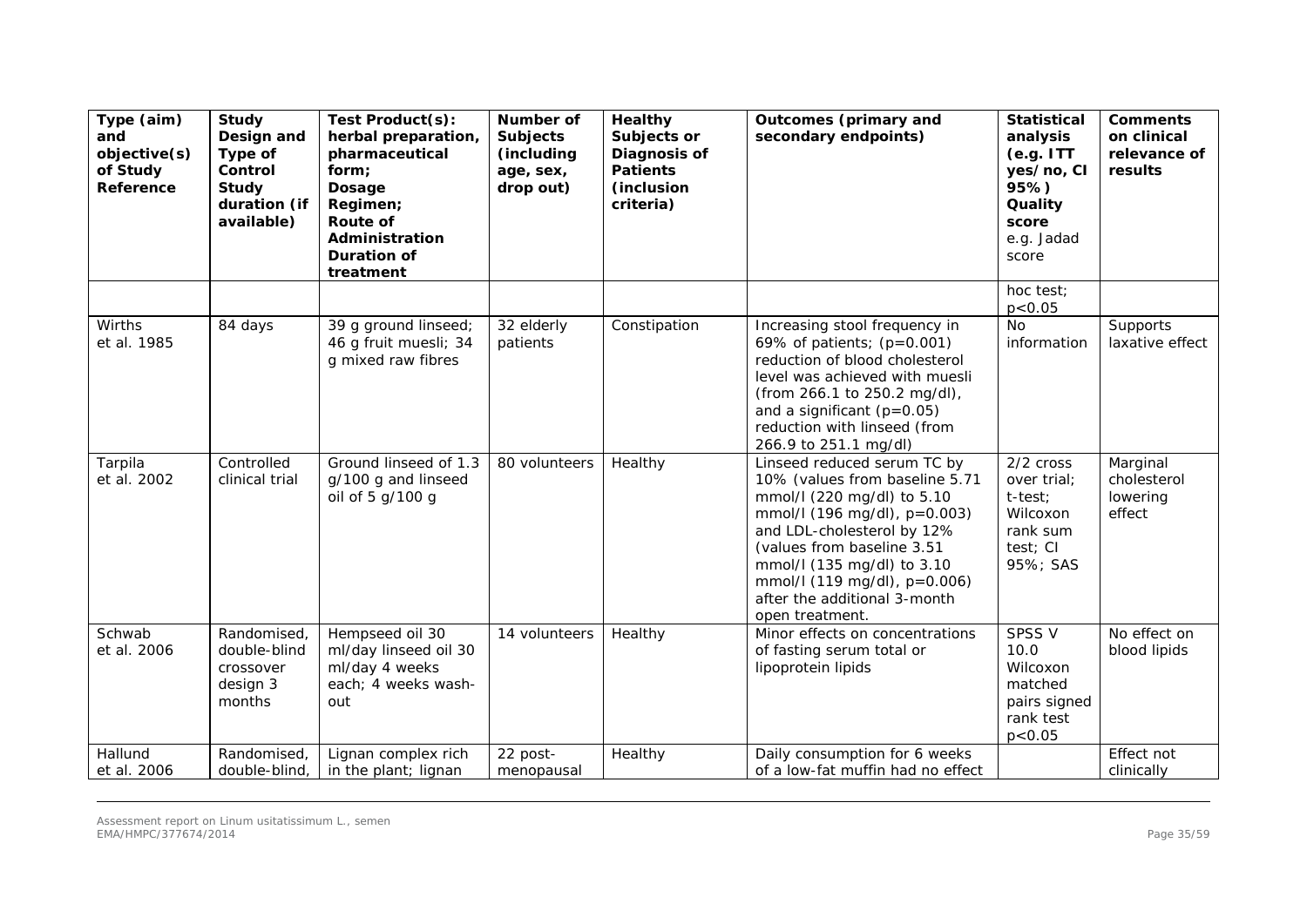| Type (aim)<br>and<br>objective(s)<br>of Study<br>Reference | <b>Study</b><br>Design and<br>Type of<br>Control<br>Study<br>duration (if<br>available)                             | Test Product(s):<br>herbal preparation,<br>pharmaceutical<br>form;<br>Dosage<br>Regimen;<br><b>Route of</b><br>Administration<br><b>Duration of</b><br>treatment                                                                                                                        | Number of<br><b>Subjects</b><br>(including<br>age, sex,<br>drop out)                                   | <b>Healthy</b><br>Subjects or<br>Diagnosis of<br><b>Patients</b><br>(inclusion<br>criteria) | <b>Outcomes (primary and</b><br>secondary endpoints)                                                                                                                                                                                                                                                                                                                                        | <b>Statistical</b><br>analysis<br>(e.g. ITT)<br>yes/no, CI<br>95%)<br>Quality<br>score<br>e.g. Jadad<br>score | <b>Comments</b><br>on clinical<br>relevance of<br>results |
|------------------------------------------------------------|---------------------------------------------------------------------------------------------------------------------|-----------------------------------------------------------------------------------------------------------------------------------------------------------------------------------------------------------------------------------------------------------------------------------------|--------------------------------------------------------------------------------------------------------|---------------------------------------------------------------------------------------------|---------------------------------------------------------------------------------------------------------------------------------------------------------------------------------------------------------------------------------------------------------------------------------------------------------------------------------------------------------------------------------------------|---------------------------------------------------------------------------------------------------------------|-----------------------------------------------------------|
|                                                            | placebo-<br>controlled,<br>crossover<br>study;<br>6 months                                                          | SDG was isolated<br>from linseed                                                                                                                                                                                                                                                        | women                                                                                                  |                                                                                             | on plasma lipid concentrations,<br>serum lipoprotein oxidation<br>resistance, or plasma antioxidant<br>capacity                                                                                                                                                                                                                                                                             |                                                                                                               | relevant                                                  |
| Jenkins<br>et al. 1999                                     | Randomised,<br>crossover<br>trial; $3$<br>weeks<br>treatment<br>phases were<br>separated by<br>$>$ or $=2$<br>weeks | Muffins that<br>contributed<br>approximately<br>20 g fibre/day from<br>either linseed<br>(approximately 50 g<br>partially defatted<br>linseed/day) or<br>wheat bran (control)<br>while they consumed<br>self-selected National<br><b>Cholesterol Education</b><br>Program Step II diets | 29 (22 men,<br>$\overline{7}$<br>postmenopau<br>sal women)                                             | Hyperlipidaemia                                                                             | Partially defatted linseed<br>reduced TC $(4.6 \pm 1.2\%)$<br>p=0.001), LDL-cholesterol (7.6<br>$\pm$ 1.8%; p<0.001),<br>apolipoprotein B $(5.4 \pm 1.4\%)$<br>p=0.001), and apolipoprotein A-<br>$1(5.8 \pm 1.9\%; p=0.005)$ , but<br>had no effect on serum<br>lipoprotein ratios at week 3<br>compared with the control.<br>Partially defatted linseed is<br>effective in lowering LDL-C | CI 95%                                                                                                        | Effect not<br>clinically<br>relevant                      |
| Patade<br>et al. 2008                                      | Randomised,<br>double-blind.<br>controlled,<br>study; 3<br>months                                                   | Control (A), linseed<br>$(B)$ or linseed $+$<br>additional oat bran<br>fibre $(C)$                                                                                                                                                                                                      | 55 Native<br>American<br>post-<br>menopausal<br>women<br>Group A/B/C:<br>17/20/18<br>Dropout:<br>8/3/2 | Mild to<br>moderately<br>hypercholesterole<br>mia                                           | Linseed supplementation<br>lowered TC and LDL-C by<br>approximately 7% and 10%; the<br>levels of HDL and triglyceride<br>remained unaltered                                                                                                                                                                                                                                                 | CI 95%                                                                                                        | Effect not<br>clinically<br>relevant                      |
| Rallidis<br>et al. 2004                                    | Randomised,<br>double-blind                                                                                         | Typical Greek diet 15<br>ml of linseed oil (rich                                                                                                                                                                                                                                        | 90 male<br>Patients                                                                                    | Dyslipidaemia                                                                               | Dietary supplementation with<br>ALA for 12 weeks significantly                                                                                                                                                                                                                                                                                                                              |                                                                                                               |                                                           |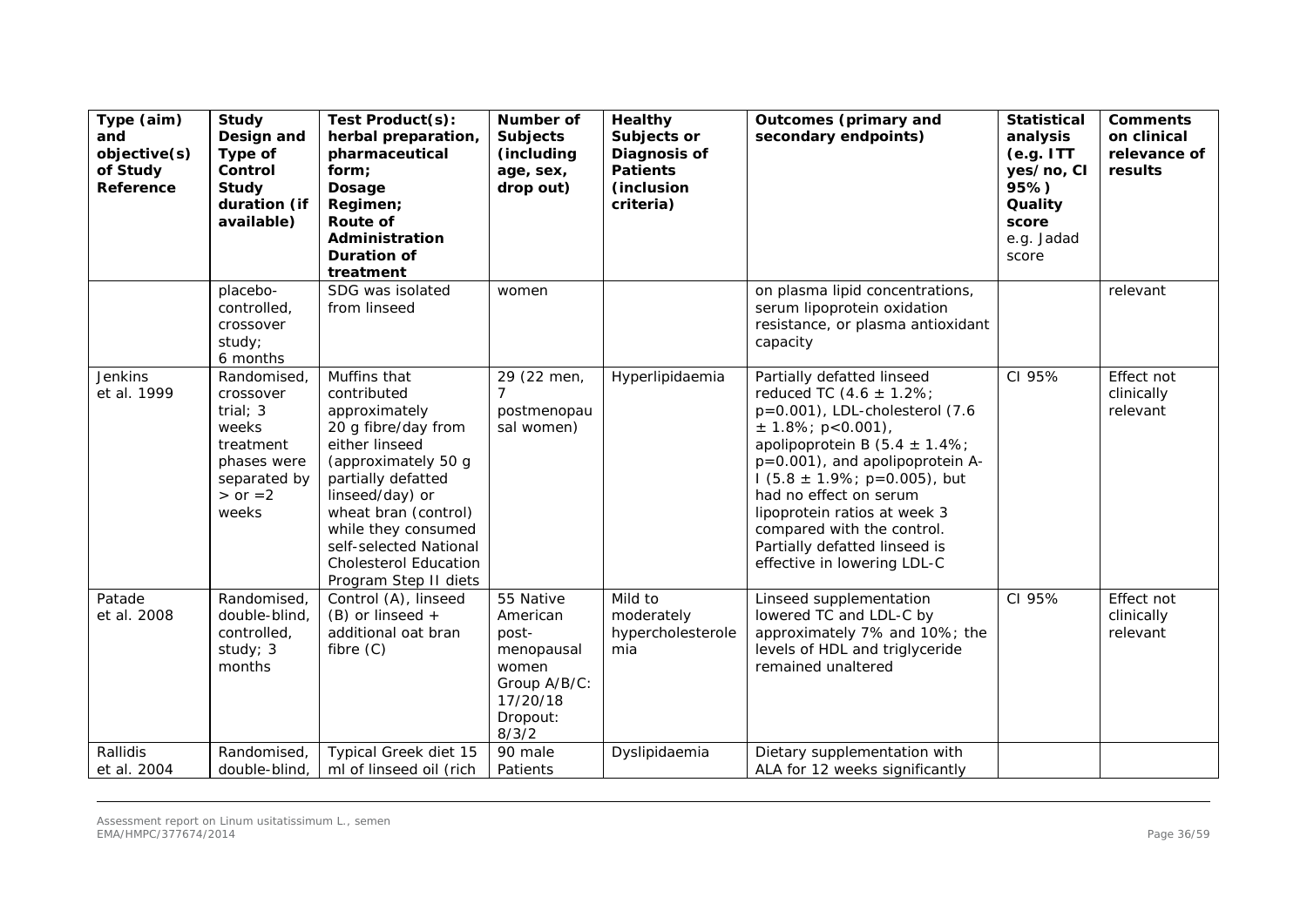| Type (aim)<br>and<br>objective(s)<br>of Study<br>Reference | Study<br>Design and<br>Type of<br>Control<br><b>Study</b><br>duration (if<br>available) | Test Product(s):<br>herbal preparation,<br>pharmaceutical<br>form;<br><b>Dosage</b><br>Regimen;<br>Route of<br>Administration<br><b>Duration of</b><br>treatment | Number of<br><b>Subjects</b><br>(including<br>age, sex,<br>drop out)        | <b>Healthy</b><br>Subjects or<br>Diagnosis of<br><b>Patients</b><br>(inclusion<br>criteria) | <b>Outcomes (primary and</b><br>secondary endpoints)                                                                                                                                                                                                                                                                                                                                                                                                                                                               | <b>Statistical</b><br>analysis<br>(e.g. ITT)<br>yes/no, CI<br>95%)<br>Quality<br>score<br>e.g. Jadad<br>score | <b>Comments</b><br>on clinical<br>relevance of<br>results                        |
|------------------------------------------------------------|-----------------------------------------------------------------------------------------|------------------------------------------------------------------------------------------------------------------------------------------------------------------|-----------------------------------------------------------------------------|---------------------------------------------------------------------------------------------|--------------------------------------------------------------------------------------------------------------------------------------------------------------------------------------------------------------------------------------------------------------------------------------------------------------------------------------------------------------------------------------------------------------------------------------------------------------------------------------------------------------------|---------------------------------------------------------------------------------------------------------------|----------------------------------------------------------------------------------|
|                                                            | controlled,<br>study; 3<br>months                                                       | in ALA) per day or to<br>15 ml of safflower oil<br>(rich in linoleic acid<br>[LA, 18:2n-6]) per<br>day                                                           | (mean<br>$age = 51 \pm 8$<br>years)<br>Verum 60<br>Placebo 30<br>7 dropouts |                                                                                             | decreased sVCAM-1 levels in<br>dyslipidaemic patients; median<br>decrease 18.7% [577.5 ng/ml<br>versus 487 ng/ml, p=0.0001])                                                                                                                                                                                                                                                                                                                                                                                       |                                                                                                               |                                                                                  |
| Wilkinson<br>et al. 2005                                   | Randomised,<br>double-blind,<br>controlled,<br>study;<br>3 months                       | Linseed oil (high ALA,<br>n=21), sunflower oil<br>(SO, high linoleic<br>acid, $n=17$ ), or<br>sunflower oil with<br>fish-oil (SOF $n=19$ )<br>for 12 weeks       | 57 male                                                                     | Atherogenic<br>Lipoprotein<br>Phenotype                                                     | Significant decreases in total<br>plasma cholesterol within<br>(linseed oil -12.3%, p=0.001;<br>SOF -7.6%, p=0.014; SO -7.3%,<br>p=0.033) and between diets<br>$(p=0.019)$ , and decreases within<br>diets after 12 weeks for HDL-<br>cholesterol on linseed oil (-10%,<br>p=0.009), plasma TG (-23%, p<br>< 0.001) and small, dense LDL<br>(-22% p=0.003) in fish-oil. Fish-<br>oil produced predictable changes<br>in plasma lipids and small, dense<br>LDL that were not reproduced by<br>the ALA-enriched diet | CI 95%                                                                                                        | Effect not<br>clinically<br>relevant<br><b>Not</b><br>transferable<br>to linseed |
| Zhang<br>et al. 2008b                                      | Randomised,<br>double-blind,<br>placebo-<br>controlled<br>study                         | Treatments of 0<br>(placebo), 300 or<br>600 mg/day of<br>dietary SDG from<br>linseed extract;<br>Baseline diet open                                              | 55<br>17/18/20                                                              | Hypercholesterina<br>emia                                                                   | Significant treatment effects<br>$(p<0.05$ to $<0.001$ ) for the<br>decrease of TC, LDL-C and<br>glucose concentrations, as well<br>as their percentage decrease<br>from baseline. At weeks 6 and 8<br>in the 600 mg SDG group, the<br>decreases of TC and LDL-C                                                                                                                                                                                                                                                   | SAS V 9.1;<br><b>ITT</b> yes<br>Sample size<br>calculation                                                    | Effect not<br>clinically<br>relevant<br><b>Not</b><br>transferable<br>to linseed |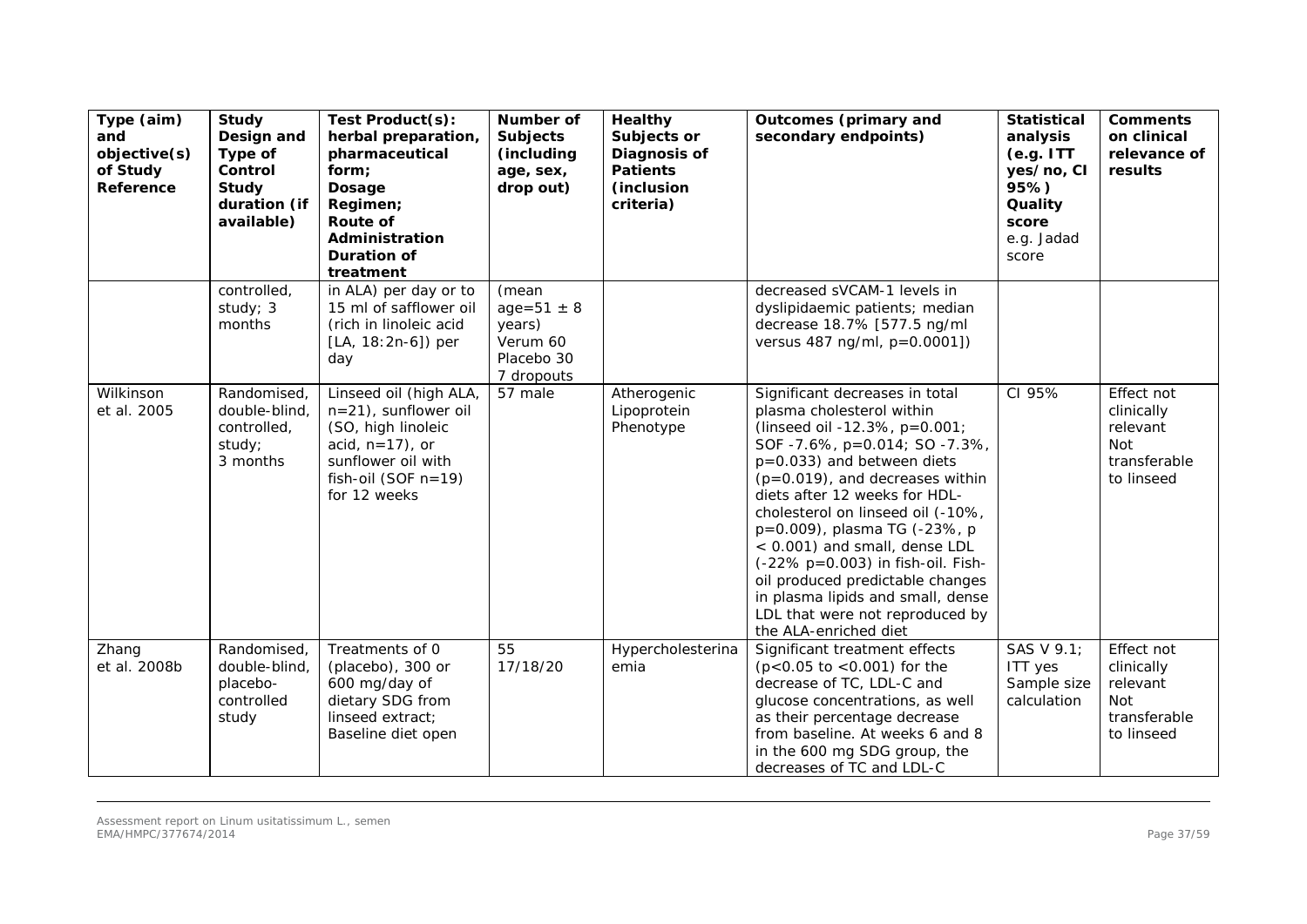| Type (aim)<br>and<br>objective(s)<br>of Study<br>Reference | <b>Study</b><br>Design and<br>Type of<br>Control<br>Study<br>duration (if<br>available) | Test Product(s):<br>herbal preparation,<br>pharmaceutical<br>form;<br>Dosage<br>Regimen;<br>Route of<br>Administration<br><b>Duration of</b><br>treatment                                                                                                                            | Number of<br><b>Subjects</b><br>(including<br>age, sex,<br>drop out)   | Healthy<br>Subjects or<br>Diagnosis of<br><b>Patients</b><br><i>(inclusion)</i><br>criteria) | <b>Outcomes (primary and</b><br>secondary endpoints)                                                                                                         | <b>Statistical</b><br>analysis<br>(e.g. ITT)<br>yes/no, CI<br>95%)<br>Quality<br>score<br>e.g. Jadad<br>score | <b>Comments</b><br>on clinical<br>relevance of<br>results |
|------------------------------------------------------------|-----------------------------------------------------------------------------------------|--------------------------------------------------------------------------------------------------------------------------------------------------------------------------------------------------------------------------------------------------------------------------------------|------------------------------------------------------------------------|----------------------------------------------------------------------------------------------|--------------------------------------------------------------------------------------------------------------------------------------------------------------|---------------------------------------------------------------------------------------------------------------|-----------------------------------------------------------|
|                                                            |                                                                                         |                                                                                                                                                                                                                                                                                      |                                                                        |                                                                                              | concentrations were in the range<br>from 22.0 to 24.38%<br>respectively (all p<0.005<br>compared with placebo)                                               |                                                                                                               |                                                           |
| Laxative effect                                            |                                                                                         |                                                                                                                                                                                                                                                                                      |                                                                        |                                                                                              |                                                                                                                                                              |                                                                                                               |                                                           |
| Kurth<br>1976                                              | Multicentre<br>non-<br>controlled<br>study                                              |                                                                                                                                                                                                                                                                                      | 108 patients<br>(81 female,<br>27 male, 19-<br>$81 y$ ; 35<br>dropouts | Constipation,<br>heartburn,<br>eructation and<br>diarrhoea                                   | 73 completed the study<br>66 clear improvement of<br>symptoms                                                                                                |                                                                                                               | Supporting                                                |
| Meier<br>et al. 1990                                       | Open                                                                                    | 20 ml lactulose or<br>paraffin oil with<br>phenolphthalein for<br>one month and then<br>either 10 g bruised<br>linseed or 7 g psyllii<br>semen or 14 g wheat<br>bran with karaya<br>gum two times a day<br>for two month (one<br>month as adaption,<br>one month as study<br>phase). | 19 geriatric<br>patients                                               | Constipation                                                                                 | Daily administration of a bulk-<br>forming agent is, at<br>the same level of effectiveness,<br>less expensive (-35%) than<br>therapy with<br>lactulose alone |                                                                                                               | Supporting                                                |
| Wirths<br>et al. 1985                                      | Open; 4<br>weeks; 2<br>months<br>wash out                                               | 39 g linseed two<br>times a day                                                                                                                                                                                                                                                      | 32 geriatric<br>patients                                               | Constipation                                                                                 | Improvement of defaecation,<br>particularly of the frequency in<br>52%                                                                                       |                                                                                                               | Supporting<br>laxative effect                             |
| Tarpila<br>et al. 2004                                     | Randomised<br>investigator-                                                             | $6 - 24$ g/day either<br>linseed (roughly                                                                                                                                                                                                                                            | 55 patients                                                            | Constipation<br>predominant                                                                  | Bowel movement frequency,<br>abdominal discomfort/bloating                                                                                                   | CI 95%                                                                                                        | Supporting<br>laxative effect                             |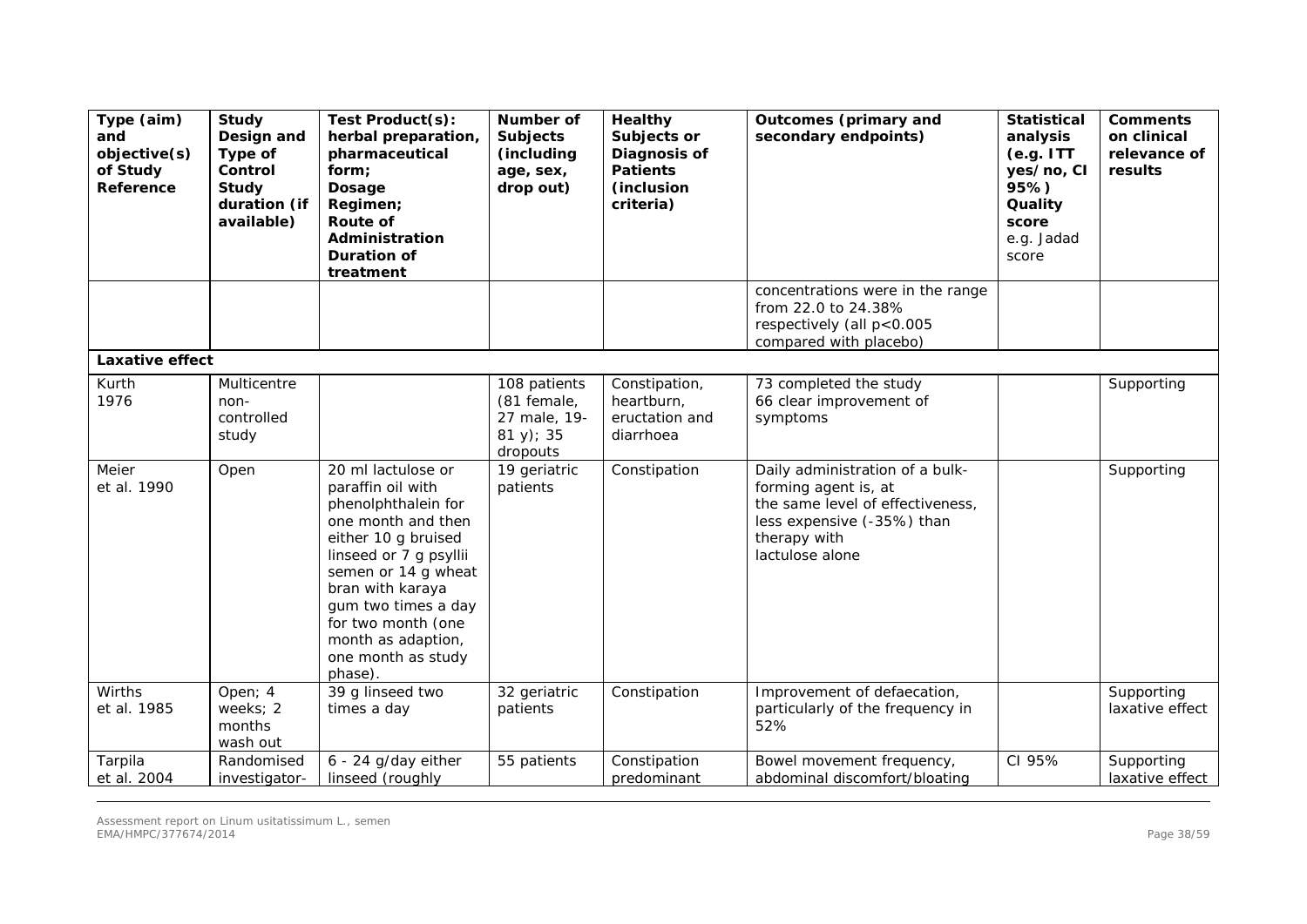| Type (aim)<br>and<br>objective(s)<br>of Study<br>Reference | Study<br>Design and<br>Type of<br>Control<br>Study<br>duration (if<br>available) | Test Product(s):<br>herbal preparation,<br>pharmaceutical<br>form;<br>Dosage<br>Regimen;<br>Route of<br>Administration<br><b>Duration of</b><br>treatment          | Number of<br><b>Subjects</b><br>(including<br>age, sex,<br>drop out) | <b>Healthy</b><br>Subjects or<br>Diagnosis of<br><b>Patients</b><br>(inclusion<br>criteria) | <b>Outcomes (primary and</b><br>secondary endpoints)                                                                                                                                                                                                                                                                                                                                                               | <b>Statistical</b><br>analysis<br>(e.g. ITT)<br>yes/no, CI<br>95%)<br>Quality<br>score<br>e.g. Jadad<br>score | <b>Comments</b><br>on clinical<br>relevance of<br>results     |
|------------------------------------------------------------|----------------------------------------------------------------------------------|--------------------------------------------------------------------------------------------------------------------------------------------------------------------|----------------------------------------------------------------------|---------------------------------------------------------------------------------------------|--------------------------------------------------------------------------------------------------------------------------------------------------------------------------------------------------------------------------------------------------------------------------------------------------------------------------------------------------------------------------------------------------------------------|---------------------------------------------------------------------------------------------------------------|---------------------------------------------------------------|
|                                                            | blinded trial;<br>3 months                                                       | ground partly<br>defatted) or psyllium                                                                                                                             |                                                                      | irritable bowel<br>syndrome                                                                 | and abdominal pain. Each<br>symptom was scored 1 - 5<br>$(1 = \text{worse}, 2 = \text{unchanged},$<br>3=somewhat relieved,<br>4=considerably relieved and<br>5=completely relieved) linseed<br>decreased significantly<br>$(p=0.002)$                                                                                                                                                                              |                                                                                                               |                                                               |
| <b>IBS</b>                                                 |                                                                                  |                                                                                                                                                                    |                                                                      |                                                                                             |                                                                                                                                                                                                                                                                                                                                                                                                                    |                                                                                                               |                                                               |
| Cockerell<br>et al. 2012                                   | Open<br>randomised<br>controlled<br>trial                                        | Two tablespoons of<br>whole linseeds per<br>day $(n=14)$ , two<br>tablespoons of<br>ground linseeds per<br>day $(n=13)$ and no<br>linseeds as controls<br>$(n=13)$ | 40                                                                   | <b>IBS</b>                                                                                  | Between-group analysis<br>comparing the improvement in<br>symptom severity did not reach<br>statistical significance for whole<br>linseeds (n=11) versus ground<br>linseeds $(n=11; p=0.62)$ , whole<br>linseeds versus controls (n=9;<br>p=0.12) and ground linseeds<br>versus controls $(p=0.10)$ . There<br>were no significant changes in<br>stool frequency or stool<br>consistency for any of the<br>groups. |                                                                                                               | Groups too<br>small to reach<br>significance;<br>dose too low |
| Functional upper abdominal complaints                      |                                                                                  |                                                                                                                                                                    |                                                                      |                                                                                             |                                                                                                                                                                                                                                                                                                                                                                                                                    |                                                                                                               |                                                               |
| Grutzner<br>et al. 1997                                    | 3 days                                                                           | Linseed mucilage<br>preparation                                                                                                                                    | 70                                                                   | Functional upper<br>abdominal<br>complaints<br>(pressure and<br>pain in the                 | Abdominal symptoms (pain,<br>nausea, heartburn, gastrospasm,<br>feeling to have to vomit, loss of<br>appetite, repletion, eructation,<br>sensation of pressure) were                                                                                                                                                                                                                                               |                                                                                                               | Supporting<br>plausibility for<br>tradition                   |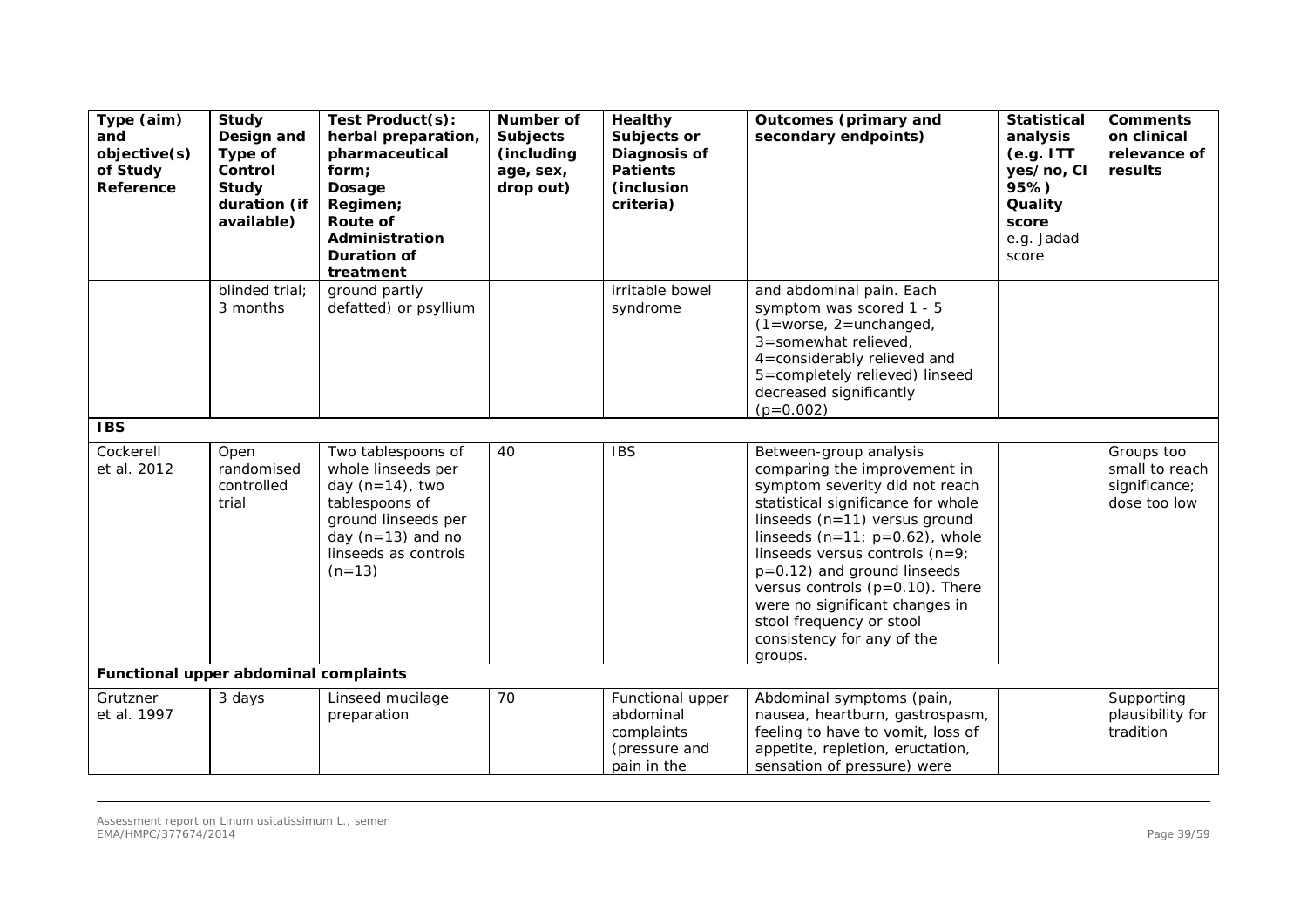| Type (aim)<br>and<br>objective(s)<br>of Study<br>Reference | Study<br>Design and<br>Type of<br>Control<br>Study<br>duration (if<br>available)            | Test Product(s):<br>herbal preparation,<br>pharmaceutical<br>form;<br>Dosage<br>Regimen;<br><b>Route of</b><br>Administration<br><b>Duration of</b><br>treatment | Number of<br><b>Subjects</b><br>(including<br>age, sex,<br>drop out)                                       | <b>Healthy</b><br>Subjects or<br>Diagnosis of<br><b>Patients</b><br>(inclusion<br>criteria)                           | <b>Outcomes (primary and</b><br>secondary endpoints)                                                                                                                                                                                                                                                                                                                                                                                                                    | <b>Statistical</b><br>analysis<br>(e.g. ITT)<br>yes/no, CI<br>95%)<br>Quality<br>score<br>e.g. Jadad<br>score | <b>Comments</b><br>on clinical<br>relevance of<br>results                           |
|------------------------------------------------------------|---------------------------------------------------------------------------------------------|------------------------------------------------------------------------------------------------------------------------------------------------------------------|------------------------------------------------------------------------------------------------------------|-----------------------------------------------------------------------------------------------------------------------|-------------------------------------------------------------------------------------------------------------------------------------------------------------------------------------------------------------------------------------------------------------------------------------------------------------------------------------------------------------------------------------------------------------------------------------------------------------------------|---------------------------------------------------------------------------------------------------------------|-------------------------------------------------------------------------------------|
|                                                            |                                                                                             |                                                                                                                                                                  |                                                                                                            | epigastrium,<br>repletion,<br>eructation,<br>nausea, feeling to<br>have to vomit,<br>heartburn, loss of<br>appetite.) | scored from 1 (no complain) to<br>5. The score decreased from<br>20.19 ( $\pm$ 6.03) to 13.20 ( $\pm$<br>3.30) ( $p < 0.01$ ).                                                                                                                                                                                                                                                                                                                                          |                                                                                                               |                                                                                     |
|                                                            |                                                                                             | Effect in metabolic syndrome and cardiovascular risk factors                                                                                                     |                                                                                                            |                                                                                                                       |                                                                                                                                                                                                                                                                                                                                                                                                                                                                         |                                                                                                               |                                                                                     |
| Faintuch<br>et al. 2007                                    | Prospective<br>randomised<br>double-blind<br>cross-over<br>study                            | Linseed flour 30<br>g/day Manioc flour<br>30 g/day                                                                                                               | 24                                                                                                         | Obesity                                                                                                               | Initial CRP and SAA were<br>elevated (13.7 $\pm$ 9.9 and 17.4 $\pm$<br>8.0). WBC (8100 $\pm$ 2100/mm <sup>3</sup> )<br>& fibro-nectin $(463.2 \pm 61.3)$<br>mg/dl) were acceptable but in<br>the upper normal range.<br>Corresponding findings after<br>supplementation of linseed were<br>$10.6 \pm 6.2$ mg/l, $14.3 \pm 9.2$<br>mg/l, 7300 $\pm$ 1800/mm <sup>3</sup> &<br>412.8 $\pm$ 38.6 respectively<br>(p<0.05). Significant reduction<br>could be demonstrated. | SPSS 11.0;<br>CI 95%                                                                                          | Effect not<br>clinically<br>relevant                                                |
| Faintuch<br>et al. 2011                                    | Single<br>phase,<br>parallel<br>arms.<br>double-blind,<br>placebo<br>controlled<br>study; 3 | Linseed powder (60<br>g/day, 10 g ALA,<br>$n=10$ ) and isocaloric<br>roasted cassava<br>powder (60 g/day,<br>fat-free, $n=8$ )                                   | $n=29$ , age<br>$46.3 \pm 5.2$<br>years),<br>82.8%<br>females<br>$(24/29)$ , 20<br>random; 18<br>completed | BMI 44.9 $\pm$ 5.2<br>kg/m <sup>2</sup> , with C-<br>reactive<br>protein/CRP $> 5$<br>mg/l were<br>recruited.         | Neutrophil count decreased &<br>fibrinogen, complement C4,<br>prothrombin time & carotid<br>diameter remained stable,<br>whereas placebo (cassava<br>powder) was associated with<br>further elevation of those<br>measurements.                                                                                                                                                                                                                                         | Sample size<br>calculation:<br>5%<br>reduction<br><b>WBC</b><br>Count:<br>80% power<br>type 1 error           | Effect not<br>clinically<br>relevant; too<br>short;<br>ill-defined<br>baseline diet |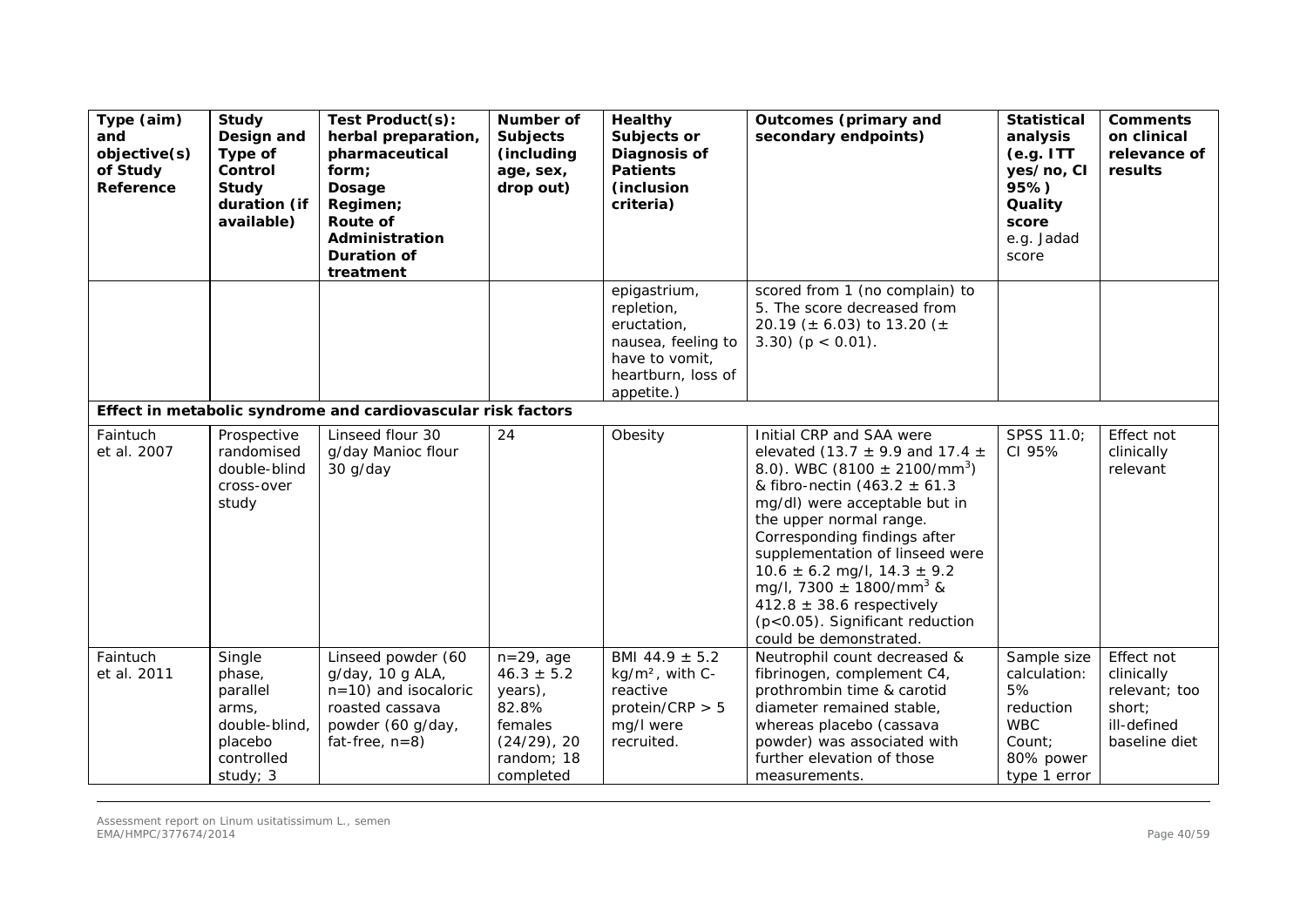| Type (aim)<br>and<br>objective(s)<br>of Study<br>Reference | Study<br>Design and<br>Type of<br>Control<br>Study<br>duration (if<br>available)                                                    | Test Product(s):<br>herbal preparation,<br>pharmaceutical<br>form;<br>Dosage<br>Regimen;<br>Route of<br>Administration<br><b>Duration of</b><br>treatment | <b>Number of</b><br><b>Subjects</b><br>(including<br>age, sex,<br>drop out) | <b>Healthy</b><br>Subjects or<br><b>Diagnosis of</b><br><b>Patients</b><br>(inclusion)<br>criteria)                                                                                                                      | <b>Outcomes (primary and</b><br>secondary endpoints)                                                                                                                                                                                                                                                                                                                                                                                                                                                                                                                                         | <b>Statistical</b><br>analysis<br>(e.g. ITT)<br>yes/no, CI<br>95%)<br>Quality<br>score<br>e.g. Jadad<br>score     | <b>Comments</b><br>on clinical<br>relevance of<br>results                               |
|------------------------------------------------------------|-------------------------------------------------------------------------------------------------------------------------------------|-----------------------------------------------------------------------------------------------------------------------------------------------------------|-----------------------------------------------------------------------------|--------------------------------------------------------------------------------------------------------------------------------------------------------------------------------------------------------------------------|----------------------------------------------------------------------------------------------------------------------------------------------------------------------------------------------------------------------------------------------------------------------------------------------------------------------------------------------------------------------------------------------------------------------------------------------------------------------------------------------------------------------------------------------------------------------------------------------|-------------------------------------------------------------------------------------------------------------------|-----------------------------------------------------------------------------------------|
|                                                            | months                                                                                                                              |                                                                                                                                                           |                                                                             |                                                                                                                                                                                                                          |                                                                                                                                                                                                                                                                                                                                                                                                                                                                                                                                                                                              | 0.05                                                                                                              |                                                                                         |
| Obermann<br>et al. 2013                                    | Longitudinal<br>observationa<br>I cohort                                                                                            | Linum                                                                                                                                                     | 175                                                                         | Alzheimer<br>patients                                                                                                                                                                                                    | 5 out of 100 medications<br>associated with improved<br>psychometric performance,<br>including linum n=175 out of<br>$n = 4414$                                                                                                                                                                                                                                                                                                                                                                                                                                                              |                                                                                                                   | Interesting<br>aspect; too<br>preliminary                                               |
| <b>Blood glucose level</b>                                 |                                                                                                                                     |                                                                                                                                                           |                                                                             |                                                                                                                                                                                                                          |                                                                                                                                                                                                                                                                                                                                                                                                                                                                                                                                                                                              |                                                                                                                   |                                                                                         |
| Mani<br>et al. 2011                                        | Open<br>4 months                                                                                                                    | 10 g of linseed<br>powder/day vs.<br>placebo                                                                                                              | 29<br>Verum: 18<br>Placebo: 11                                              | Type 2 diabetes                                                                                                                                                                                                          | Reduced fasting blood glucose<br>by 19.7% and glycated<br>haemoglobin by 15.6%. A<br>favourable reduction in total<br>cholesterol (14.3%), tri-<br>glycerides (17.5%), low-density<br>lipoprotein cholesterol (21.8%),<br>& apo-lipoprotein B and an<br>increase in HDL-cholesterol<br>$(11.9\%)$ .                                                                                                                                                                                                                                                                                          | SPSS 11.5<br>CI 95%<br>Student <sup>s</sup><br>t-test                                                             | Supporting,<br>but not<br>proving                                                       |
| Pan<br>et al. 2007                                         | Prospective<br>randomised,<br>double-blind,<br>placebo-<br>controlled,<br>cross-over<br>trial; $3$<br>months<br>8 weeks<br>wash-out | Linseed-derived<br>lignan capsules (360<br>mg lignan per day;<br>vs placebo)                                                                              | 73, 5<br>dropouts                                                           | Type 2 diabetic<br>non-insulin<br>dependent; 50-<br>79 y; LDL-C Level<br>$\geq$ 2,9 mmol/l;<br>exclusion:<br>oestrogen use<br>last 6 months;<br>phytoestrogen<br>containing MP 's;<br>antibiotics in last<br>3 m; severe | The lignan supplement<br>significantly improved glycaemic<br>control as measured by HbA(1c)<br>$(-0.10 \pm 0.65\% \text{ vs. } 0.09 \pm 0.009 \pm 0.009 \pm 0.009 \pm 0.009 \pm 0.009 \pm 0.009 \pm 0.009 \pm 0.009 \pm 0.009 \pm 0.009 \pm 0.009 \pm 0.009 \pm 0.009 \pm 0.009 \pm 0.009 \pm 0.009 \pm 0.009 \pm 0.009 \pm 0.009 \pm 0.009 \pm 0.009 \pm 0.009 \pm 0.009 \pm 0.009 \pm $<br>0.52%, $p=0.001$ ) compared to<br>placebo; however, no significant<br>changes were observed in<br>fasting glucose and insulin<br>concentrations, insulin resistance<br>and blood lipid profiles | CI 95%<br>one-sided<br>significance<br>level 5%;<br>sample size<br>calc. 67<br>with 10%<br>drop-out;<br>90% power | Effect not<br>clinically<br>relevant;<br>too little<br>information<br>on the MP<br>used |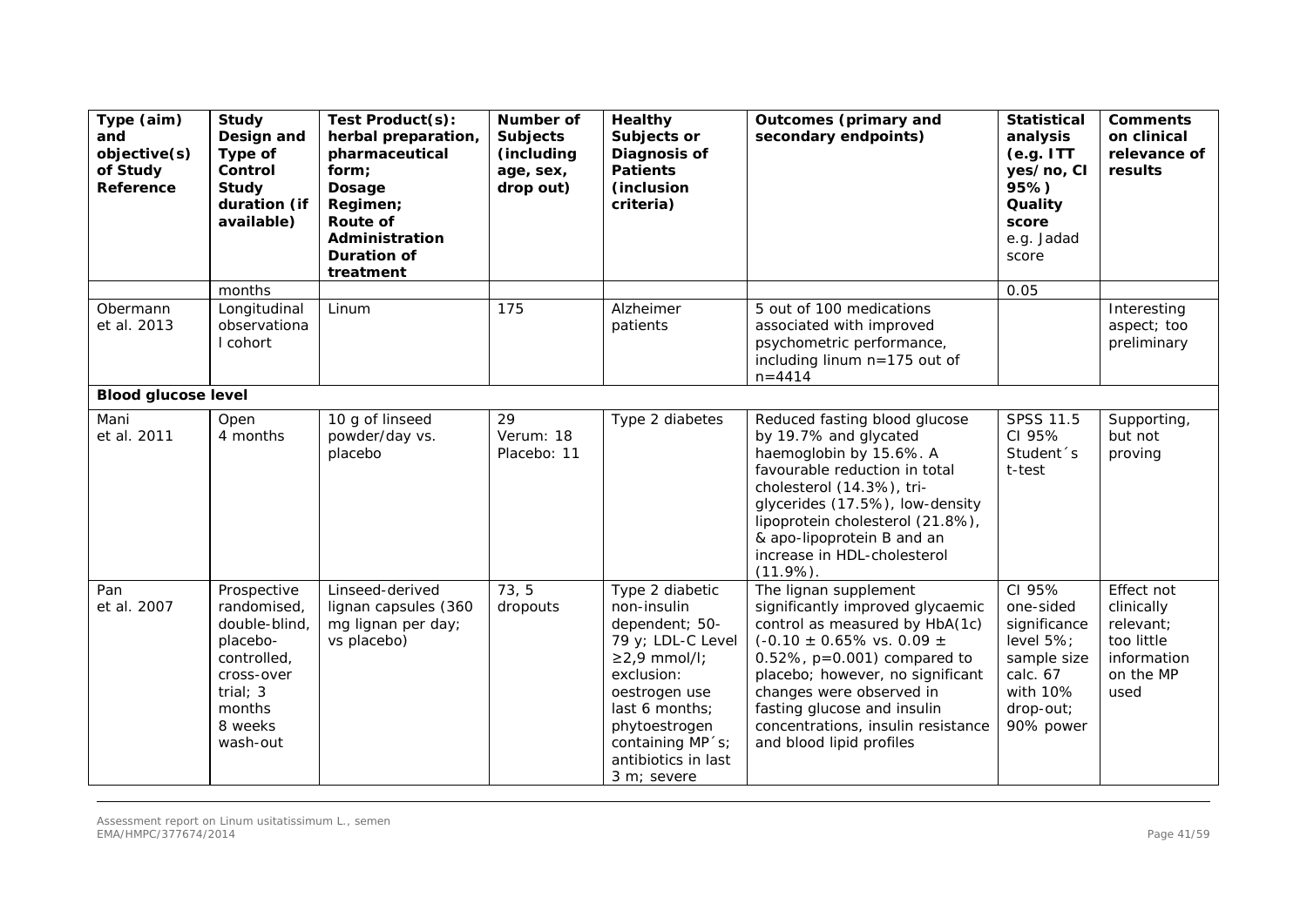| Type (aim)<br>and<br>objective(s)<br>of Study<br>Reference | Study<br>Design and<br>Type of<br>Control<br>Study<br>duration (if<br>available)                    | Test Product(s):<br>herbal preparation,<br>pharmaceutical<br>form;<br>Dosage<br>Regimen;<br><b>Route of</b><br>Administration<br>Duration of<br>treatment | Number of<br><b>Subjects</b><br>(including<br>age, sex,<br>drop out) | <b>Healthy</b><br>Subjects or<br><b>Diagnosis of</b><br><b>Patients</b><br>(inclusion)<br>criteria)                                                                                          | <b>Outcomes (primary and</b><br>secondary endpoints)                                                                                                                                               | <b>Statistical</b><br>analysis<br>(e.g. ITT)<br>yes/no, CI<br>95%)<br>Quality<br>score<br>e.g. Jadad<br>score | <b>Comments</b><br>on clinical<br>relevance of<br>results |
|------------------------------------------------------------|-----------------------------------------------------------------------------------------------------|-----------------------------------------------------------------------------------------------------------------------------------------------------------|----------------------------------------------------------------------|----------------------------------------------------------------------------------------------------------------------------------------------------------------------------------------------|----------------------------------------------------------------------------------------------------------------------------------------------------------------------------------------------------|---------------------------------------------------------------------------------------------------------------|-----------------------------------------------------------|
|                                                            |                                                                                                     |                                                                                                                                                           |                                                                      | renal, liver,<br>heart, pituitary,<br>thyroid or mental<br>diseases:<br>alimentary tract<br>ulceration;<br>absorption<br>affecting<br>diseases; history<br>of cancer; drug,<br>alcohol abuse |                                                                                                                                                                                                    |                                                                                                               |                                                           |
| Oestrogenic and anti-tumour effects                        |                                                                                                     |                                                                                                                                                           |                                                                      |                                                                                                                                                                                              |                                                                                                                                                                                                    |                                                                                                               |                                                           |
| Simbalista et<br>al. 2010                                  | Prospective<br>double-blind,<br>placebo-<br>controlled,<br>randomised<br>clinical trial<br>3 months | Bread produced with<br>partially defatted<br>ground linseed<br>Bread with wheat<br>bran and toasted<br>barley                                             | 38 women<br>postmenopau<br>sal 1-10 y<br>20 verum; 18<br>control     | Amenorrhoea<br><1y; oestradiol<br>$<$ 73,4 pmol/l<br>FSH> 39IU/I<br>KMI 20-51, >2<br>flashes/day                                                                                             | Both groups had significant, but<br>similar, reductions in hot flashes<br>and KMI                                                                                                                  | SPSS 12.0<br>CI 95%                                                                                           | None                                                      |
| Dodin<br>et al. 2005                                       | Prospective<br>double-blind,<br>placebo-<br>controlled,<br>randomised<br>clinical trial<br>1 year   | 40 g linseed/day vs.<br>Wheat bran                                                                                                                        | 199 post-<br>menopausal<br>women<br>101<br>verum/98                  |                                                                                                                                                                                              | Reduced serum total<br>$(-0.20 \pm 0.51 \text{ mmol/l}; \text{ p=0.012})$<br>& high-density lipoprotein (-0.08<br>$\pm$ 0.24 mmol/l; p=0.031)<br>cholesterol concentrations; KMI<br>not influenced | $ITT +$                                                                                                       | Effect not<br>clinically<br>relevant                      |
| Klein<br>et al. 2000                                       | Case control<br>study                                                                               | None                                                                                                                                                      | 123 women                                                            | Invasive non-<br>metastatic breast<br>carcinoma                                                                                                                                              | No association was found<br>between fatty acids (saturates,<br>mono-unsaturates, long-chain                                                                                                        | Uncondition<br>al logistic<br>re-gression                                                                     | Effect not<br>clinically<br>relevant                      |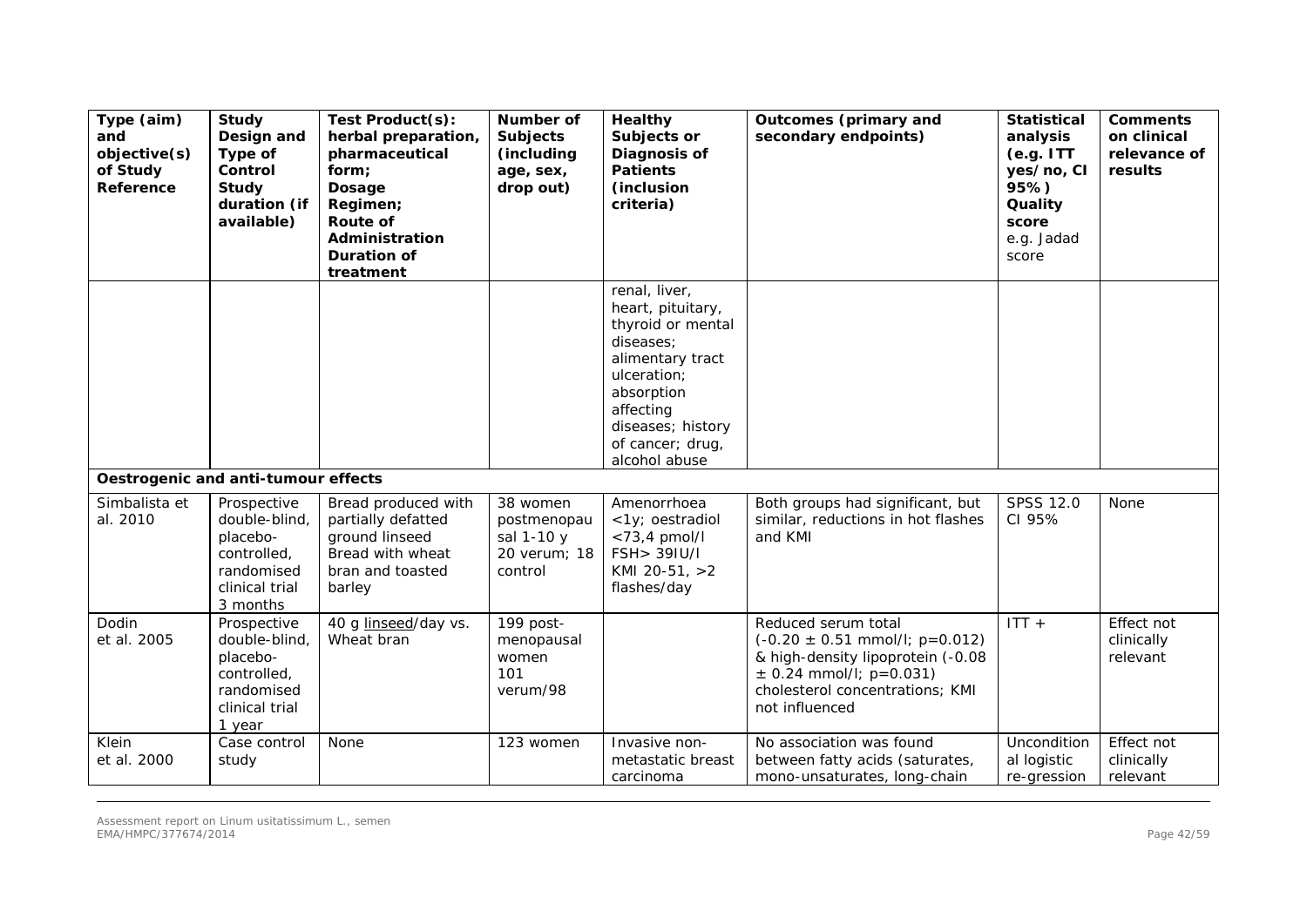| Type (aim)<br>and<br>objective(s)<br>of Study<br>Reference | <b>Study</b><br>Design and<br>Type of<br>Control<br>Study<br>duration (if<br>available) | Test Product(s):<br>herbal preparation,<br>pharmaceutical<br>form;<br>Dosage<br>Regimen;<br>Route of<br>Administration<br><b>Duration of</b><br>treatment | Number of<br><b>Subjects</b><br>(including<br>age, sex,<br>drop out)                  | <b>Healthy</b><br>Subjects or<br>Diagnosis of<br><b>Patients</b><br>(inclusion<br>criteria)      | <b>Outcomes (primary and</b><br>secondary endpoints)                                                                                                                                                                                                                                                                                                      | <b>Statistical</b><br>analysis<br>(e.g. ITT)<br>yes/no, CI<br>95%)<br>Quality<br>score<br>e.g. Jadad<br>score                   | <b>Comments</b><br>on clinical<br>relevance of<br>results                  |
|------------------------------------------------------------|-----------------------------------------------------------------------------------------|-----------------------------------------------------------------------------------------------------------------------------------------------------------|---------------------------------------------------------------------------------------|--------------------------------------------------------------------------------------------------|-----------------------------------------------------------------------------------------------------------------------------------------------------------------------------------------------------------------------------------------------------------------------------------------------------------------------------------------------------------|---------------------------------------------------------------------------------------------------------------------------------|----------------------------------------------------------------------------|
|                                                            |                                                                                         |                                                                                                                                                           |                                                                                       |                                                                                                  | polyunsaturates n-6 or n-3) and<br>the disease, except for alpha-<br>linolenic acid which showed an<br>inverse association with the risk<br>of breast cancer, suggesting a<br>protective effect of alpha-<br>linolenic acid in the risk of breast<br>cancer                                                                                               | model was<br>used to<br>obtain odds<br>ratio esti-<br>mates<br>whilst<br>adjusting<br>for age,<br>meno-<br>pausal<br>status BMI |                                                                            |
| Thompson<br>et al. 2005                                    | Randomised<br>double-blind<br>placebo-<br>controlled<br>clinical trial<br>39 days       | 25 g linseed-<br>containing muffin<br>$(n=19)$ vs control<br>(placebo) muffin<br>$(n=13)$                                                                 | 32 women                                                                              | Newly diagnosed<br>breast cancer                                                                 | Reductions in Ki-67 labelling<br>index $(34.2\%; p=0.001)$ and in<br>c-erbB2 expression (71.0%;<br>$p=0.003$ ) and an increase in<br>apoptosis (30.7%; p=0.007)<br>were observed in the linseed,<br>but not in the placebo group.<br>Significant increase in mean<br>urinary lignan excretion was<br>observed in the linseed group<br>$(1,300\%; p<0.01)$ | Sigma Stat;<br>30%<br>difference<br>between<br>arms, 80%<br>power; CI<br>95% two<br>sided test                                  | Effect not<br>clinically<br>relevant                                       |
| Colli<br>et al. 2012                                       | Randomised<br>double-blind<br>placebo-<br>controlled<br>clinical trial<br>6 months      | Group I received 1 g/<br>day of linseed extract<br>containing at least<br>100 mg of SDG<br>$(n=28)$ , group II<br>received 90 g/day of<br>linseed meal    | 75<br>postmeno-<br>pausal<br>women<br>(group $122$ ,<br>group II 28,<br>group III 25) | FSH>40IU/ml<br>oestradiol<30pg/<br>ml:<br>amenorrhoea ><br>12 months;<br>climacteric<br>symptoms | Both the linseed extract<br>$(p=0.007)$ and the linseed meal<br>$(p=0.005)$ were effective in<br>reducing the menopausal<br>symptoms when compared with<br>the placebo control $(p=0.082)$<br>Neither the linseed extract nor                                                                                                                             | Graph Pad<br>Prism 3.0<br>CI 95%                                                                                                | Supportive,<br>groups too<br>small to<br>exclude<br>oestrogenic<br>effects |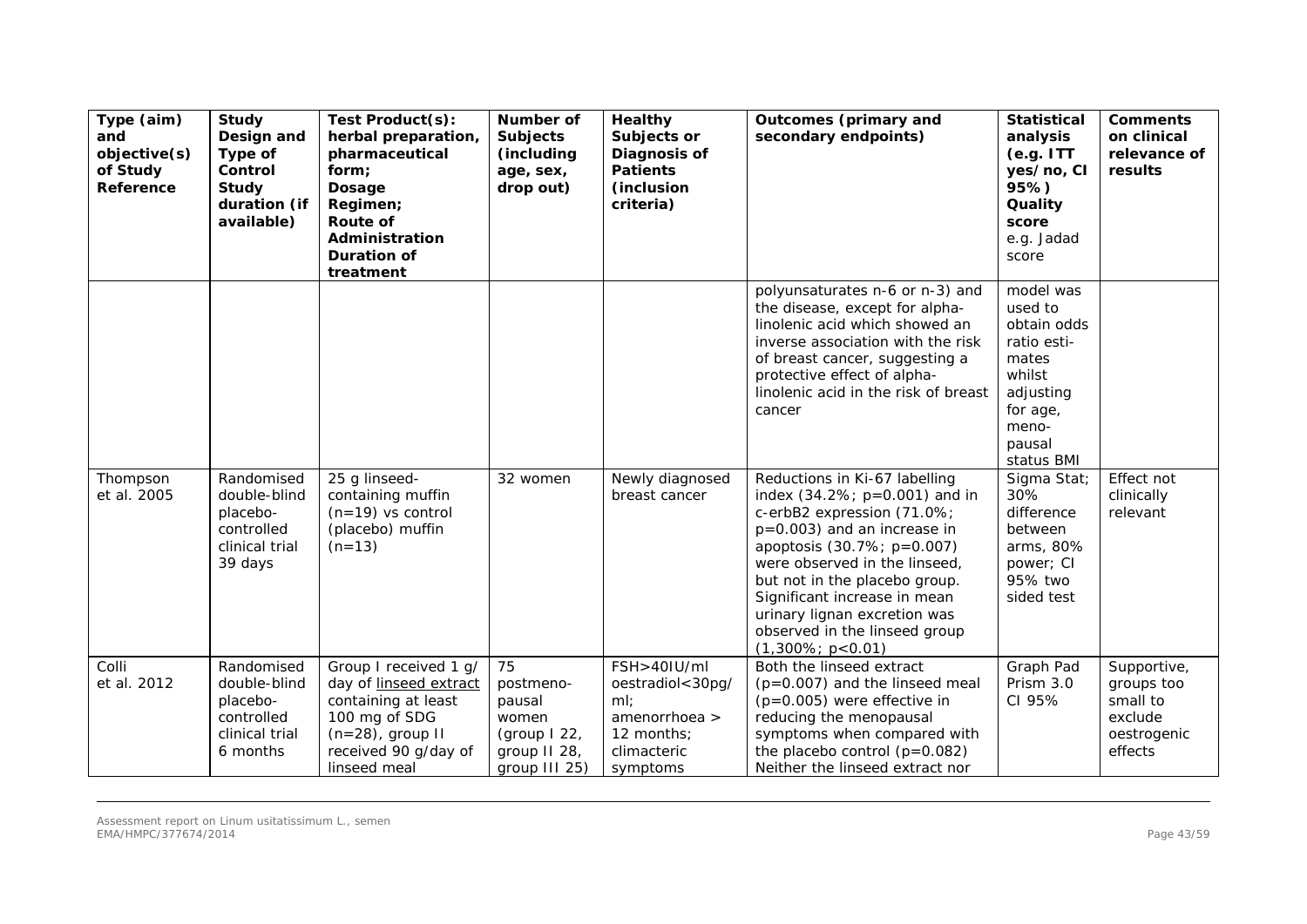| Type (aim)<br>and<br>objective(s)<br>of Study<br>Reference | <b>Study</b><br>Design and<br>Type of<br>Control<br>Study<br>duration (if<br>available) | Test Product(s):<br>herbal preparation,<br>pharmaceutical<br>form;<br>Dosage<br>Regimen;<br><b>Route of</b><br>Administration<br><b>Duration of</b><br>treatment | Number of<br><b>Subjects</b><br>(including<br>age, sex,<br>drop out)                             | <b>Healthy</b><br>Subjects or<br>Diagnosis of<br><b>Patients</b><br>(inclusion<br>criteria)                                                                                                                                                         | <b>Outcomes (primary and</b><br>secondary endpoints)                                                                                                                                                                                                                                                    | <b>Statistical</b><br>analysis<br>(e.g. ITT)<br>yes/no, CI<br>95%)<br>Quality<br>score<br>e.g. Jadad<br>score | <b>Comments</b><br>on clinical<br>relevance of<br>results    |
|------------------------------------------------------------|-----------------------------------------------------------------------------------------|------------------------------------------------------------------------------------------------------------------------------------------------------------------|--------------------------------------------------------------------------------------------------|-----------------------------------------------------------------------------------------------------------------------------------------------------------------------------------------------------------------------------------------------------|---------------------------------------------------------------------------------------------------------------------------------------------------------------------------------------------------------------------------------------------------------------------------------------------------------|---------------------------------------------------------------------------------------------------------------|--------------------------------------------------------------|
|                                                            |                                                                                         | containing at least<br>270 mg of SDG<br>$(n=22)$ , and group<br>III received 1 g/day<br>of collagen (placebo<br>group, $n=25$ )                                  | Age 46-68                                                                                        | Excl: history of<br>thrombosis, -<br>phlebitis;<br>undiagnosed<br>vaginal bleeding;<br>family history of<br>breast- or<br>endometrium<br>cancer,<br>suspicious<br>mammogram;<br>hormones taken<br>in past 6 months;<br>signs of GI<br>malabsorption | the linseed meal exerted<br>clinically important oestrogenic<br>effects on the vaginal epithelium<br>or endometrium as revealed by<br>the absence of changes in the<br>blood levels of FSH and<br>oestradiol, as well as in the<br>endometrial thickness, and<br>vaginal epithelial maturation<br>value |                                                                                                               |                                                              |
| Pruthi<br>et al. 2012                                      | Phase III,<br>randomised,<br>placebo,<br>controlled<br>trial; 6<br>weeks                | Linseed bar<br>(providing 410 mg of<br>lignans) vs Placebo<br>bar                                                                                                | 188<br>postmeno-<br>pausal<br>women (88 in<br>verum, 90 in<br>placebo)<br>10 dropout             | With or without<br>breast cancer                                                                                                                                                                                                                    | Slightly more than a third of the<br>women received a 50%<br>reduction in their hot flash<br>score; adverse events abdominal<br>distension, flatulence, diarrhoea,<br>and nausea                                                                                                                        | CI 95%                                                                                                        | Negative                                                     |
| Azrad<br>et.al. 2012                                       | Observation<br>al study; 31<br>days                                                     | Samples from a<br>previous randomised<br>clinical trial                                                                                                          | 161 men;<br>group 1<br>control<br>$n=41$ ; group<br>2 linseed<br>$n=40;$ group<br>3 low fat diet | Prostate cancer<br>pre<br>prostatectomy                                                                                                                                                                                                             | Despite consuming seven times<br>more ALA per day, men in the<br>flaxseed arm had similar<br>amounts of prostatic ALA relative<br>to men not consuming flaxseed.<br>In unadjusted analysis, there<br>were significant positive                                                                          | Bonferroni<br>correction<br>for multiple<br>testing;<br>$p = 0.001$                                           | Preliminary<br>data, not<br>relevant for<br>the<br>monograph |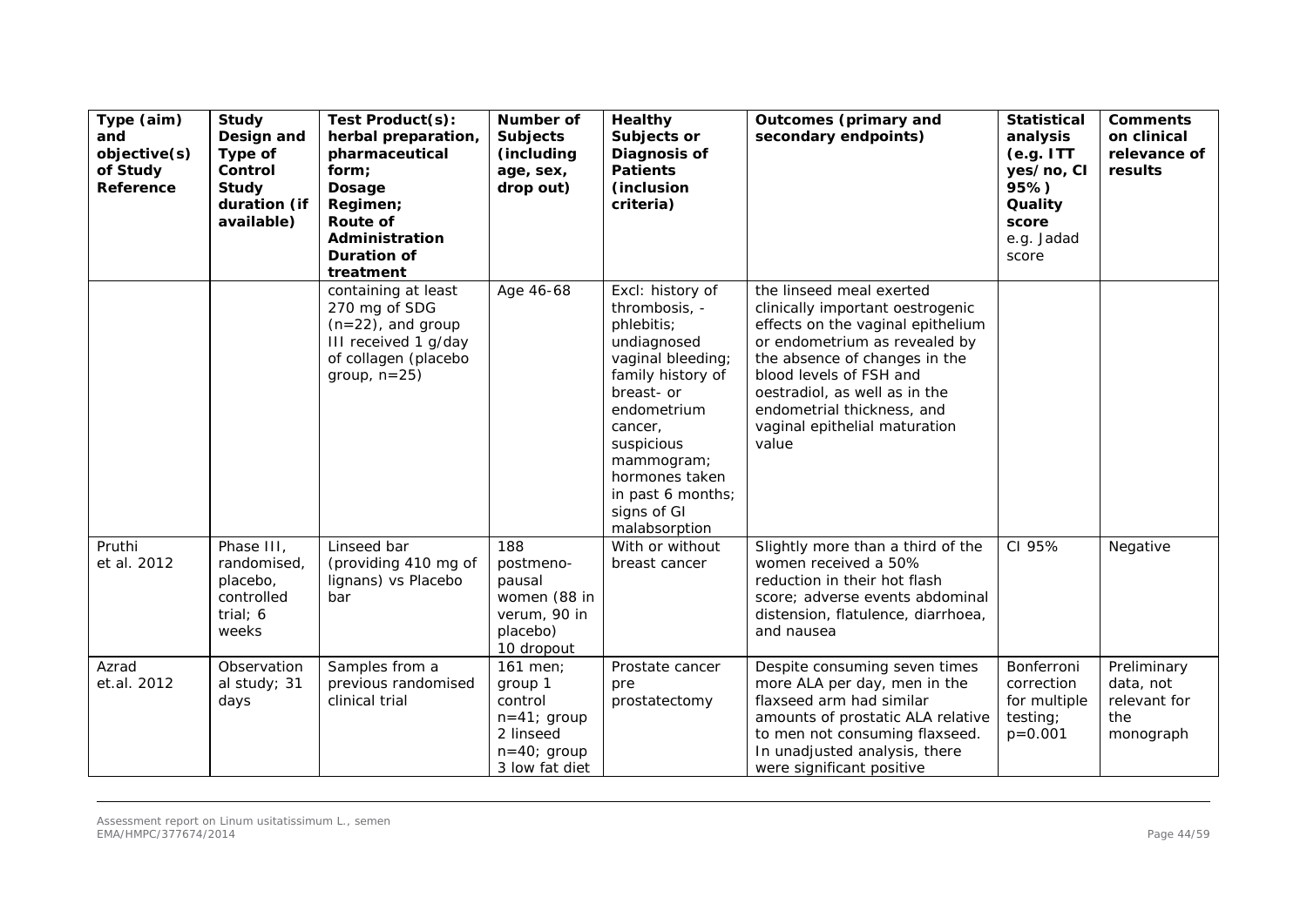| Type (aim)<br>and<br>objective(s)<br>of Study<br>Reference | Study<br>Design and<br>Type of<br>Control<br><b>Study</b><br>duration (if<br>available) | Test Product(s):<br>herbal preparation,<br>pharmaceutical<br>form;<br>Dosage<br>Regimen;<br>Route of<br>Administration<br><b>Duration of</b><br>treatment | Number of<br><b>Subjects</b><br>(including<br>age, sex,<br>drop out)     | <b>Healthy</b><br>Subjects or<br>Diagnosis of<br><b>Patients</b><br>(inclusion<br>criteria)              | <b>Outcomes (primary and</b><br>secondary endpoints)                                                                                                                                                                                                                                                                              | <b>Statistical</b><br>analysis<br>(e.g. ITT)<br>yes/no, CI<br>95%)<br>Quality<br>score<br>e.g. Jadad<br>score | <b>Comments</b><br>on clinical<br>relevance of<br>results      |
|------------------------------------------------------------|-----------------------------------------------------------------------------------------|-----------------------------------------------------------------------------------------------------------------------------------------------------------|--------------------------------------------------------------------------|----------------------------------------------------------------------------------------------------------|-----------------------------------------------------------------------------------------------------------------------------------------------------------------------------------------------------------------------------------------------------------------------------------------------------------------------------------|---------------------------------------------------------------------------------------------------------------|----------------------------------------------------------------|
|                                                            |                                                                                         |                                                                                                                                                           | $n=40;$ group<br>4 linseed and<br>low fat diet<br>$n=40$<br>Dropouts: 27 |                                                                                                          | associations between prostatic<br>ALA and PSA ( $p = 0.191$ ,<br>$p = 0.028$ ) and Ki67 ( $p = 0.186$ ,<br>$p = 0.037$ . After adjusting for<br>covariates (flaxseed, age, race,<br>BMI and statin-use) the<br>association between ALA and<br>PSA remained $(p=0.004)$ but<br>was slightly attenuated for Ki67<br>$(p = 0.051)$ . |                                                                                                               |                                                                |
| <b>Special populations</b>                                 |                                                                                         |                                                                                                                                                           |                                                                          |                                                                                                          |                                                                                                                                                                                                                                                                                                                                   |                                                                                                               |                                                                |
| Wong<br>et al. 2013                                        | placebo-<br>controlled,<br>blinded<br>randomised<br>clinical trial;<br>4 weeks          | 2 muffins and 1 slice<br>of bread daily<br>containing ground<br>linseed (30 g linseed<br>total) vs. muffins and<br>bread whole wheat<br>flour             | 32 (age 8-18<br>y)                                                       | LDL-cholesterol<br>from 135 mg/dl<br>$(3.5 \text{ mmol/l})$ to<br>less than 193<br>mg/dl (5.0<br>mmol/l) | An attributable change in total<br>and LDL-cholesterol failed to<br>exclude a potential benefit of<br>linseed supplementation based<br>on a pre-specified minimum<br>clinically important reduction of<br>10%                                                                                                                     | ITT +; SAS<br>$9.3; t-test$                                                                                   | Inconclusive;<br>groups too<br>small;<br>duration too<br>short |
| Joshi<br>et al. 2006                                       | Controlled<br>clinical trial<br>three<br>months                                         | Linseed oil<br>corresponding to 200<br>mg ALA and 25 mg<br>Vitamin C two times<br>a day                                                                   | 30 children                                                              | <b>ADHS</b>                                                                                              | Total hyperactivity scores<br>decreased significantly                                                                                                                                                                                                                                                                             | <b>SPSS</b><br>Students t-<br>test CI 95%                                                                     | Preliminary<br>data not<br>transferable<br>to linseed          |
| Billinsky<br>et al. 2013                                   | Placebo-<br>controlled,<br>double-<br>blinded,<br>randomised<br>clinical trial          | Linseed lignan (543<br>mg/day vs. Placebo                                                                                                                 | 100<br>$(49-87 y)$<br>55 female,<br>40 male<br>Verum: 49<br>Placebo: 46  | Healthy                                                                                                  | These data suggested the<br>linseed lignan product does not<br>pose a risk of hypoglycaemia or<br>hypotension in healthy adults<br>aged 49-87 years.                                                                                                                                                                              | SAS 9.2; CI<br>95%; ITT<br>$+$ ; LOCF                                                                         | Negative                                                       |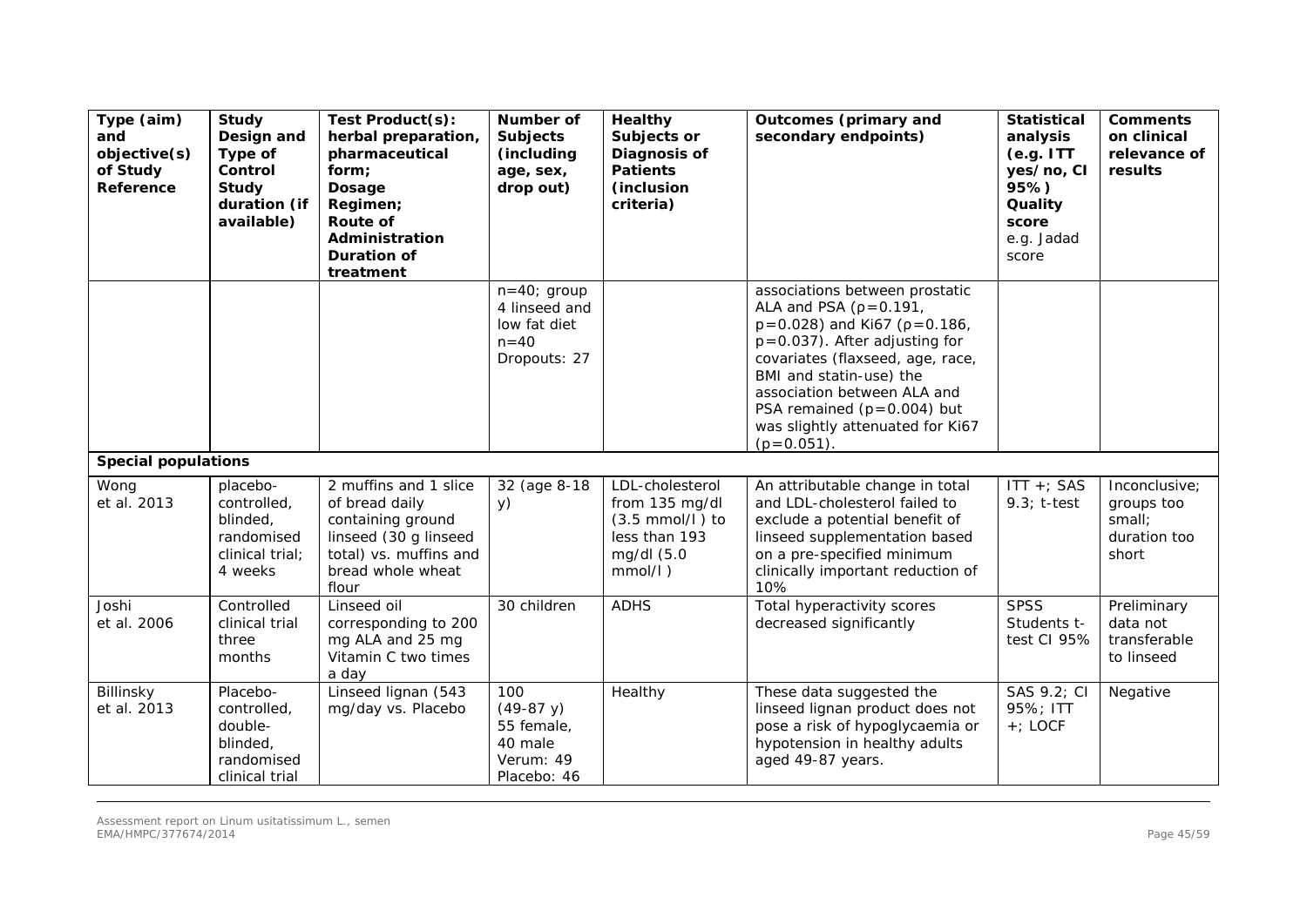| Type (aim)<br>and<br>objective(s)<br>of Study<br>Reference | Study<br>Design and<br>Type of<br>Control<br><b>Study</b><br>duration (if<br>available) | Test Product(s):<br>herbal preparation,<br>pharmaceutical<br>form;<br>Dosage<br>Regimen;<br>Route of<br>Administration<br><b>Duration of</b><br>treatment | <b>Number of</b><br><b>Subjects</b><br>(including<br>age, sex,<br>drop out) | Healthy<br>Subjects or<br>Diagnosis of<br><b>Patients</b><br>(inclusion<br>criteria) | <b>Outcomes (primary and</b><br>secondary endpoints)                                                                                                                                                                                                                                                                                                                                                                                                                                                                                                              | <b>Statistical</b><br>analysis<br>(e.g. ITT)<br>yes/no, CI<br>95%)<br>Quality<br>score<br>e.g. Jadad<br>score | <b>Comments</b><br>on clinical<br>relevance of<br>results |
|------------------------------------------------------------|-----------------------------------------------------------------------------------------|-----------------------------------------------------------------------------------------------------------------------------------------------------------|-----------------------------------------------------------------------------|--------------------------------------------------------------------------------------|-------------------------------------------------------------------------------------------------------------------------------------------------------------------------------------------------------------------------------------------------------------------------------------------------------------------------------------------------------------------------------------------------------------------------------------------------------------------------------------------------------------------------------------------------------------------|---------------------------------------------------------------------------------------------------------------|-----------------------------------------------------------|
|                                                            | 6 months<br>walking<br>program                                                          |                                                                                                                                                           | Dropouts: 5                                                                 |                                                                                      |                                                                                                                                                                                                                                                                                                                                                                                                                                                                                                                                                                   |                                                                                                               |                                                           |
| <b>Safety</b>                                              |                                                                                         |                                                                                                                                                           |                                                                             |                                                                                      |                                                                                                                                                                                                                                                                                                                                                                                                                                                                                                                                                                   |                                                                                                               |                                                           |
| Bentz<br>et al. 2010                                       | Double-blind<br>cross-over<br>study                                                     | None                                                                                                                                                      | 40 patients                                                                 | Crohn's disease                                                                      | IgG antibodies against linseed in<br>70% of CD patients vs 10% of<br>the healthy controls amongst<br>other antibodies                                                                                                                                                                                                                                                                                                                                                                                                                                             | SPSS, R<br>and Sigma<br>Stat;<br>Kruskal<br>Wallis; $X^2$ ;<br><b>ANOVA</b>                                   | Pilot study                                               |
| Fremont<br>et al. 2010                                     | patients<br>attending<br>the<br>allergology<br>department                               | None                                                                                                                                                      | 1371 patients<br>attending the<br>allergology<br>department                 |                                                                                      | Prick-in-prick tests (PIP using<br>the fresh seed; positive in 5.8%<br>of the 1317 patients. 73 of 77<br>PIP-positive patients were<br>atopic; cross-reactivity with five<br>seeds: peanut, soybean,<br>rapeseed, lupine and wheat, and<br>with rape pollen; 0.15% of this<br>population presented with food<br>allergy to linseed and positive<br>PIP to heated and extruded<br>linseed. Sensitisation to<br>processed linseed characterised<br>only the allergic subjects.<br>Positive prick tests to natural<br>linseed were mainly due to<br>cross-reactions. |                                                                                                               | Rare allergies<br>to linseed are<br>already<br>labelled   |
| Lemos<br>et al. 2012                                       | Randomised<br>double-blind                                                              | 1 g linseed oil two<br>times daily $(n=80)$ vs                                                                                                            | 160 patients<br>Verum 75                                                    | Haemodialysis;<br>chronic renal                                                      | Decrease of CRP and the<br>absence of side effects.                                                                                                                                                                                                                                                                                                                                                                                                                                                                                                               | 80%<br>power; CI                                                                                              | No adverse<br>effects                                     |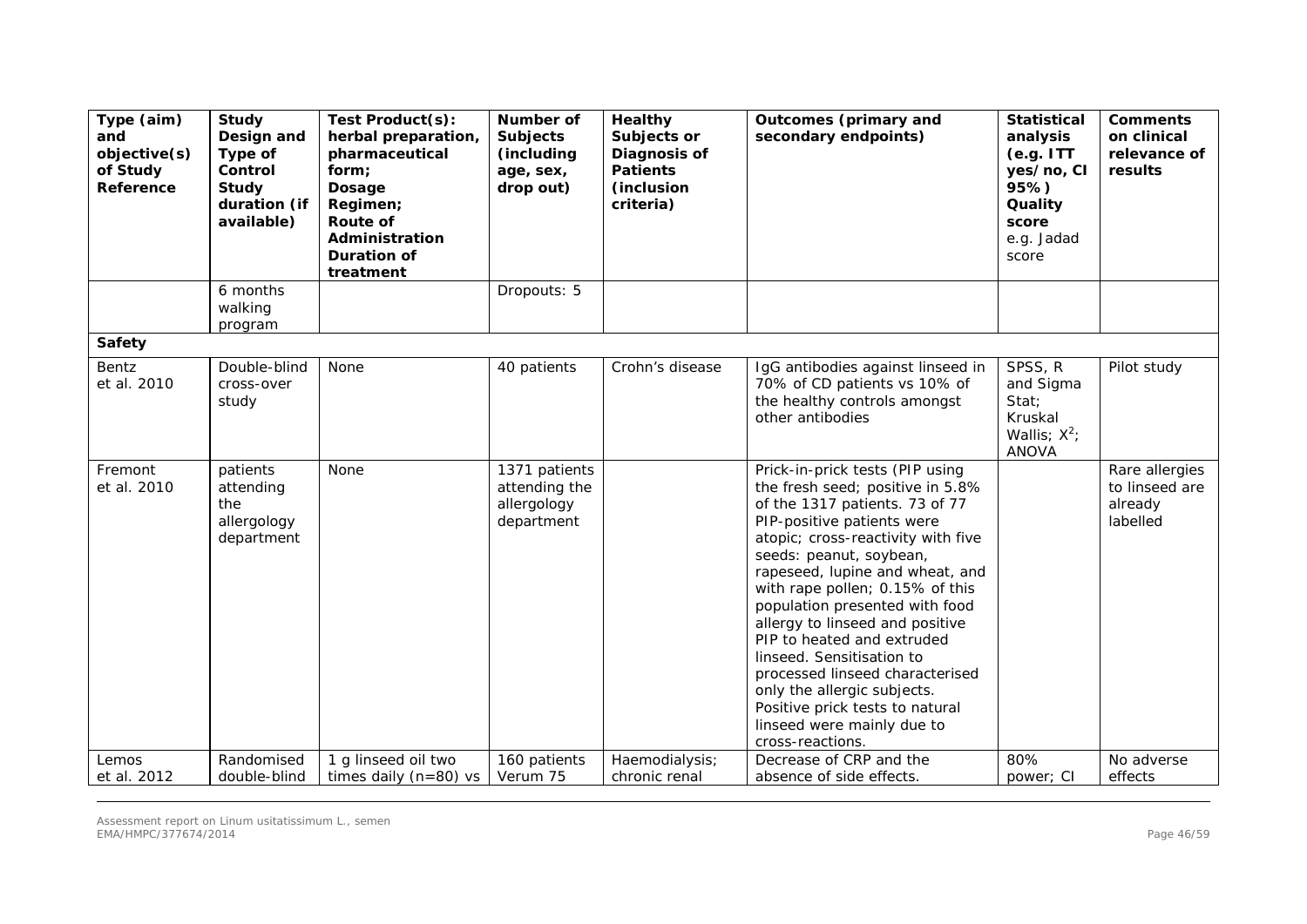| Type (aim)<br>and<br>objective(s)<br>of Study<br>Reference | Study<br>Design and<br>Type of<br><b>Control</b><br>Study<br>duration (if<br>available) | Test Product(s):<br>herbal preparation,<br>pharmaceutical<br>form;<br>Dosage<br>Regimen;<br>Route of<br>Administration<br><b>Duration of</b><br>treatment | Number of<br><b>Subjects</b><br>(including)<br>age, sex,<br>drop out) | Healthy<br>Subjects or<br>Diagnosis of<br><b>Patients</b><br>(inclusion)<br>criteria) | Outcomes (primary and<br>secondary endpoints) | <b>Statistical</b><br>analysis<br>(e.g. ITT)<br>yes/no, CI<br>95%)<br>Quality<br>score<br>e.g. Jadad<br>score | <b>Comments</b><br>on clinical<br>relevance of<br>results |
|------------------------------------------------------------|-----------------------------------------------------------------------------------------|-----------------------------------------------------------------------------------------------------------------------------------------------------------|-----------------------------------------------------------------------|---------------------------------------------------------------------------------------|-----------------------------------------------|---------------------------------------------------------------------------------------------------------------|-----------------------------------------------------------|
|                                                            | multicentre<br>placebo-<br>controlled<br>clinical trial<br>120 days                     | placebo                                                                                                                                                   | Placebo 70<br><b>Dropouts</b><br>before study<br>15                   | failure                                                                               |                                               | 95% 30%<br>reduction of<br><b>CRP</b>                                                                         |                                                           |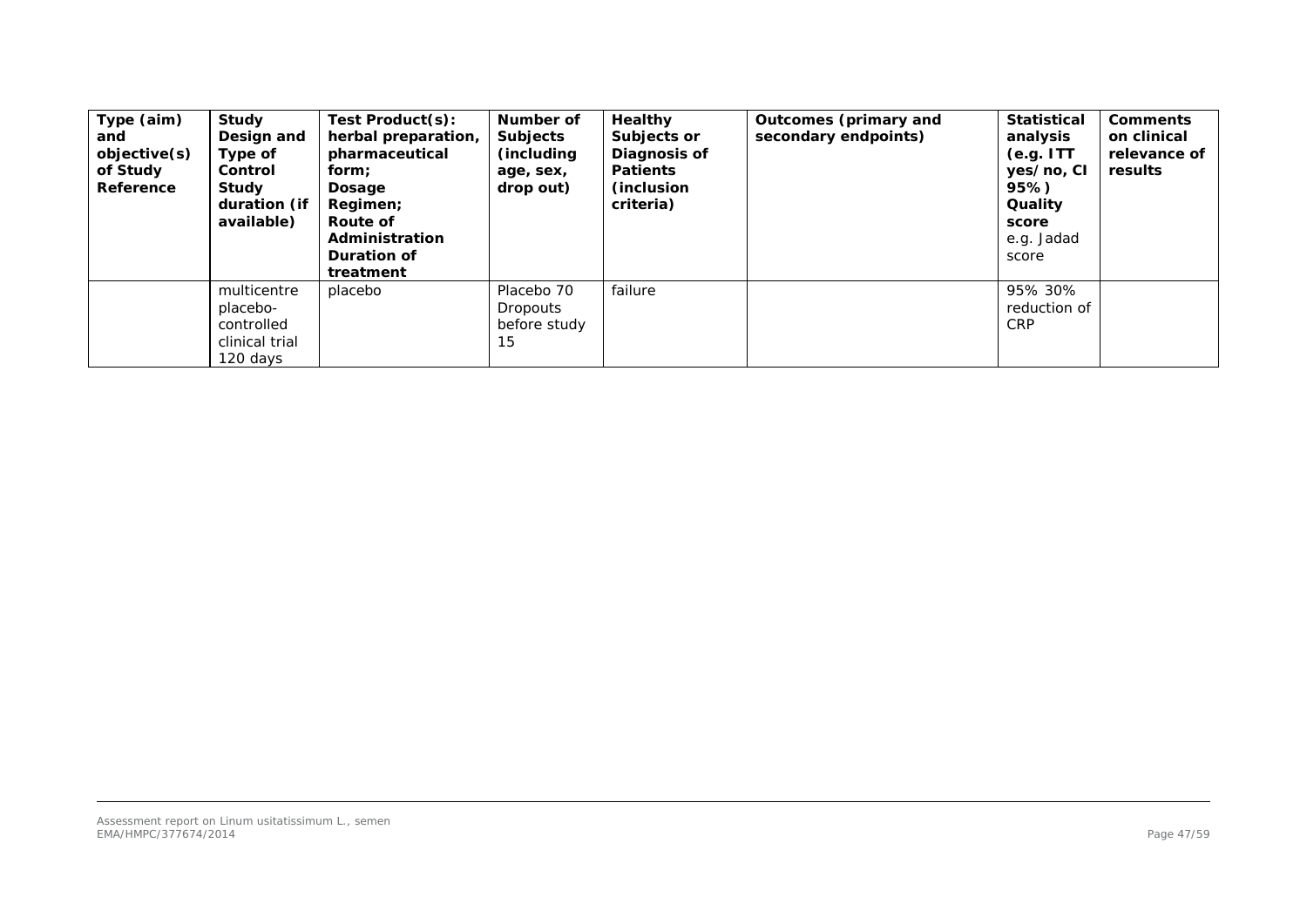# <span id="page-47-0"></span>**5. Clinical Safety/Pharmacovigilance**

# <span id="page-47-1"></span>*5.1. Overview of toxicological/safety data from clinical trials in humans*

# <span id="page-47-2"></span>**5.1.1. Cyanide**

Linseed contains about 20 - 50 mg cyanide/100 g in form of the cyanogenic diglycosids linustatin, neolinustatin and small amount of the monoglucoside linamarin.

Oomah analysed the seeds of 10 linseed cultivars for content of cyanogenic glucosides by HPLC. The main cyanogenic compound was the diglucoside linustatin at 213 - 352 mg/100 g of seed, accounting for 54-76% of the total content of cyanogenic glucosides. The content of neolinustatin ranged from 91 to 203 mg/100 g of seed. Linamarin was also present in 8 of the 10 cultivars at low levels (< 32 mg/100 g) (Oomah *et al.* 1992).

In a study in 10 volunteers, neither a single dosage of 30 g and 100 g linseed nor a chronic dose of 30 - 45 g daily for 4 - 6 weeks caused a significant increase of serum cyanide or thiocyanate. The urinary excretion of thiocyanate however increased about 40 to 80% (Schulz *et al.* 1983; Schulz *et al.*  1981).

Another investigation showed that 50 g ground, raw linseed consumed by 9 healthy female volunteers for 4 weeks raised the urinary thiocyanate excretion 2.2-fold (Cunnane *et al.* 1993). The reason appeared to be that cyanide was set free from diglycosides very slowly because of the acidity of gastric fluid. The detoxification process starts immediately and was not saturated because the cyanide was set free very slowly [\(Alonso](http://www.ncbi.nlm.nih.gov/pubmed?term=Alonso%20L%5BAuthor%5D&cauthor=true&cauthor_uid=8757228) *et al*. 1996; Anon 1983; Blaschek e*t al.* 2011; Schilcher 1979; Schilcher *et al.*  1986; Schilcher and Wilkens-Sauter 1986; Willuhn in Wichtl 1989).

In a randomised investigator-blinded trial, 55 patients suffering from constipation predominant irritable bowel syndrome received 6 - 24 g/day either linseed or psyllium for 3 months. In the following 3-month open period patients were treated with linseed only. The mean value of serum thiocyanate elevated from 40.9 to 153.7 umol/l after 3-month linseed treatment with a mean dose of 17 g/day. These patients were all non-smokers. The mean value of serum thiocyanate in four smokers was 133 μmol/l before treatment and 189 μmol/l after 3-month linseed treatment. After the open period this value decreased to 104 μmol/l (Tarpila *et al.* 2004). The reference value for thiocyanate is 250 umol/l for smokers and 100 umol/l for non-smokers (ACGIH 1995).

The enzyme rhodanase catalyses the change of cyanide into thiocyanate (rhodanide), which is 200 times less toxic than cyanide (Blaschek e*t al.* 2011). Regular consumption of linseed causes an accumulation of thiocyanate, which can be compared to the blood level of thiocyanate in heavy smokers. The accumulation reaches a steady state after 2 - 3 weeks. A higher rate of premature delivery is observed in the female smokers population; there is however at present no evidence that this could be related to a higher blood level of thiocyanate (Schulz *et al.* 1983).

# <span id="page-47-3"></span>**5.1.2. Cadmium**

The Ph. Eur. Monograph "Linseed" (Lini semen -0095) indicates a maximum content of 500 μg/1000 g (0.5 ppm) cadmium in linseed. With a maximum daily intake of 45 g linseed the maximum daily uptake of cadmium adds up to 22.5 μg.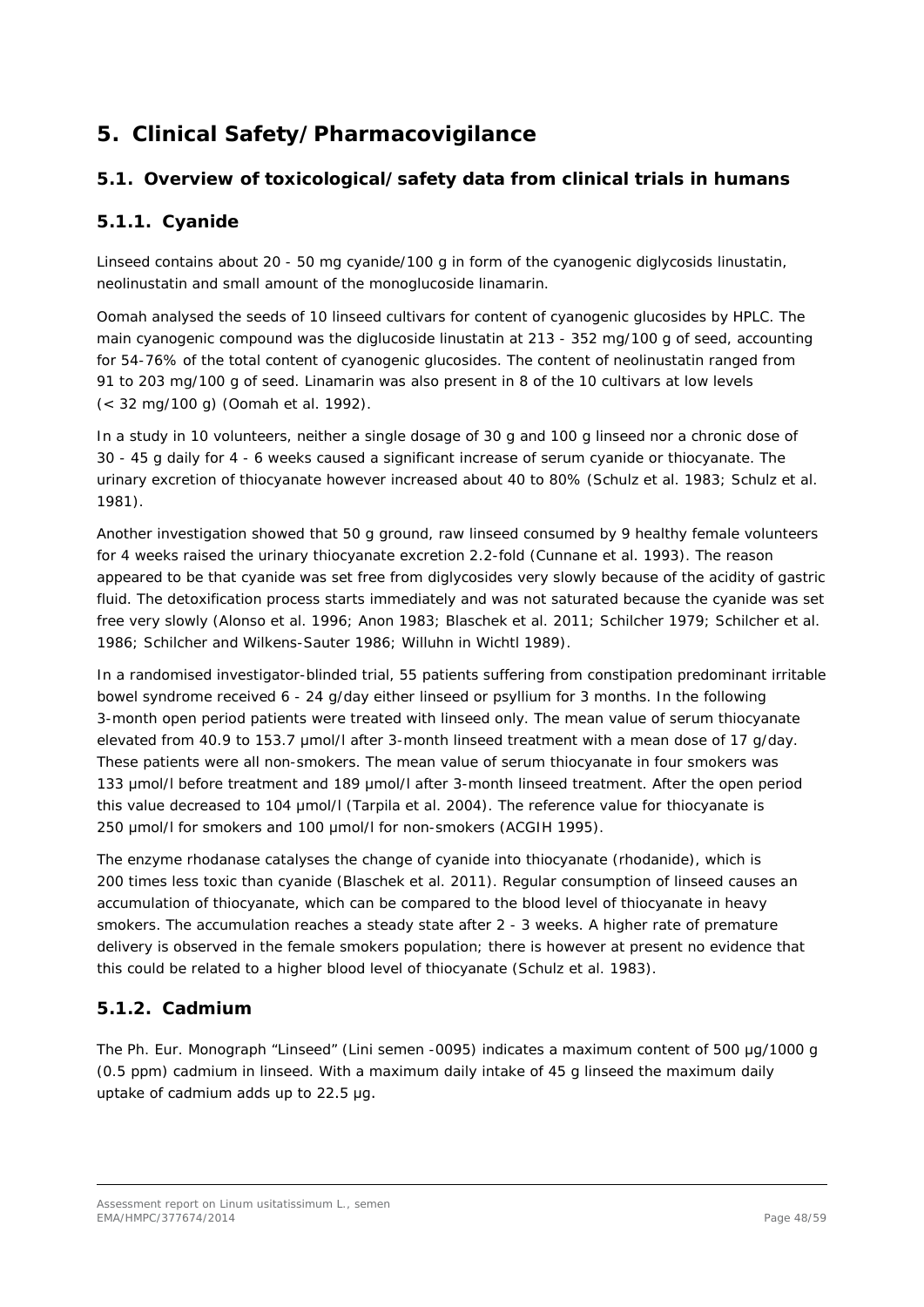Concerning cadmium, the WHO recommends a PTWI (provisional tolerable weekly intake) of 7 μg/kg body weight weekly. In consideration of this PTWI the critical limit is 490 μg weekly for a person of 70 kg and 70 μg daily.

The daily intake of cadmium from food is 30 - 50 μg in average. Considering the additional ingestion of 45 g linseed per day, the critical limit of 70 μg daily is just achieved (worst-case calculation).

Schilcher analysed more than 1500 samples of linseed. The content of cadmium in linseed cultivated for medical use was below 0.2 ppm (200 μg/1000 g) (Schilcher 2001).

It is assumed that whole or "bruised" seeds do not set free cadmium in the same amount as broken seeds. Whole or "bruised" seeds should therefore be favoured. It is furthermore assumed that the swelling of linseed prevents the complete release of cadmium.

In the above-mentioned randomised investigator-blinded trial (Tarpila *et al.* 2004) 55 patients suffering from constipation predominant irritable bowel syndrome received 6 - 24 g/day either roughly grounded partly defatted linseed or psyllium for 3 months. In the following 3-month open period the patients were treated with linseed only. Blood cadmium was analysed from 11 non-smoking patients after 6-month ingestion of an average linseed dose of 17.4 g/day. The mean blood cadmium concentration was normal at 3.4 nmol/l. The reference value is 10 nmol/l (ACGIH, 1995).

Other references indicate that linseed should not contain more than 0.3 mg/kg cadmium because toxic effects are not expected below this limit (Klein and Weigert 1987; Standardzulassungen Leinsamen 1996; Schilcher 2001).

The controlled, double-blind, cross-over study by Tarpila *et al.* (2002) also examined the effect of linseed supplementation (ground linseed of 1.3 g/100 g and linseed oil of 5 g/100 g for 4 weeks) on serum thiocyanate and blood cadmium in 80 volunteers. The serum thiocyanate and blood cadmium values did not exceed reference values and showed no differences between the diets.

# <span id="page-48-0"></span>**5.1.3. Lignans**

It is not known whether high lignan excretion is associated to any adverse effects. Theoretically, very high lignan production could lead to infertility, as in clover disease of sheep (Adlercreutz 1984).

A standardised linseed [*Linum usitatissimum* L.], lignan enriched product with evidence of product quality and known quantity of the bioactive component, lignin was examined by Billinsky *et al.* (2013). It was determined whether linseed lignan causes clinical hypoglycaemia or hypotension in healthy older adults. Participants aged 49-87 years were randomised in a double-blind trial to receive linseed lignan (543 mg/day in product) or placebo while completing a 6-month walking program. The 94 participants who completed the study were stratified by age (<65 years versus ≥65 years) and treatment category to determine whether older adults were more susceptible to adverse effects. After 6 months of treatment, average plasma glucose level (5.4±0.6mmol/l), systolic blood pressure (127±14 mmHg), and diastolic blood pressure ( $80±9$  mmHg) were within normal clinical range. Controlling for sex and body mass index covariates resulted in no observed differences between plasma glucose or blood pressure measurements between treatment or age groups (p>0.05). No incidents of hypoglycaemia or hypotension were observed during the treatment with the product, suggesting that 543 mg falls at or below the no observable adverse effect level (NOAEL). The authors concluded that the linseed lignan product does not pose a risk of hypoglycaemia or hypotension in healthy adults aged 49-87 years.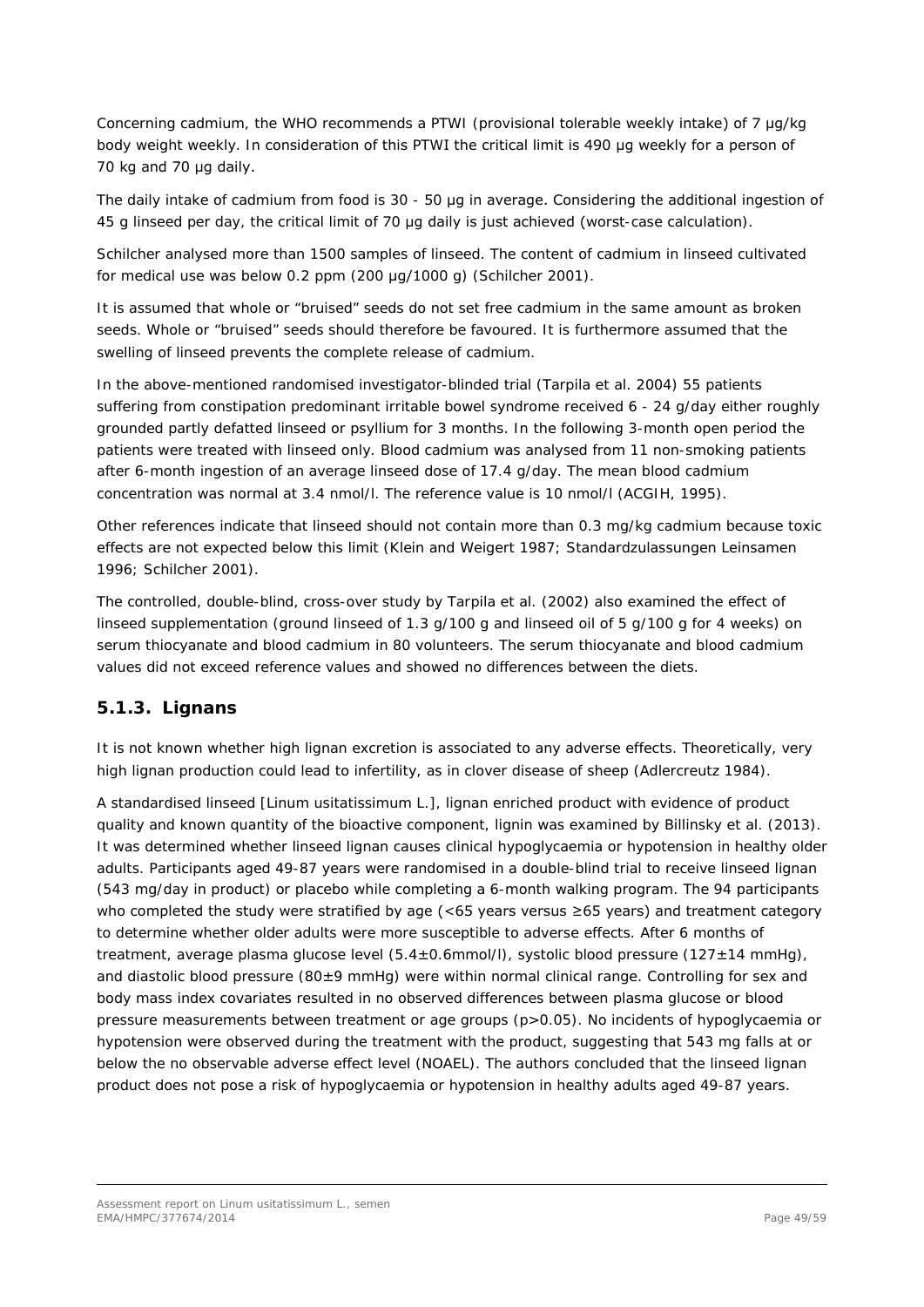A linseed lignan extract containing 33% SDG was evaluated for its ability to alleviate lower urinary tract symptoms (LUTS) in 87 subjects with benign prostatic hyperplasia (BPH). A randomised, doubleblind, placebo-controlled clinical trial with repeated measurements was conducted over a 4-month period using treatment dosages of 0 (placebo), 300, or 600 mg/day SDG. After 4 months of treatment, 78 of the 87 subjects completed the study. For the 0 (n=24), 300 (n=29), and 600 mg/day (n=25) SDG groups, respectively, the International Prostate Symptom Score (IPSS) decreased -3.67  $\pm$  1.56,  $-7.33 \pm 1.18$ , and  $-6.88 \pm 1.43$  (mean  $\pm$  SE, p=0.100, < 0.001, and < 0.001 compared to baseline), the Quality of Life score (QOL score) improved by -0.71  $\pm$  0.23, -1.48  $\pm$  0.24, and -1.75  $\pm$  0.25 (mean  $\pm$  SE, p=0.163 and 0.012 compared to placebo and p=0.103, < 0.001, and < 0.001 compared to baseline), and the number of subjects whose LUTS grade changed from "moderate/severe" to "mild" increased by three, six, and 10 ( $p=0.188$ , 0.032, and 0.012 compared to baseline). Maximum urinary flows insignificantly increased 0.43  $\pm$  1.57, 1.86  $\pm$  1.08, and 2.7  $\pm$  1.93 ml/second (mean  $\pm$  SE, no statistical significance reached), and post-voiding urine volume decreased insignificantly by -29.4  $\pm$ 20.46, -19.2  $\pm$  16.91, and -55.62  $\pm$  36.45 ml (mean  $\pm$  SE, no statistical significance reached). Plasma concentrations of SECO, ED, and enterolactone (EL) were significantly raised after the supplementation. The observed decreases in IPSS and QOL score were correlated with the concentrations of plasma total lignans, SECO, ED, and EL. According to the authors dietary linseed lignan extract appreciably improved LUTS in BPH subjects, and the therapeutic efficacy appeared to be comparable to that of commonly used intervention agents of alpha1A-adrenoceptor blockers and 5alpha-reductase inhibitors (Zhang *et al.* 2008a).

## *Assessor's comments*

*The above mentioned two studies showed no specified safety risk. Due to the special preparations are not corresponding to the quality of linseed, these studies can be used as supporting evidence for the safety of higher lignan quantities.*

## <span id="page-49-0"></span>**5.1.4. Oestrogenic effect**

The data mentioned under pharmacodynamics suggested that there might be an oestrogenic or antioestrogenic effect of linseed. Some authors therefore call mammalian lignans modulators of endogenous sex steroid hormones. Whether this effect has any clinical relevance has yet to be studied in further investigations. Predominantly the authors of the above-mentioned publications considered that the oestrogenic effect might be a positive one e.g. to influence hormonally dependent tumours or to improve oestrogen deficiency.

In "Linseed in human nutrition" Hutchins and Slavin (2003) described in chapter 6 the effects of linseed on sex hormone metabolism. They summarise as follows: "Since the identification of mammalian lignans in human urine in 1981, evidence supporting their role as modulators of endogenous sex steroid hormones has increased. However, the most convincing results have come from *in vitro*, animal and epidemiological studies. Results of the few intervention studies that have been conducted have been mixed; therefore, further research, in particular long-term intervention trials, is needed to provide clarification for this relationship."

Sprando *et al*. (2003) described the effect of linseed consumption on male and female reproductive function and foetal development. In their conclusion: "a review of the available literature has suggested that the consumption of linseed can affect various reproductive indices in both the male and female rat. The reviewed animal studies have suggested that the effect of linseed on various reproductive indices and sex hormone levels depends on the dose, timing, and duration of exposure.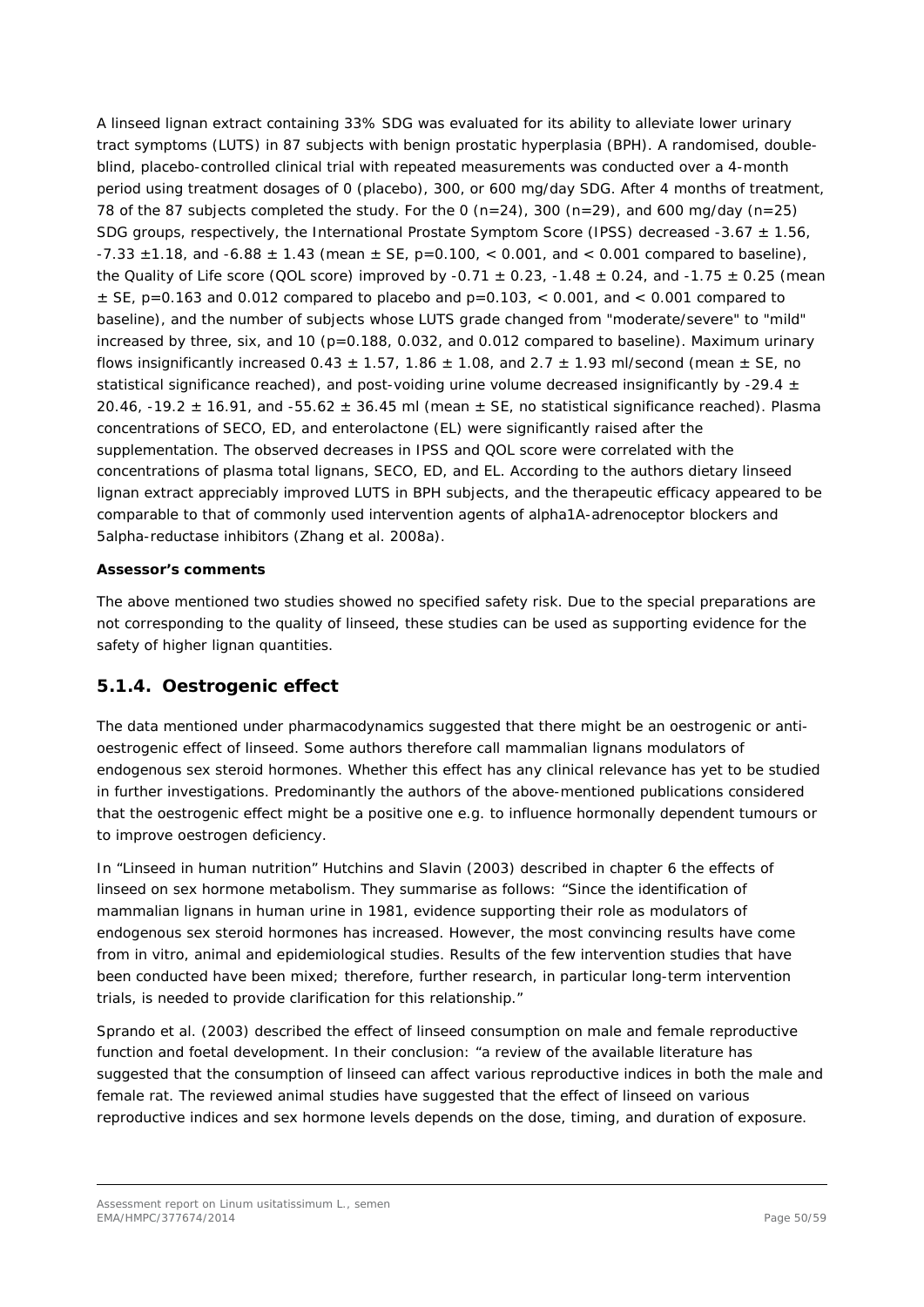In the female, effects included a lengthened oestrous cycle, changes in the anogenital distance (AGD), extended or shortened onset of puberty, ovarian weight changes, and effects on the maturation of the mammary gland. In the male, effects included changes in serum hormone levels and secondary sex organ weight, especially of the prostate. Effects were not observed in the male foetus. Neither testis structure, the process of spermatogenesis, sperm production, or sperm morphology were affected by linseed exposure during gestation or postnatal development. Epididymal effects (i.e. extended sperm storage times) have been reported; however, further studies are required to corroborate or dispute this finding. At this time, the relevance of these findings with respect to the human population is unknown and further research is required".

### *Assessor´s Comment:*

*Because of literature reports on hormone-like actions the use during pregnancy and lactation cannot be recommended until reproductive toxicological investigations will be available.* 

*Advice has to be given to women with hormone-dependent tumours as a precaution:* 

*"Investigations in healthy women suggest that linseed may have an oestrogenic effect, use is therefore not recommended in women with hormonally dependent tumours."* 

*The use in children is not recommended under 12 years of age.* 

*These statements are also relevant for the traditional indication.*

## **Prostatic alpha-linoleic acid (ALA)**

Observational studies have reported associations between prostatic cancer and prostatic ALA content. In a pre-surgical model could be shown that linseed supplementation for 31 days in different dose groups prior to prostatectomy did not influence the amount of prostatic ALA found in gas chromatography of the resectate. Nevertheless, the authors concluded, that the study provided evidence, that prostatic ALA independent of the ALA amount consumed is positively associated with biomarkers of aggressive prostate cancer (Azrad *et al.* 2012).

#### *Assessor's comments*

*The cited study is irrelevant for the labelling of linseed.*

# <span id="page-50-0"></span>**5.1.5. Crohn's Disease**

Environmental factors are thought to play an important role in the development of Crohn's disease (CD). Immune responses against auto-antigens or food antigens may be a reason for the perpetuation of inflammation. In a pilot study, 79 CD patients and 20 healthy controls were examined for food immunoglobulin G (IgG). Thereafter, the clinical relevance of these food IgG antibodies was assessed in a double-blind cross-over study with 40 patients. Based on the IgG antibodies, a nutritional intervention was planned. The pilot study resulted in a significant difference of IgG antibodies in serum between CD patients and healthy controls. IgG antibodies against linseed in 70% of CD patients vs. 10% of the healthy controls amongst other antibodies against processed cheese, yeast and other foods were detected. The daily stool frequency significantly decreased by 11% during a specific diet compared with a sham diet. Abdominal pain was reduced and general well-being improved. According to the authors the mechanisms by which IgG antibodies might contribute to disease activity are remained to be elucidated (Bentz *et al.* 2010).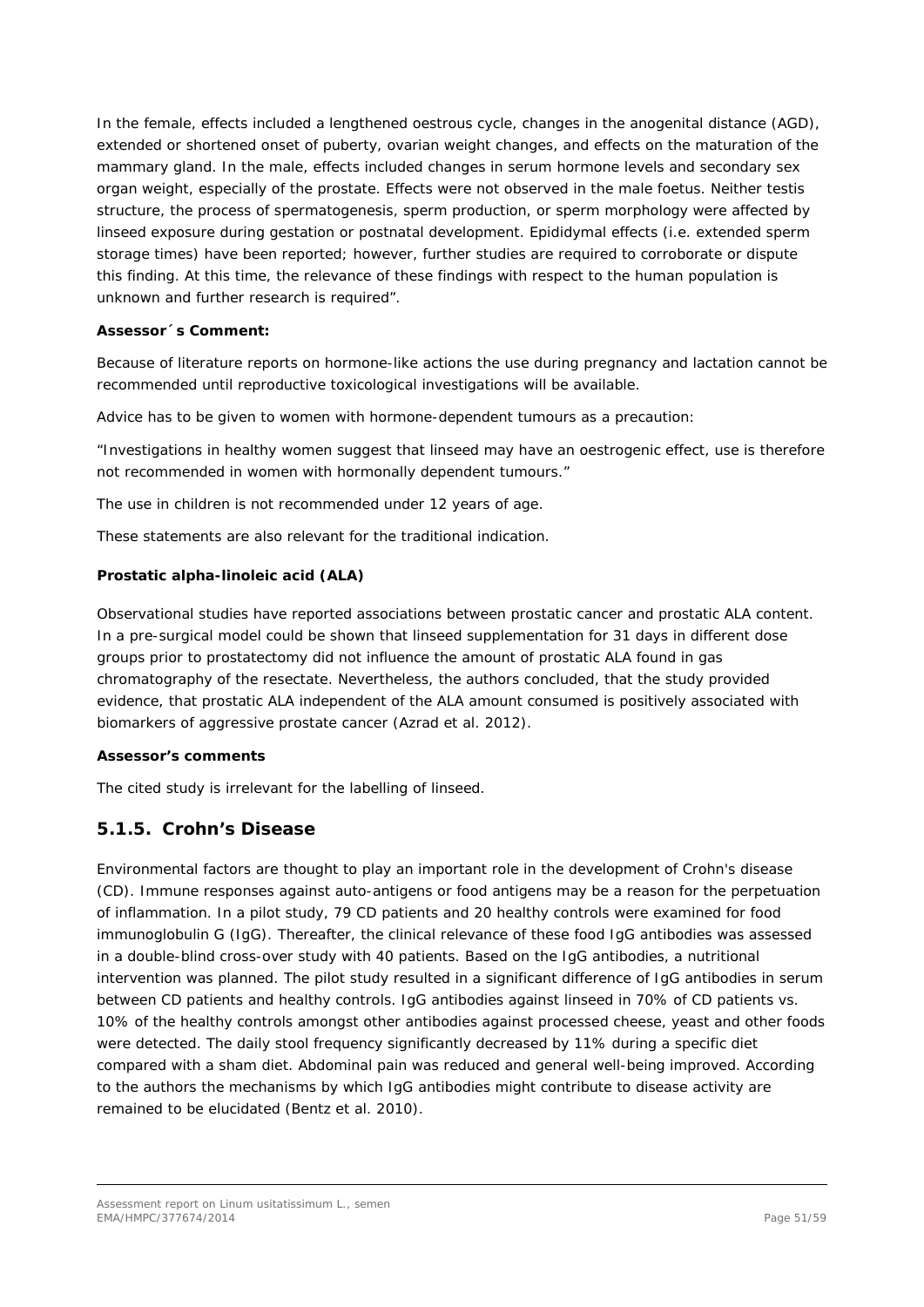#### *Assessor's comments*

*Patients suffering from Crohn´s Disease have a significantly higher rate of antibodies against linseed. Since this is the first publication and the data have to be reduplicated, a special labelling covering patients with Crohn´s disease in addition to the general allergenicity contraindication is not needed to be introduced.*

# <span id="page-51-0"></span>**5.1.6. Allergenicity**

In a population of patients attending the allergology department, Fremont *et al.* (2010) evaluated the frequency of sensitisation to linseed, characterised allergens. Natural, heated and extruded linseeds were tested using prick-in-prick tests (PIP using the fresh seed), SDS PAGE, immunoblots, immunoblot inhibition and Fourier Transform Infrared (FTIR) spectroscopy. PIP tests to natural linseed were positive in 5.8% of the 1317 patients. Seventy-three of 77 PIP-positive patients were atopic. There was cross-reactivity with five seeds: peanut, soybean, rapeseed, lupine and wheat, and with rape pollen. Immunoblot inhibition by bromelain confirmed the presence of specific IgE to cross-reactive carbohydrate determinants (CCD). 0.15% of this population presented with food allergy to linseed and positive PIP to heated and extruded linseed. Sensitisation to processed linseed was characterised only the allergic subjects. Positive prick tests to natural linseed were mainly due to cross-reactions. Linseed allergy was rare and could be detected by PIP to heated extruded linseed.

### *Assessor's comments*

*The above cited trial is included in the contraindication due to allergenicity. An additional labelling is not necessary.*

## <span id="page-51-1"></span>**5.1.7. Linseed oil**

Lemos *et al.* (2012) reported about a randomised double blind multicentre placebo controlled clinical trial with 160 haemodialysis patients suffering from chronic renal failure in Brazil, of whom 80 received 1 g linseed oil two times daily for 120 days resulting in a statistically significant decrease of C-reactive protein and the absence of side effects.

#### *Assessor's comments*

*The above cited trial documents reported no adverse effects.*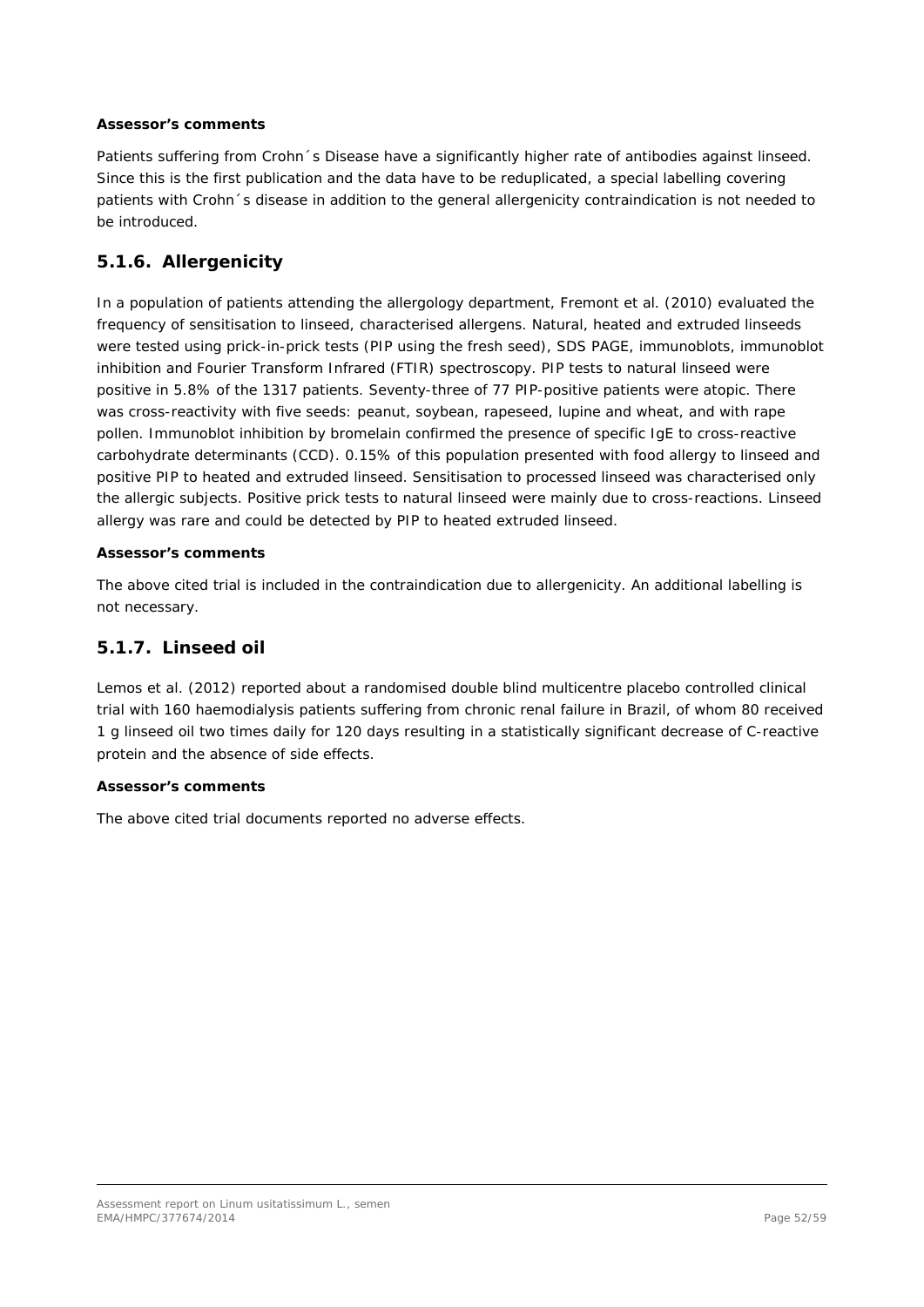# <span id="page-52-0"></span>*5.2. Patient exposure*

| Publication                              | n=adult probands                                   | Disease n= adult patients                                     | Children<br>(age group) |
|------------------------------------------|----------------------------------------------------|---------------------------------------------------------------|-------------------------|
| <b>Efficacy</b>                          |                                                    |                                                               |                         |
| <b>Healthy probands</b>                  |                                                    |                                                               |                         |
| Lampe et al. 1994                        | 18 premenopausal women                             |                                                               |                         |
| Cunnane et al. 1993                      | $6 + 9$                                            |                                                               |                         |
| Phipps et al. 1993                       | 18 women                                           |                                                               |                         |
| Wilcox et al. 1990                       | 25 postmenopausal women                            |                                                               |                         |
| Nesbitt et al. 1995                      | 9 women                                            |                                                               |                         |
| Cunnane et al. 1995                      | 10                                                 |                                                               |                         |
| Dodin et al. 2005                        | 101 women PMS                                      |                                                               |                         |
| Hallund et al. 2006                      | 22 postmenopausal women                            |                                                               |                         |
| Schwab et al. 2006                       | 14                                                 |                                                               |                         |
| Colli et al. 2012                        | 22/28 (Linseed extract/<br>Linseed meal) women PMS |                                                               |                         |
| Pruthi et al. 2012                       | 88 women PMS                                       |                                                               |                         |
| Simbalista et al. 2010                   | 20 women, hot flashes                              |                                                               |                         |
| Austria et al. 2008                      | 10 whole; 10 ground; 10 oil                        |                                                               |                         |
| Constipation                             |                                                    |                                                               |                         |
| <b>Kurth 1976</b>                        |                                                    | 108 Constipation                                              |                         |
| Meier et al. 1990                        |                                                    | 19 Constipation                                               |                         |
| Wirths et al. 1985                       |                                                    | 32 Constipation                                               |                         |
| Tarpila et al. 2004                      |                                                    | 55 Constipation                                               |                         |
| Hyperlipidaemia and cardiovascular risks |                                                    |                                                               |                         |
| Rallidis et al. 2004                     |                                                    | 55 Dyslipidaemia (linseed oil)                                |                         |
| Jenkins et al. 1999                      |                                                    | 29 Hyperlipidaemia                                            |                         |
| Bloedon et al. 2008                      |                                                    | 30 Hypercholesterinaemia                                      |                         |
| Wilkinson et al. 2005                    |                                                    | 21 Hyperlipidaemia linseed oil                                |                         |
| Patade et al. 2008                       |                                                    | 33 native American<br>postmenopausal women<br>Hyperlipidaemia |                         |
| Zhang et al. 2008b                       |                                                    | 38 Hypercholesterinaemia                                      |                         |
| Faintuch et al. 2011                     |                                                    | 11 Obesity                                                    |                         |
| Faintuch et al. 2007                     |                                                    | 24 Obesity                                                    |                         |
| Pan et al. 2007                          |                                                    | 37 Type II Diabetes;<br>Hypercholesterinaemia; SDG            |                         |
| Mani et al. 2011                         |                                                    | 18 Diabetes mellitus II                                       |                         |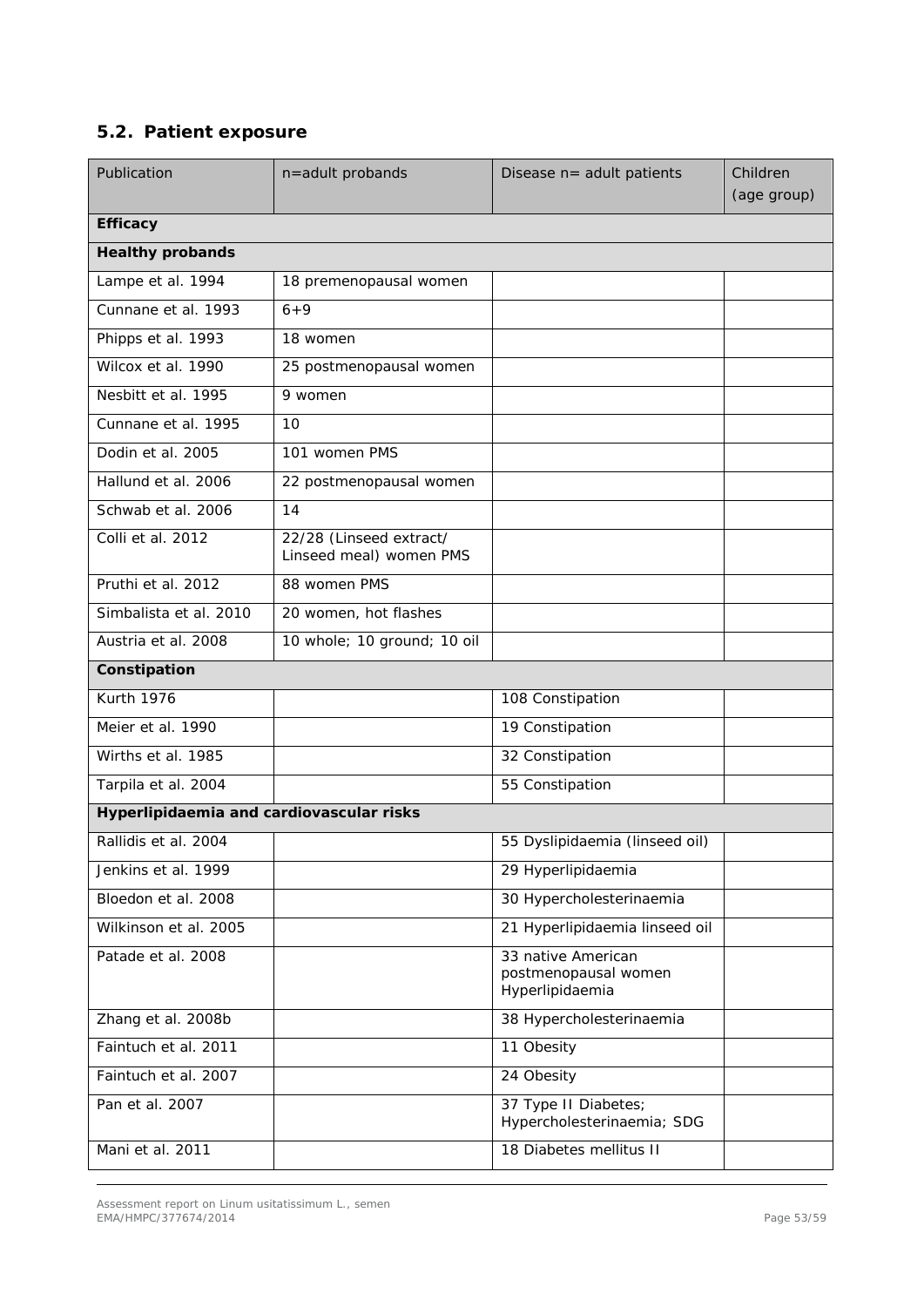| <b>Mixed</b>                     |                |                                                                                        |                                             |
|----------------------------------|----------------|----------------------------------------------------------------------------------------|---------------------------------------------|
| Thompson et al. 2005             |                | 19 Breast Cancer                                                                       |                                             |
| Cockerell et al. 2012            |                | 27 IBS                                                                                 |                                             |
| Obermann et al. 2013             |                | 175 Alzheimer                                                                          |                                             |
| Azrad et al. 2012                |                | 67 pre-surgical prostate                                                               |                                             |
| Demark-Wahnefried et<br>al. 2004 |                | 15 men with high-grade<br>dysplasia and/or atypical<br>small glands in prostate tissue |                                             |
| Grutzner et al. 1997             |                | 70 functional upper<br>abdominal complaints (linseed<br>mucilage)                      |                                             |
| <b>Children</b>                  |                |                                                                                        |                                             |
| Gracious et al. 2010             |                |                                                                                        | 25 Linseed<br>Oil BPD                       |
| Joshi et al. 2006                |                |                                                                                        | 30 Linseed<br>Oil ADHD                      |
|                                  |                |                                                                                        |                                             |
| Sum efficacy                     | $n = 420$      | $n = 883$                                                                              | $n = 55$                                    |
| <b>Safety</b>                    |                |                                                                                        |                                             |
| Tarpila et al. 2002              | 80             |                                                                                        |                                             |
| Billinsky et al. 2013            | 49             |                                                                                        |                                             |
| Simbalista et al. 2010           | 20 female, PMS |                                                                                        |                                             |
| Wong et al. 2013                 |                |                                                                                        | 16<br>Hypercholest<br>erolemia (8-<br>18 y) |
| Azrad et al. 2012                |                | 67 Prostate cancer                                                                     |                                             |
| Bentz et al. 2010                | 20             | 79 Crohn Disease                                                                       |                                             |
| Zhang et al. 2008a               |                | 54 BPH                                                                                 |                                             |
| Fremont et al. 2010              |                | 1317 Atopics                                                                           |                                             |
| Lemos et al. 2012                |                | 75 HD Linseed oil                                                                      |                                             |

# <span id="page-53-0"></span>*5.3. Adverse events and serious adverse events and deaths*

Meteorism, occurring with the use of linseed is common (Hardt and Geisthövel 1986; Schilcher *et al.*  1986) as already described under chapter pharmacokinetics.

Linseed contains potent allergens. Exposure to these allergens is possible through the oral route or through contact. Linseed should be considered as a possible cause of anaphylaxis from laxatives. Reactions of hypersensitivity including anaphylaxis-like reactions may occur very rarely. Linseed is not to be used by patients with known hypersensitivity to linseed (Alonso *et al.* 1996).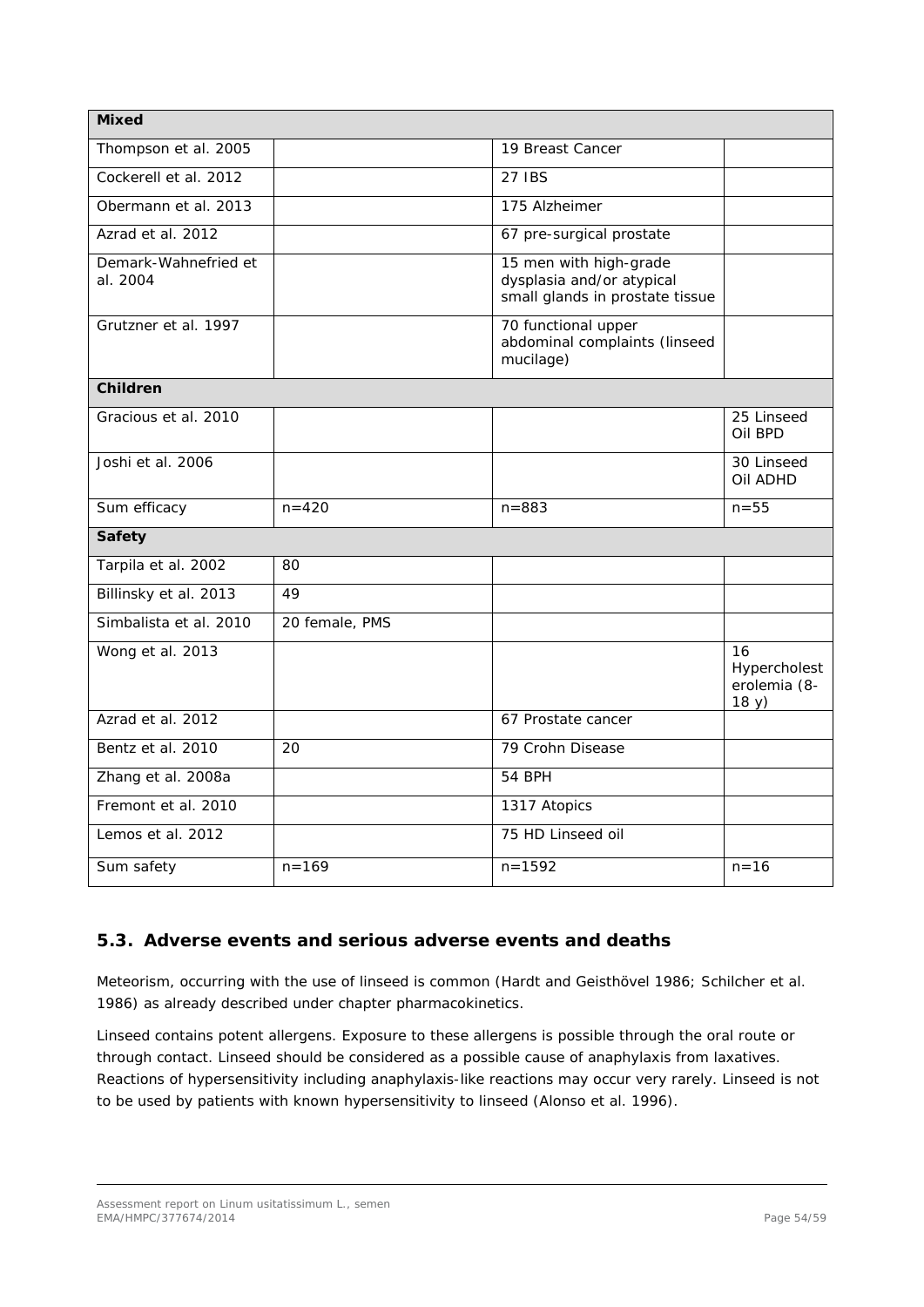#### **Case Report**

Prasad *et al.* (2012) reported a rare case of rhabdomyolysis (CK=61818 U/l) in a 35 year old man suffering from diabetes mellitus and hypertriglyceridemia since 2 years. There was no premorbid illness, chest pain, or abdominal pain and there was no relevant history which was suggestive of a muscle injury. He was a non-alcoholic and a non-smoker and he had no history of kidney disorders. There was no family history of a muscle disease or kidney disorders. Since three months, he had stopped all the drugs which had been prescribed by his physician and at that time, his triglyceride level was 473 mg/dl. Since then he had controlled his diet and had started taking linseeds (*Linum usitatissimum*), approximately 6-10 g daily once in the morning after breakfast to control his triglyceride levels. After 75 days, his triglyceride levels had come down to 148 mg/dl. On admission Creatine Kinase (CK) was 61818 U/l and Creatine Kinase-MB (CK-MB) - 71 U/l); liver enzymes were elevated. The patient's sample was negative for leptospirosis, hepatitis B and hepatitis C. Alkaline diuresis was started and his renal function, liver enzymes and creatine kinase were monitored during the hospital stay. At the time of his discharge, his renal function was normal; his creatine kinase was 6.244 U/l.

### *Assessor's comments*

*The patient suffered from rhabdomyolysis, but in the presence of elevated liver enzymes it is questionable, whether he stopped all medication, since for lipid lowering drugs as well hepatotoxicity and rhabdomyolysis are reported. Consequences for the labelling of the monograph have not to be drawn.*

*Linseed is a bulk former agent and special warnings and contraindications for this kind of agents must be followed.* 

## <span id="page-54-0"></span>*5.4. Laboratory findings*

No specific data available.

## <span id="page-54-1"></span>*5.5. Safety in special populations and situations*

## <span id="page-54-2"></span>**5.5.1. Use in children, adolescents**

The use of the herbal substance for the treatment of habitual constipation or in conditions in which easy defaecation with soft stool is desirable (indication 1) is not recommended in children under 12 years due to insufficient data on safety and efficacy.

The use as a demulcent preparation for the symptomatic relief of mild gastrointestinal discomfort (indication 2) in children under 12 years of age has not been established due to lack of adequate data. No clinical studies have been reported in children.

## <span id="page-54-3"></span>**5.5.2. Contraindications**

Linseed in indication 1 WEU:

- should not be used by patients with a sudden change in bowel habit that persists for more than 2 weeks, undiagnosed rectal bleeding and failure to defaecate following the use of a laxative.
- should not be used by patients suffering from abnormal constrictions of the gastrointestinal tract, diseases of the oesophagus and cardia, potential or existing intestinal blockage (ileus) (Kommission E 1984), paralysis of the intestine or megacolon.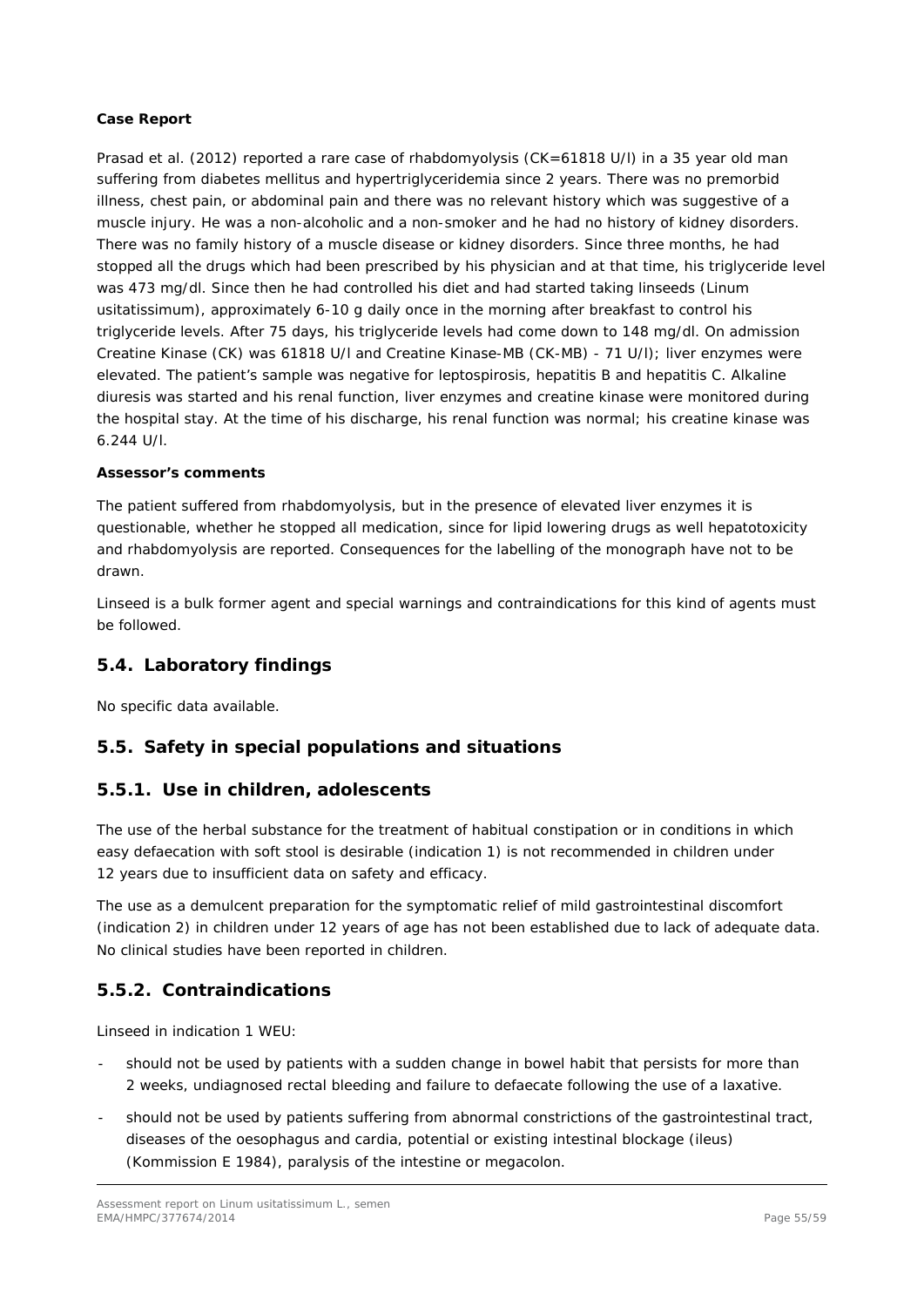Linseed in indication 1 and 2 WEU+TU:

- should not be taken by patients with who have difficulties in swallowing or any throat problems (Taylor 1993).
- patients with known hypersensitivity to linseed should not use linseed preparations.

## <span id="page-55-0"></span>**5.5.3. Special warnings and precautions for use**

Linseed in indication 1 WEU:

- Each single dose (10 15 g linseed) should be taken with at least 150 ml of water or similar aqueous fluid. Taking this product without adequate fluid, may cause it to swell and block the throat or oesophagus and may cause choking. Intestinal obstruction may occur if adequate fluid intake is not maintained.
- If the patient experiences chest pain, vomiting, or has difficulties in swallowing or breathing after taking this product, medical attention should be sought immediately (Taylor 1993).

Linseed in indication 1 and 2 WEU+TU:

- Treatment of debilitated patients and elderly requires medical supervision (Hardt and Geisthövel 1986).
- Investigations in healthy women suggest that long term use of linseed may have an oestrogenic effect, and its use is therefore not recommended in women with hormonally dependent tumours.

As the demulcent preparation can be administered with or without the seeds linseeds as a demulcent preparation should not be used by patients with potential or existing intestinal blockage (ileus), paralysis of the intestine or megacolon and by patients with a sudden change in bowel habit that persists for more than 2 weeks.

## <span id="page-55-1"></span>**5.5.4. Drug interactions and other forms of interaction**

Linseed in indication 1 and 2 TU and WEU:

- Because of their pharmacodynamic properties all bulk forming laxatives may delay the enteral absorption of concomitantly administered medications (Hardt and Geisthövel 1986; Standardzulassungen 1996).
- Linseed should therefore be taken at least  $\frac{1}{2}$  to 1 hour before or after intake of other medicinal products.

Linseed in indication 1-WEU:

- Attention is to be paid to interactions between laxative bulk agents and medicinal products that inhibit gastrointestinal propulsive motility given the risk of ileus development following concomitant use. Recommendation on the concomitant use of laxative bulk producers and medicinal products against diarrhoea was released by the EMEA in June 2004 in an HMPWP Position statement 1 (EMEA/HMPWP/60/04).
- Morphine also belongs to the category of medicinal products, which inhibit peristaltic movement. Morphine is often used in patients for pain therapy in the final stage of a terminal illness and can cause spastic constipation. A bulk former is often given concomitantly to prevent constipation.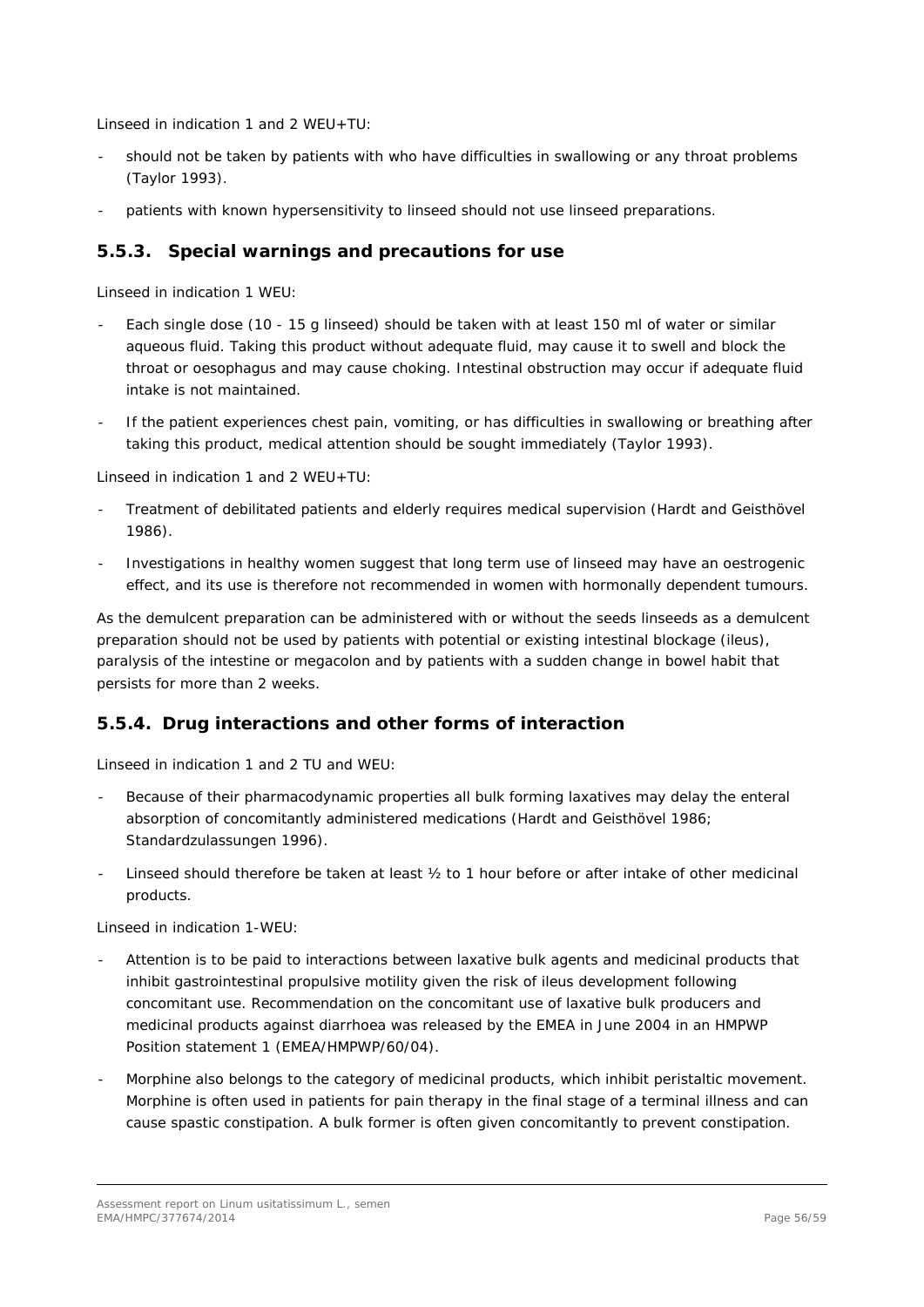These patients are under medical supervision. There was no result to a search in the database XMEDALL concerning interactions between linseed and morphine.

In conclusion, in order to decrease the risk of gastrointestinal obstruction (ileus), linseed should be used with caution with medicinal products known to inhibit the peristaltic movement (e.g. opioids, loperamide) under medical supervision. Similar considerations are possible for high-ceiling diuretics, which can provoke a negative fluid balance. Diuretics are not mentioned in the monograph because no specific cases have been reported.

## <span id="page-56-0"></span>**5.5.5. Fertility, pregnancy and lactation**

Safety during pregnancy and lactation has not been established. In the absence of sufficient data, the use during pregnancy and lactation is not recommended.

## <span id="page-56-1"></span>**5.5.6. Overdose**

Overdose with linseed, in indication 1 may cause abdominal discomfort, flatulence and possibly intestinal obstruction. Adequate fluid intake should be maintained and management should be symptomatic.

## <span id="page-56-2"></span>**5.5.7. Effects on ability to drive or operate machinery or impairment of mental ability**

Not relevant.

## <span id="page-56-3"></span>**5.5.8. Safety in other special situations**

Not applicable.

## <span id="page-56-4"></span>*5.6. Overall conclusions on clinical safety*

For well-established-use an appropriate labelling includes

#### **Contraindications**

- **Hypersensitivity**
- Abnormal gastrointestinal passage due to obstacles in passage or paralysis of the intestine
- Swallowing problems
- Sudden change in bowel habit (more than 2 weeks)
- Undiagnosed rectal bleeding
- Failure to defaecate following the use of laxative

#### **Special warnings**

- Not recommended for children under 12 years
- Discontinuation in irregularities of faeces, abdominal pain
- Intake of enough fluid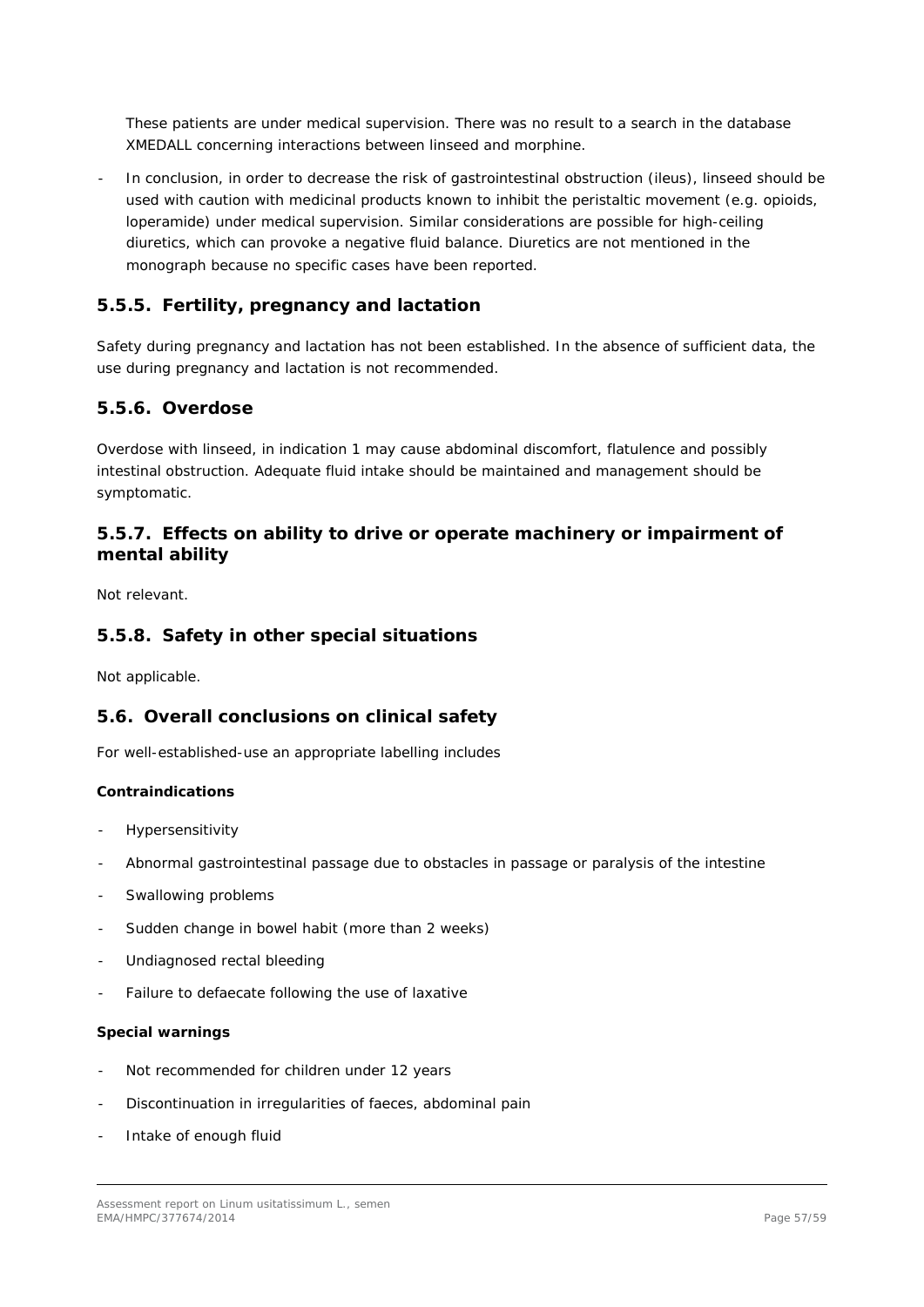- Women with hormonally dependent tumours
- In case of chest pain, vomiting, or difficulty in swallowing or breathing, immediate medical attention should be sought
- Supervision of elderly and debilitated patients

## **Interactions**

- Delayed enteral absorption of concomitantly administered medicinal products; cave time frame
- No concomitant medication with medicinal products known to inhibit peristaltic movement (e.g. opioids and loperamide)

### **Undesirable effects**

- Bloating, flatulence, and stomach aches/cramps are common
- Reactions of hypersensitivity including anaphylaxis-like reactions may occur very rarely.

#### **Overdose**

- Abdominal discomfort, flatulence and possibly intestinal obstruction.
- Adequate fluid intake should be maintained and management should be symptomatic.

Under traditional use the labelling texts regarding the risks associated with ongoing swelling of the mucilaginous preparation can be omitted, if under method of administration the time frame is specified until the swelling is accomplished. Based on the considerations in section 5 the following labelling is adequate:

#### **Contraindications**

- **Hypersensitivity**
- Swallowing problems

#### **Special warnings**

- Not recommended for children under 12 years
- Supervision of elderly and debilitated patients
- Women with hormonally dependent tumours

#### **Interactions**

Delayed enteral absorption of concomitantly administered medicinal products; cave time frame

## **Undesirable effects**

- Bloating, flatulence, and stomach aches/cramps are common
- Reactions of hypersensitivity including anaphylaxis-like reactions may occur very rarely.

Considering these limitations the use of linseed and the traditional use of the mucilage can be regarded as safe.